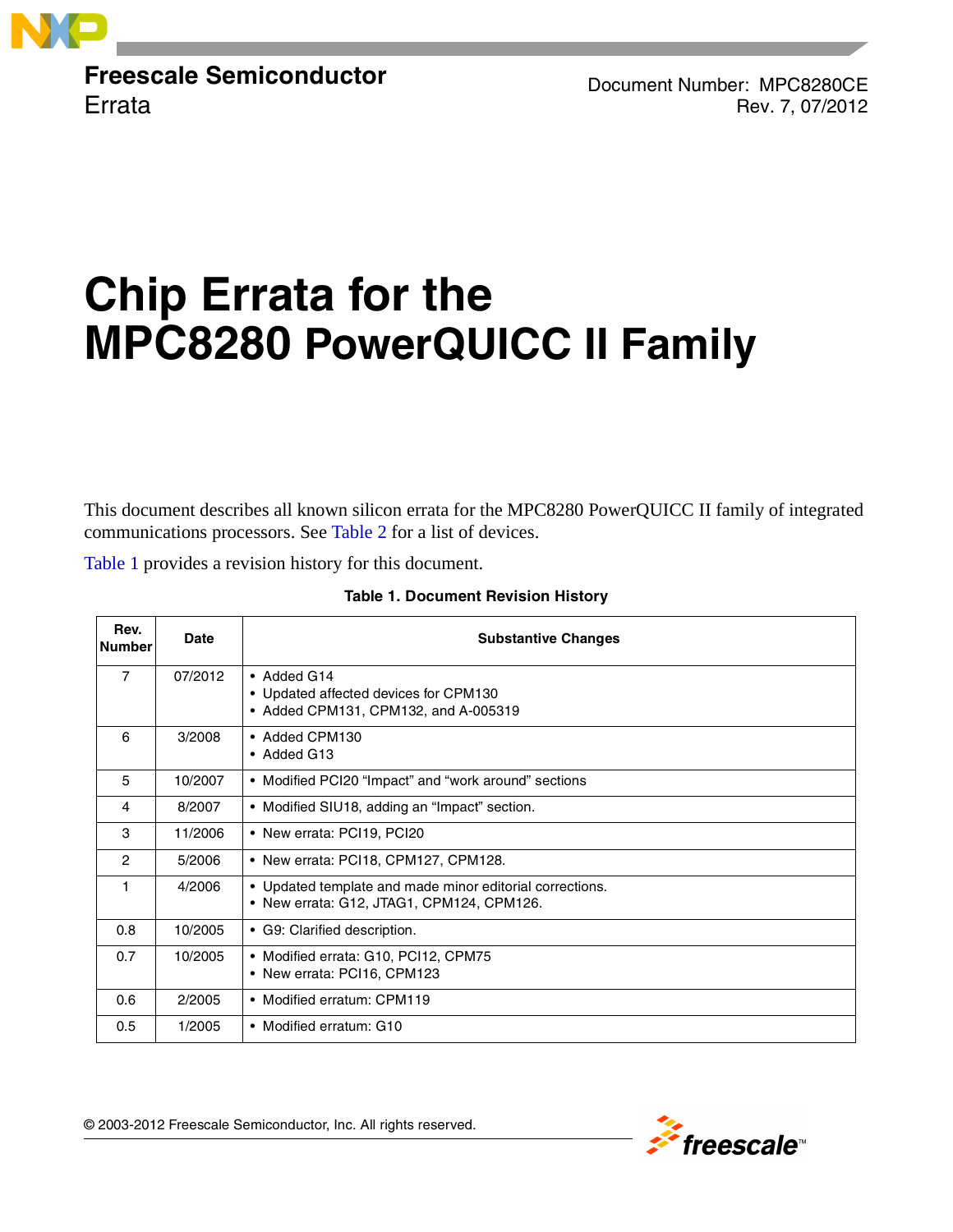

| Rev.<br><b>Number</b> | <b>Date</b> | <b>Substantive Changes</b>                                                                                                                            |
|-----------------------|-------------|-------------------------------------------------------------------------------------------------------------------------------------------------------|
| 0.4                   | 11/2004     | • New errata: PCI14, PCI15, CPM120, CPM121<br>• Modified erratum: G9                                                                                  |
| 0.3                   | 6/2004      | • New errata: G10, CPM118, CPM119<br>• Modified erratum: CPM101                                                                                       |
| 0.2                   | 6/2004      | • New erratum: CPM117<br>• Modified errata: CPM101, CPM114                                                                                            |
| 0.1                   | 4/2004      | • New errata: G8,G9, PCI13                                                                                                                            |
| $\Omega$              | 12/2003     | • New erratum: CPM116<br>• Prior to this document, the MPC8280 family was supported by the MPC8260 PowerQUICC II<br>Family Device Errata (MPC8260CE). |

#### **Table 1. Document Revision History (continued)**

<span id="page-1-0"></span>[Table 2](#page-1-0) shows all MPC8280 PowerQUICC II family devices and silicon revisions.

|                |                 |       | 0.13 µm (HiP7) Silicon |                     |  |  |
|----------------|-----------------|-------|------------------------|---------------------|--|--|
| <b>Device</b>  | <b>Revision</b> | 0.0   | 0.1                    | A.0<br>2K49M, 3K49M |  |  |
|                | <b>Mask</b>     | 0K49M | <b>1K49M</b>           |                     |  |  |
| <b>MPC8270</b> |                 |       |                        |                     |  |  |
| <b>MPC8275</b> |                 |       |                        |                     |  |  |
| <b>MPC8280</b> |                 |       |                        |                     |  |  |

### **Table 2. MPC8280 Family Devices and Silicon Revisions**

[Table 3](#page-1-1) lists the silicon revisions to which each erratum applies and a reference to the page where each erratum is described.

#### **Table 3. Errata Summary**

<span id="page-1-1"></span>

| Errata                       | $0.13 \mu m$ (HiP7) |               |            | Work          | <b>Description</b>                                                               |  |  |  |  |  |  |  |
|------------------------------|---------------------|---------------|------------|---------------|----------------------------------------------------------------------------------|--|--|--|--|--|--|--|
|                              | 0.0                 | 0.1           | A.0        | <b>Around</b> |                                                                                  |  |  |  |  |  |  |  |
| <b>System Interface Unit</b> |                     |               |            |               |                                                                                  |  |  |  |  |  |  |  |
| SIU <sub>18</sub>            | V                   |               | $\sqrt{ }$ |               | ARTRY assertion when using pipeline depth of zero                                |  |  |  |  |  |  |  |
|                              | General             |               |            |               |                                                                                  |  |  |  |  |  |  |  |
| G <sub>6</sub>               | $\sqrt{ }$          | $\mathcal{N}$ |            |               | Insufficient ESD protection on VCCSYN and VCCSYN1                                |  |  |  |  |  |  |  |
| G7                           | $\sqrt{ }$          |               |            |               | HRESET may cause loss synchronization between CLKIN and the internal bus clock   |  |  |  |  |  |  |  |
| G <sub>8</sub>               | $\sqrt{ }$          | $\mathcal{N}$ |            |               | Assert PORESET to ensure correct JTAG operation                                  |  |  |  |  |  |  |  |
| G <sub>9</sub>               | $\sqrt{ }$          | V             |            | Yes           | Minimum CPU operating frequency (Fmin) for CPU multiplication factors $\geq 3.5$ |  |  |  |  |  |  |  |
| G <sub>10</sub>              | $\sqrt{ }$          | $\mathcal{N}$ | $\sqrt{ }$ | Yes           | Possible I/O glitches during reset                                               |  |  |  |  |  |  |  |
| G <sub>12</sub>              | V                   |               | V          | Yes           | CPU JTAG machine is not reset during PORESET                                     |  |  |  |  |  |  |  |

#### **Chip Errata for the MPC8280 PowerQUICC II Family, Rev. 7**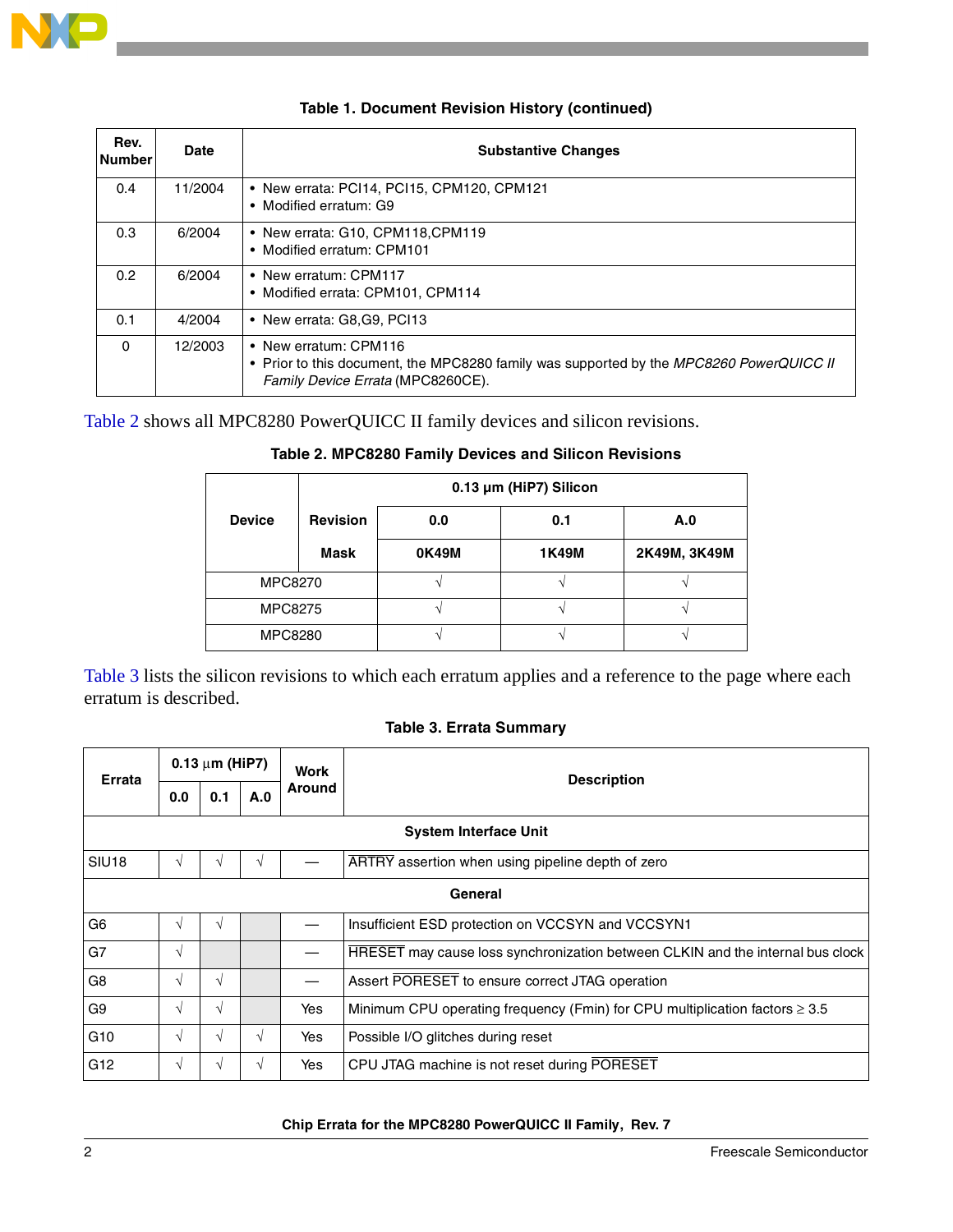

### **Table 3. Errata Summary (continued)**

|                   | $0.13 \mu m$ (HiP7) |            |            | Work                     |                                                                                                                                  |  |  |  |  |  |  |  |
|-------------------|---------------------|------------|------------|--------------------------|----------------------------------------------------------------------------------------------------------------------------------|--|--|--|--|--|--|--|
| Errata            | 0.0                 | 0.1        | A.0        | <b>Around</b>            | <b>Description</b>                                                                                                               |  |  |  |  |  |  |  |
| G <sub>13</sub>   | $\sqrt{}$           | $\sqrt{}$  | $\sqrt{ }$ | Yes                      | /SRESET might hang the device in PCI host mode                                                                                   |  |  |  |  |  |  |  |
| G14               | $\sqrt{}$           | $\sqrt{}$  | $\sqrt{}$  | Yes                      | DWLCK[0-2] bits behave as binary mask for data cache ways [0-2]                                                                  |  |  |  |  |  |  |  |
| <b>JTAG</b>       |                     |            |            |                          |                                                                                                                                  |  |  |  |  |  |  |  |
| JTAG1             | $\sqrt{}$           | $\sqrt{}$  | $\sqrt{}$  |                          | JTAG does not support the sample command                                                                                         |  |  |  |  |  |  |  |
|                   | <b>PCI</b>          |            |            |                          |                                                                                                                                  |  |  |  |  |  |  |  |
| PC <sub>19</sub>  | $\sqrt{}$           |            |            | Yes                      | Simultaneous PCI inbound write transactions and PCI outbound read transactions<br>can cause bus deadlock                         |  |  |  |  |  |  |  |
| PCI11             | $\sqrt{}$           | $\sqrt{}$  | $\sqrt{ }$ | Yes                      | Outbound translation window can overlap PCI memory-mapped configuration space                                                    |  |  |  |  |  |  |  |
| <b>PCI12</b>      | $\sqrt{}$           | $\sqrt{}$  | $\sqrt{}$  |                          | Deassertion of GNT during the address stepping cycle of an outbound configuration<br>write transaction can cause PCI bus to hang |  |  |  |  |  |  |  |
| PCI <sub>13</sub> | $\sqrt{}$           | $\sqrt{}$  |            | Yes                      | PCI timing non-compliance with 66 MHz PCI clock                                                                                  |  |  |  |  |  |  |  |
| <b>PCI14</b>      | $\sqrt{}$           | $\sqrt{}$  | $\sqrt{2}$ | Yes                      | PCI returns bad data on a master read following perr_response assertion                                                          |  |  |  |  |  |  |  |
| <b>PCI15</b>      | $\sqrt{}$           | $\sqrt{}$  | $\sqrt{}$  | Yes                      | Possible data corruption on PCI DMA writes with unaligned address                                                                |  |  |  |  |  |  |  |
| <b>PCI16</b>      | $\sqrt{}$           | $\sqrt{ }$ | $\sqrt{}$  | $\overline{\phantom{0}}$ | PCI subsystem ID registers are not read-only                                                                                     |  |  |  |  |  |  |  |
| PCI <sub>18</sub> | $\sqrt{}$           | $\sqrt{}$  | $\sqrt{2}$ | Yes                      | PCI streaming problem when the latency timer is zero                                                                             |  |  |  |  |  |  |  |
| PCI <sub>19</sub> | $\sqrt{}$           | $\sqrt{ }$ | $\sqrt{}$  | Yes                      | Inbound PCI Transaction with No Bytes Enabled May Cause the PCI Bus to Hang.                                                     |  |  |  |  |  |  |  |
| <b>PCI20</b>      | $\sqrt{}$           | $\sqrt{}$  | $\sqrt{}$  | Yes                      | Data corruption by DMA when Destination Address Hold (DAHE) is used                                                              |  |  |  |  |  |  |  |
|                   |                     |            |            |                          | <b>Communications Processor Module</b>                                                                                           |  |  |  |  |  |  |  |
| CPM75             | $\sqrt{}$           | $\sqrt{}$  | $\sqrt{}$  | Yes                      | AAL2 microcode in ROM is not fully functional                                                                                    |  |  |  |  |  |  |  |
| CPM94             | $\sqrt{}$           | $\sqrt{}$  | $\sqrt{}$  | Yes                      | FCC RTS signal not asserted correctly                                                                                            |  |  |  |  |  |  |  |
| CPM96             | $\sqrt{}$           | $\sqrt{}$  |            | Yes                      | ATM performance monitoring with AAL1 CES                                                                                         |  |  |  |  |  |  |  |
| CPM98             | $\sqrt{}$           | $\sqrt{}$  | $\sqrt{}$  | Yes                      | I <sup>2</sup> C erratic behavior can occur if extra clock pulse is detected on SCL                                              |  |  |  |  |  |  |  |
| CPM99             | $\sqrt{}$           | $\sqrt{}$  |            | Yes                      | ABR TCTE[ER-TA] corruption                                                                                                       |  |  |  |  |  |  |  |
| <b>CPM101</b>     | $\sqrt{}$           | $\sqrt{}$  |            | Yes                      | FCC RxClav timing violation (slave)                                                                                              |  |  |  |  |  |  |  |
| <b>CPM102</b>     | $\sqrt{}$           | $\sqrt{}$  |            | Yes                      | Error in APC when FCC enabled for IMA                                                                                            |  |  |  |  |  |  |  |
| <b>CPM103</b>     | $\sqrt{}$           | $\sqrt{}$  |            | Yes                      | IMA group parameter RSCCI overwritten when a link enters HUNT state                                                              |  |  |  |  |  |  |  |
| <b>CPM104</b>     | $\sqrt{}$           | $\sqrt{}$  |            | Yes                      | In USB host mode, TxBD processing may get stuck                                                                                  |  |  |  |  |  |  |  |
| <b>CPM105</b>     | $\sqrt{}$           | $\sqrt{}$  |            |                          | In USB host mode, timeout error condition due to bit-stuffing error may not be<br>reported                                       |  |  |  |  |  |  |  |
| <b>CPM106</b>     | $\sqrt{}$           | $\sqrt{ }$ |            | Yes                      | USCOM register flush command                                                                                                     |  |  |  |  |  |  |  |
| <b>CPM107</b>     | $\sqrt{}$           | $\sqrt{}$  |            | Yes                      | USB small packet loading                                                                                                         |  |  |  |  |  |  |  |
| <b>CPM108</b>     | $\sqrt{}$           |            |            | Yes                      | USB Rx flow control                                                                                                              |  |  |  |  |  |  |  |

#### **Chip Errata for the MPC8280 PowerQUICC II Family, Rev. 7**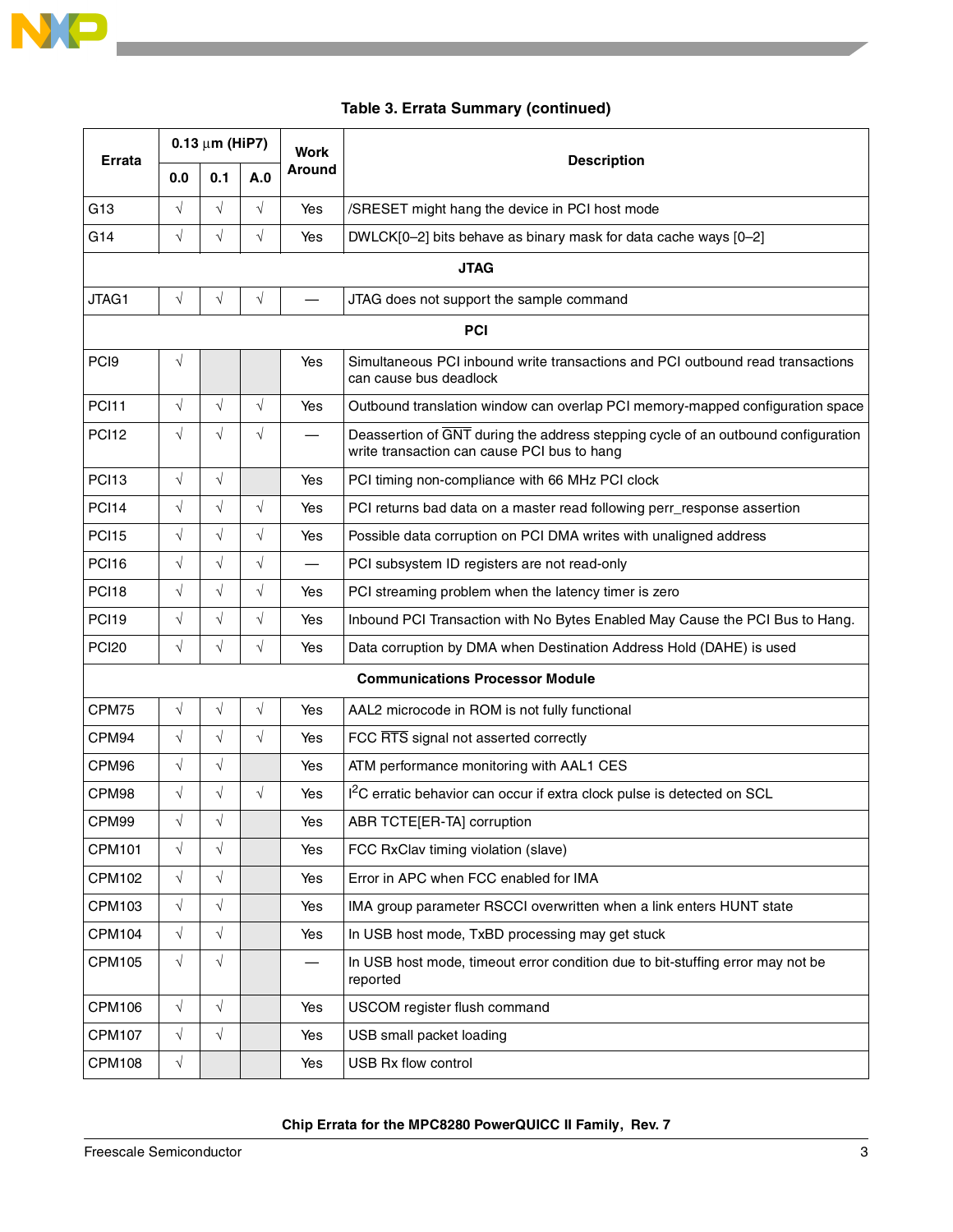

| Errata        | $0.13 \mu m$ (HiP7) |            |               | Work | <b>Description</b>                                                                             |  |  |  |  |  |  |
|---------------|---------------------|------------|---------------|------|------------------------------------------------------------------------------------------------|--|--|--|--|--|--|
|               | 0.1<br>A.0<br>0.0   |            | <b>Around</b> |      |                                                                                                |  |  |  |  |  |  |
| <b>CPM109</b> | $\sqrt{ }$          | $\sqrt{ }$ |               | Yes  | IMA IDCR initialization command (OpCode = 0x0E) does not work correctly                        |  |  |  |  |  |  |
| <b>CPM111</b> | $\sqrt{ }$          | $\sqrt{}$  |               | Yes  | FCC missing reset at overrun                                                                   |  |  |  |  |  |  |
| <b>CPM112</b> | $\sqrt{}$           | $\sqrt{}$  |               | Yes  | FCC missing status                                                                             |  |  |  |  |  |  |
| <b>CPM114</b> | $\sqrt{ }$          | $\sqrt{}$  | $\sqrt{}$     | Yes  | IDMA transfer has an extra DACKx                                                               |  |  |  |  |  |  |
| <b>CPM115</b> | $\sqrt{ }$          | $\sqrt{}$  |               | Yes  | APC transmits unwanted idle cells                                                              |  |  |  |  |  |  |
| <b>CPM116</b> | $\sqrt{ }$          | $\sqrt{}$  |               | Yes  | Pointer value of 93 is not supported in PFM mode of AAL1 CES                                   |  |  |  |  |  |  |
| <b>CPM117</b> | $\sqrt{ }$          | $\sqrt{}$  | $\sqrt{}$     | Yes  | False address compression                                                                      |  |  |  |  |  |  |
| CPM118        | $\sqrt{ }$          | $\sqrt{}$  | $\sqrt{}$     | Yes  | MCC Rx, aborted HDLC frames                                                                    |  |  |  |  |  |  |
| <b>CPM119</b> | $\sqrt{ }$          | $\sqrt{}$  | $\sqrt{}$     | Yes  | FCC Tx, incorrect handling of Ethernet collision                                               |  |  |  |  |  |  |
| <b>CPM120</b> | $\sqrt{}$           | $\sqrt{}$  | $\sqrt{}$     | Yes  | SS7_OPT[FISU_PAD] parameter has no effect on the number of flags between<br><b>FISUs</b>       |  |  |  |  |  |  |
| <b>CPM121</b> | $\sqrt{ }$          | $\sqrt{}$  | $\sqrt{}$     | Yes  | Data frame may be corrupted if writing to xMR registers while other TDM channels<br>are active |  |  |  |  |  |  |
| <b>CPM123</b> | $\sqrt{ }$          | $\sqrt{}$  | $\sqrt{ }$    | Yes  | FCC ATM AAL5, underrun and idle cells                                                          |  |  |  |  |  |  |
| <b>CPM124</b> | $\sqrt{ }$          | $\sqrt{}$  | $\sqrt{}$     | Yes  | AAL1 CES slip-end data corruption                                                              |  |  |  |  |  |  |
| <b>CPM126</b> | $\sqrt{}$           | $\sqrt{}$  |               | Yes  | Possible frame corruption in FCC Ethernet when filtering short frames                          |  |  |  |  |  |  |
| <b>CPM127</b> | $\sqrt{}$           | $\sqrt{}$  | $\sqrt{}$     | Yes  | SCC-UART-length field in the BD might not be updated correctly in polling mode                 |  |  |  |  |  |  |
| <b>CPM128</b> | $\sqrt{ }$          | $\sqrt{}$  | $\sqrt{}$     | Yes  | Possible DPR data corruption in ATM APC mode                                                   |  |  |  |  |  |  |
| <b>CPM129</b> | $\sqrt{}$           | $\sqrt{}$  |               | Yes  | Random number generator may be stuck                                                           |  |  |  |  |  |  |
| <b>CPM130</b> | $\sqrt{ }$          | $\sqrt{}$  | $\sqrt{}$     | Yes  | Possible corrupted SP in AAL1 STF mode                                                         |  |  |  |  |  |  |
| <b>CPM131</b> | $\sqrt{ }$          | $\sqrt{}$  | $\sqrt{}$     | Yes  | SS7 OCM is incorrectly left based on IDL-NIDL state transition                                 |  |  |  |  |  |  |
| <b>CPM132</b> | $\sqrt{ }$          | $\sqrt{}$  | $\sqrt{}$     | Yes  | SS7 OCM not entered when HDLC ABORT encountered in the middle of the frame                     |  |  |  |  |  |  |
| A-005319      | $\sqrt{}$           | $\sqrt{}$  | $\sqrt{}$     | Yes  | Zero-bit insertion error in MCC non-supper channel HDLC mode                                   |  |  |  |  |  |  |

### **Table 3. Errata Summary (continued)**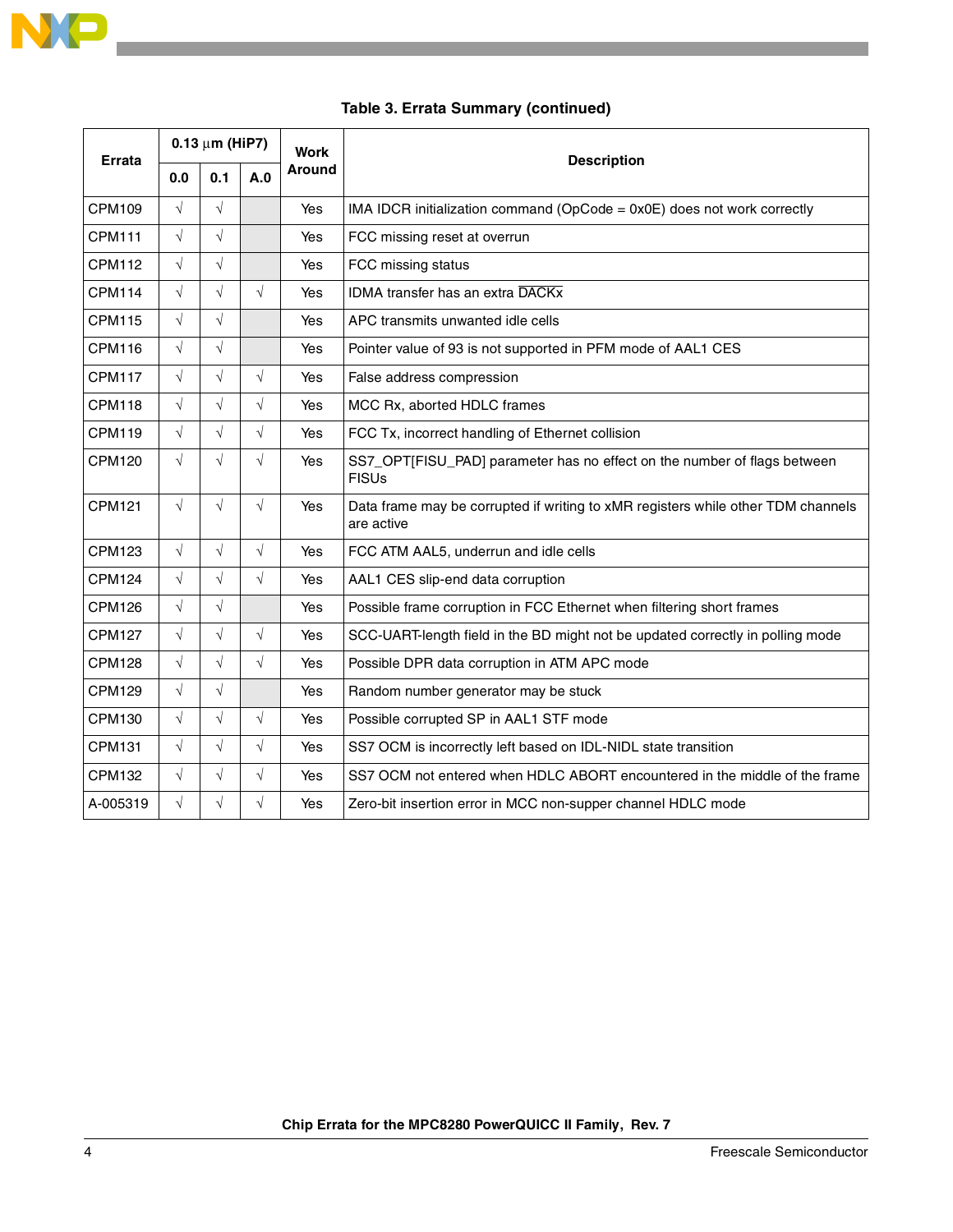

# <span id="page-4-0"></span>**SIU18: ARTRY assertion when using pipeline depth of zero**

### **Devices:**

MPC8280, MPC8275, MPC8270

### **Description:**

Internal (60x) slave maintains a pipeline depth of zero by asserting  $\overline{\text{AACK}}$  only after  $\overline{\text{TA}}$ . When  $\overline{\text{ARTRY}}$  is asserted, the 60x bus access will be terminated and  $\overline{\text{TA}}$  will not be asserted. Therefore, the internal (60x) slave will not assert  $\overline{\text{AACK}}$ , because  $\overline{\text{TA}}$  was not asserted.

### **Work Around:**

Use a pipeline depth of one  $(BCR[PLDP] = 0)$  for applications that require memory coherency.

### **Impact**

Bus hang

### **Fix Plan:**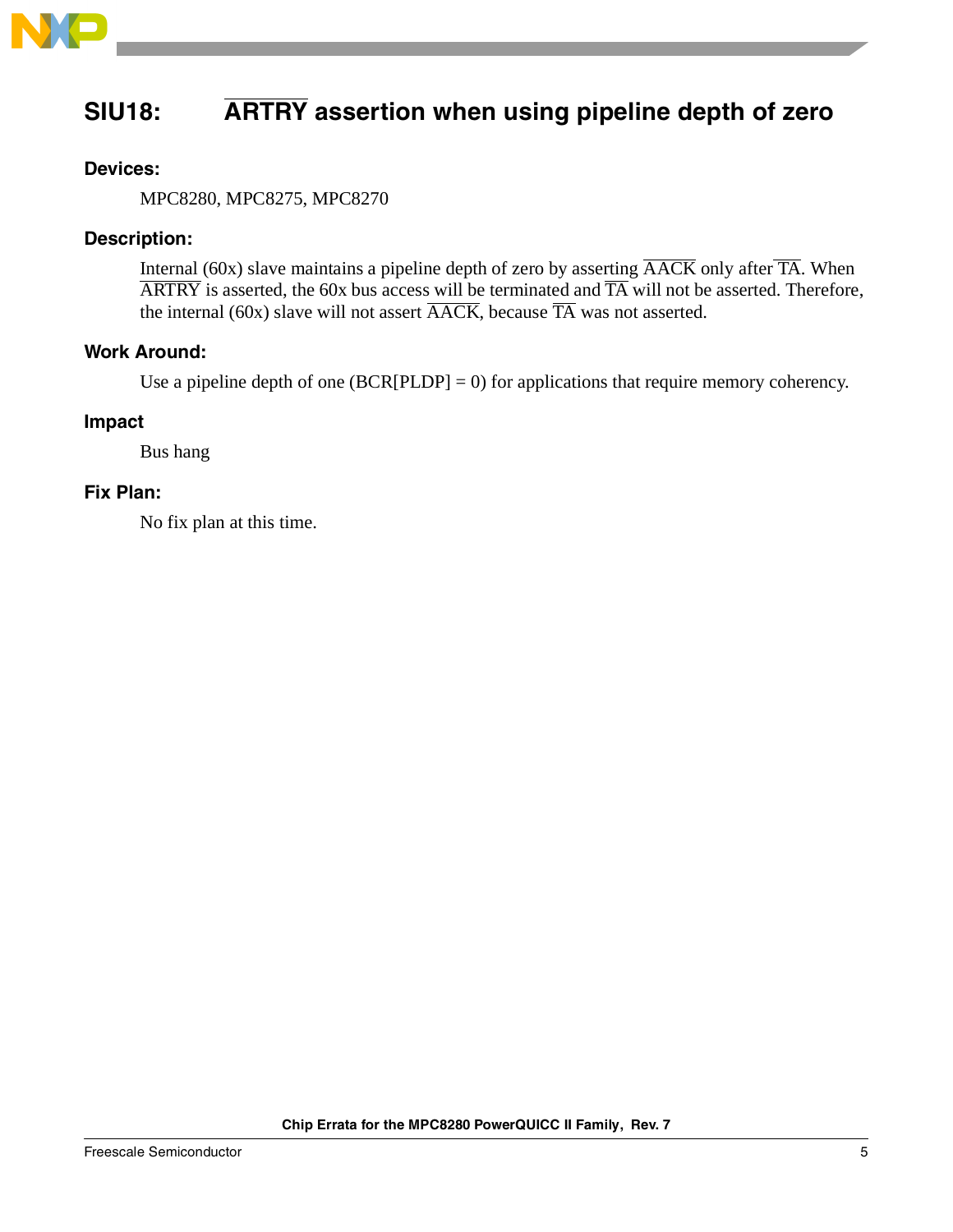

# <span id="page-5-0"></span>**G6: Insufficient ESD protection on VCCSYN and VCCSYN1**

### **Devices:**

MPC8280, MPC8275, MPC8270

### **Description:**

The electrostatic discharge protection on VCCSYN and VCCSYN1 does not meet Freescale standards.

### **Work Around:**

None

### **Fix Plan:**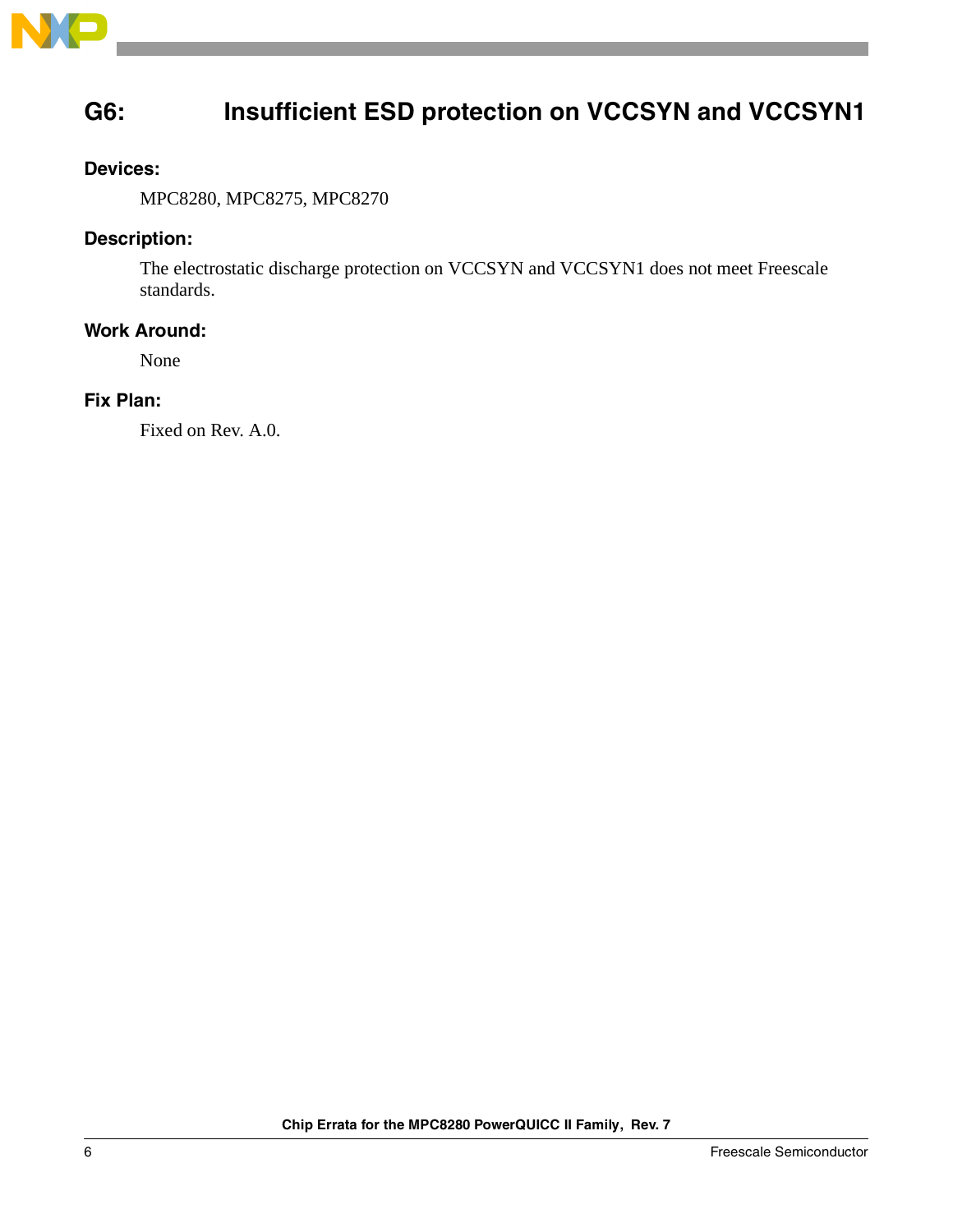

### <span id="page-6-0"></span>**G7: HRESET may cause loss synchronization between CLKIN and the internal bus clock**

### **Devices:**

MPC8280, MPC8275, MPC8270

### **Description:**

When HRESET is asserted, PQ27 may lose synchronization between CLKIN and the internal bus clock. As a consequence, read and write accesses to external synchronous memories may be corrupted. This issue is caused because the sampling of the PLL bypass reset configuration bit (60x bus D[12]) starts when the bus is still floating.

### **Work Around:**

D[12] should be driven to '0' for the duration of the reset configuration sequence. Alternatively, use PORESET instead of HRESET, and disable software watchdog and checkstop reset

### **Fix Plan:**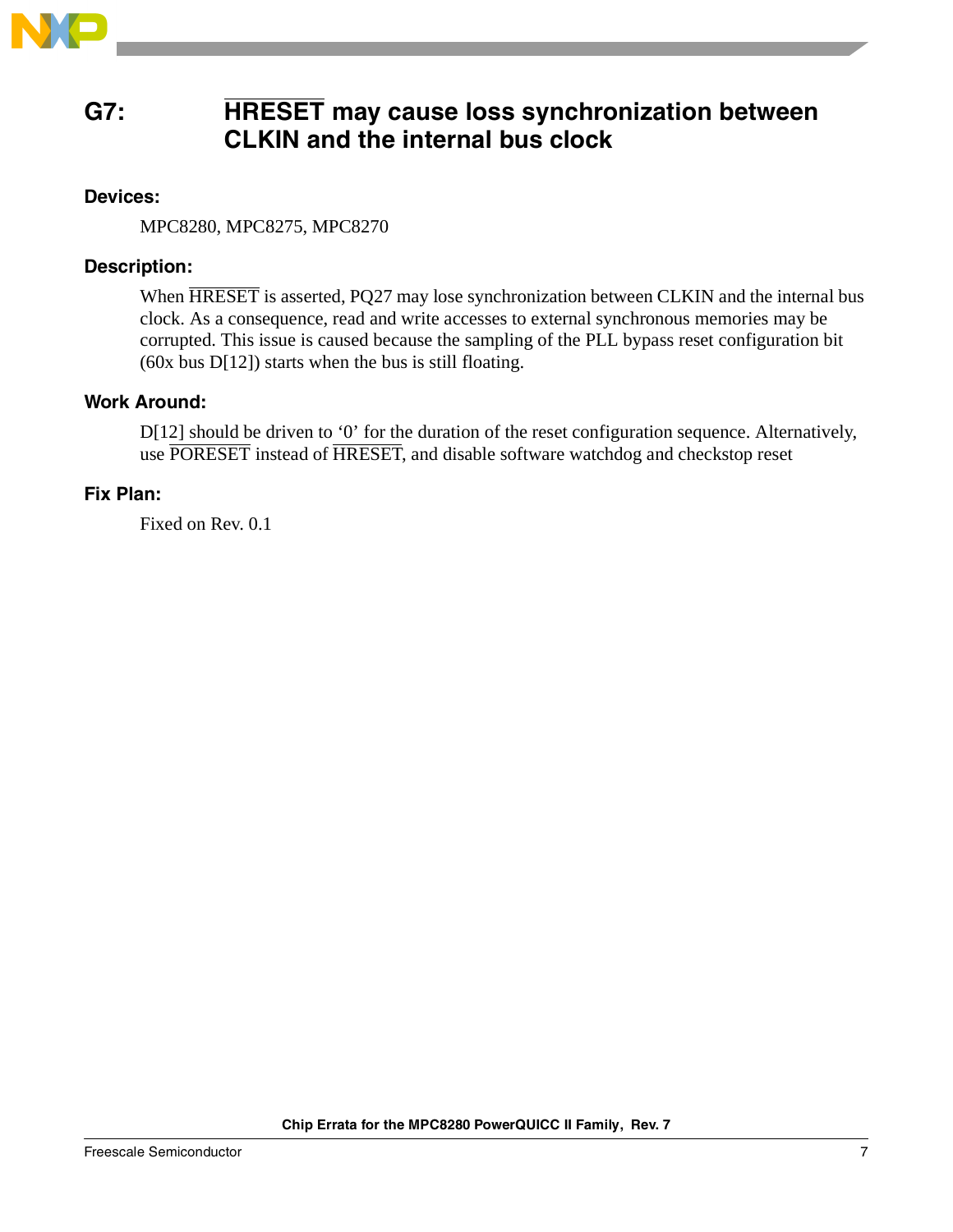

# <span id="page-7-0"></span>**G8: Assert PORESET to ensure correct JTAG operation**

### **Devices:**

MPC8280, MPC8275, MPC8270

### **Description:**

To ensure correct operation of the JTAG module, it is required to assert the PORESET external pin at least once after the processor is powered up, for the duration of at least 240 ns, even though the clock input for the CLKIN is not required. Without asserting PORESET at least once, an internal test feature might randomly awaken and disable JTAG BSR testability. PORESET should be negated before starting JTAG operations.

### **Work Around:**

None

### **Fix Plan:**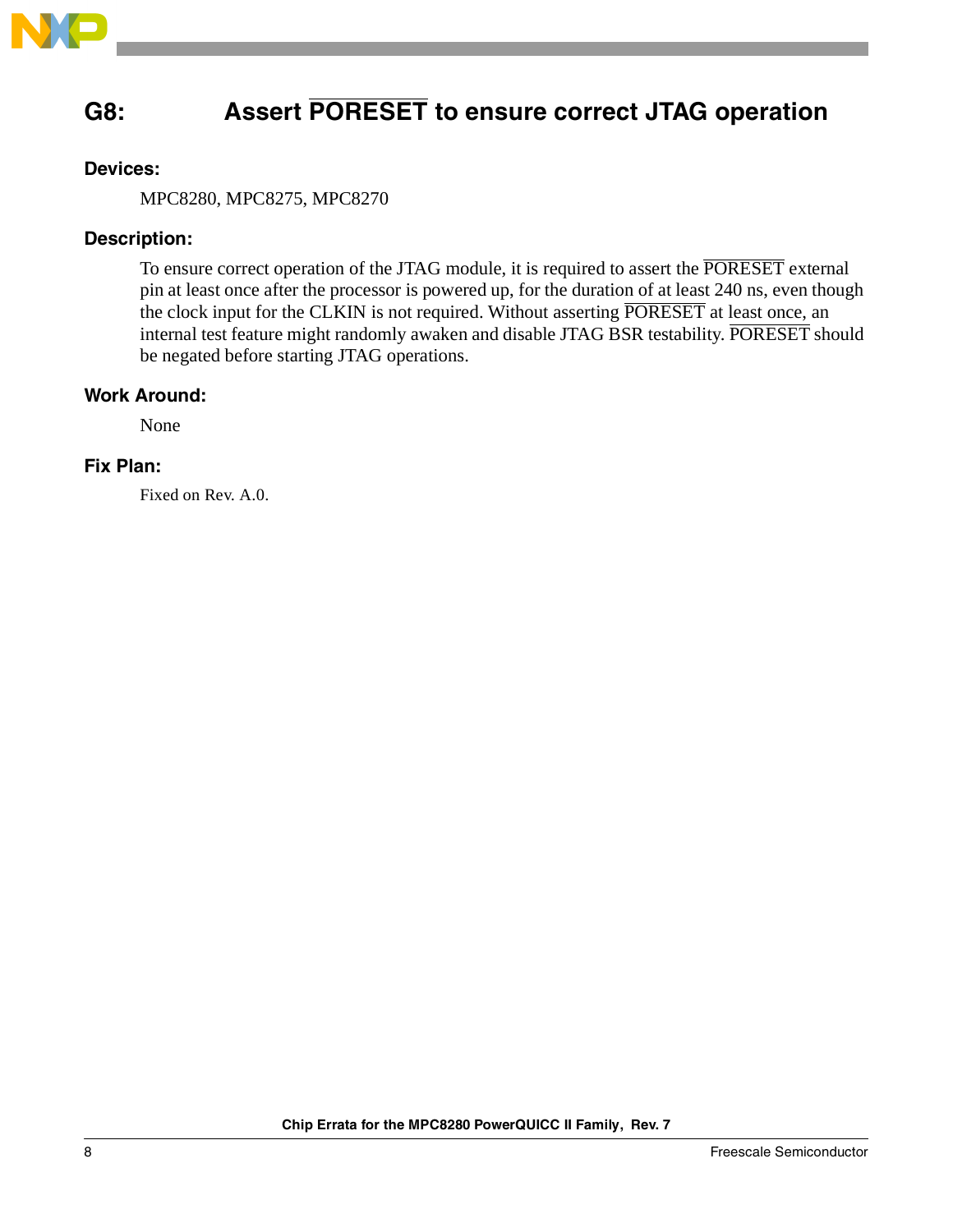

### <span id="page-8-0"></span>**G9: Minimum CPU operating frequency (Fmin) for CPU multiplication factors** ≥ **3.5**

### **Devices:**

MPC8280, MPC8275, MPC8270

### **Description:**

The correct operation of the PowerQUICC II cannot be guaranteed if both of the following conditions are met:

- Bus-to-core multiplication factor (MF) of 3.5 or greater is used
- PowerPC core is operating below the values indicated in the package-specific rules listed in the following table:

| Rating     | Package | <b>Devices</b>                                                                                                                             | Fmin (MHz)       |
|------------|---------|--------------------------------------------------------------------------------------------------------------------------------------------|------------------|
| Commercial | ΖU      | • MF $\geq$ 3.5                                                                                                                            | •285             |
|            | VR/ZQ   | • Devices with 266 MHz-rated core<br>• Devices with a 200 MHz-rated core                                                                   | •250<br>150<br>٠ |
| Industrial | ΖU      | • Devices with 450 MHz-rated core<br>• Devices with 333 MHz-rated core                                                                     | •350<br>•300     |
|            | VR/ZQ   | Devices with 266 MHz rated core are not available. It is<br>recommended that customers consider using the<br>200/200/66 speed grade parts. |                  |

Symptoms of this erratum include a halting of the core at potentially random points in software execution. Those locations in software may be related to triggering high amounts of bus activity, such as bursting. No errors may be reported. The halting may occur at different points of the same software between runs. Core-related activity on the bus will cease, but such bus activity as SDRAM refresh and CPM accesses may continue. The problem may not manifest itself until the device is operated at the cold end of the allowable temperature range for that device.

### **Work Around:**

It is strongly recommended that customers migrate applications to use revision A silicon or later. For applications that use earlier silicon, do not operate the CPU below the aforementioned Fmin values when using an MF  $\geq$ 3.5 or do not use MFs  $\geq$ 3.5, as specified in the above table.

### **Fix Plan:**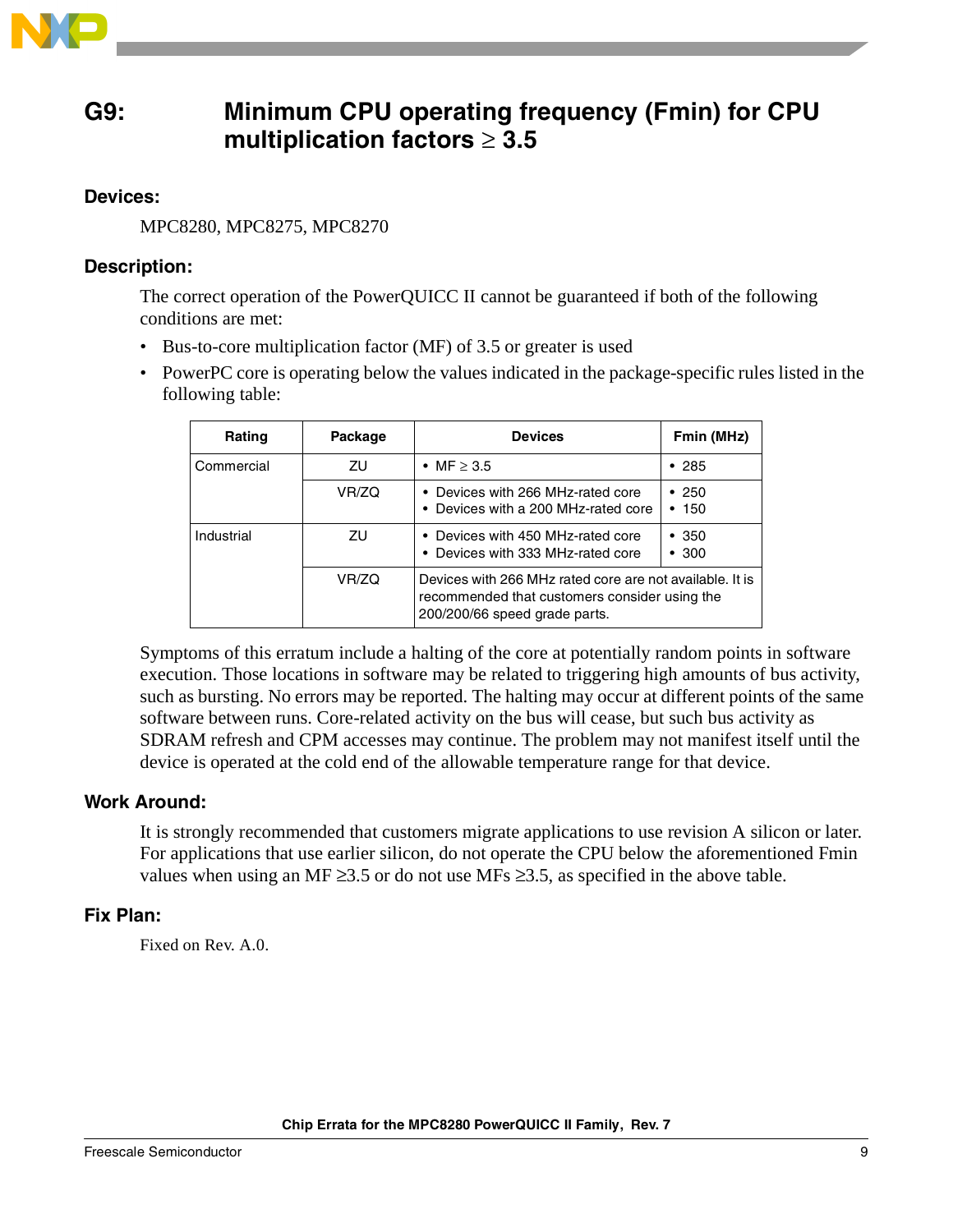

# <span id="page-9-0"></span>**G10: Possible I/O glitches during reset**

### **Devices:**

MPC8280, MPC8275, MPC8270

### **Description:**

If core supply voltage (VDD) is below recommended operating conditions while I/O supply voltage (VDDH) is high during a power-on reset sequence, I/O pins (including those designated input only) might drive a value instead of being Hi-Z. This could confuse connected devices and, in turn, cause the PowerQUICC II device to behave improperly. Affected pins include such interfaces as the communication parallel I/O, reset, address and data bus pins, and JTAG pins. The value a pin may drive is random. As soon as core voltage has stabilized at its nominal level within recommended operating conditions, all pins will behave normally and the PowerQUICC II will continue to function properly.

### **Work Around:**

It is recommended that VDD/VCCSYN be raised before or simultaneously with VDDH during the power-on reset sequence; that is, while  $VDDH \le$  recommended operating condition for VDD/VCCSYN during ramp of all voltages, it should be ensured that VDD/VCCSYN >= VDDH at all times. Refer to [Figure 1.](#page-9-1)



**Figure 1. Power Supply Ramping**

<span id="page-9-1"></span>If the power supply design cannot be altered as recommended, then any logic connected to the PowerQUICC II which may react or be affected in an undesirable manner by unexpected low or high signal values during power ramp up should be appropriately secured in the design. Using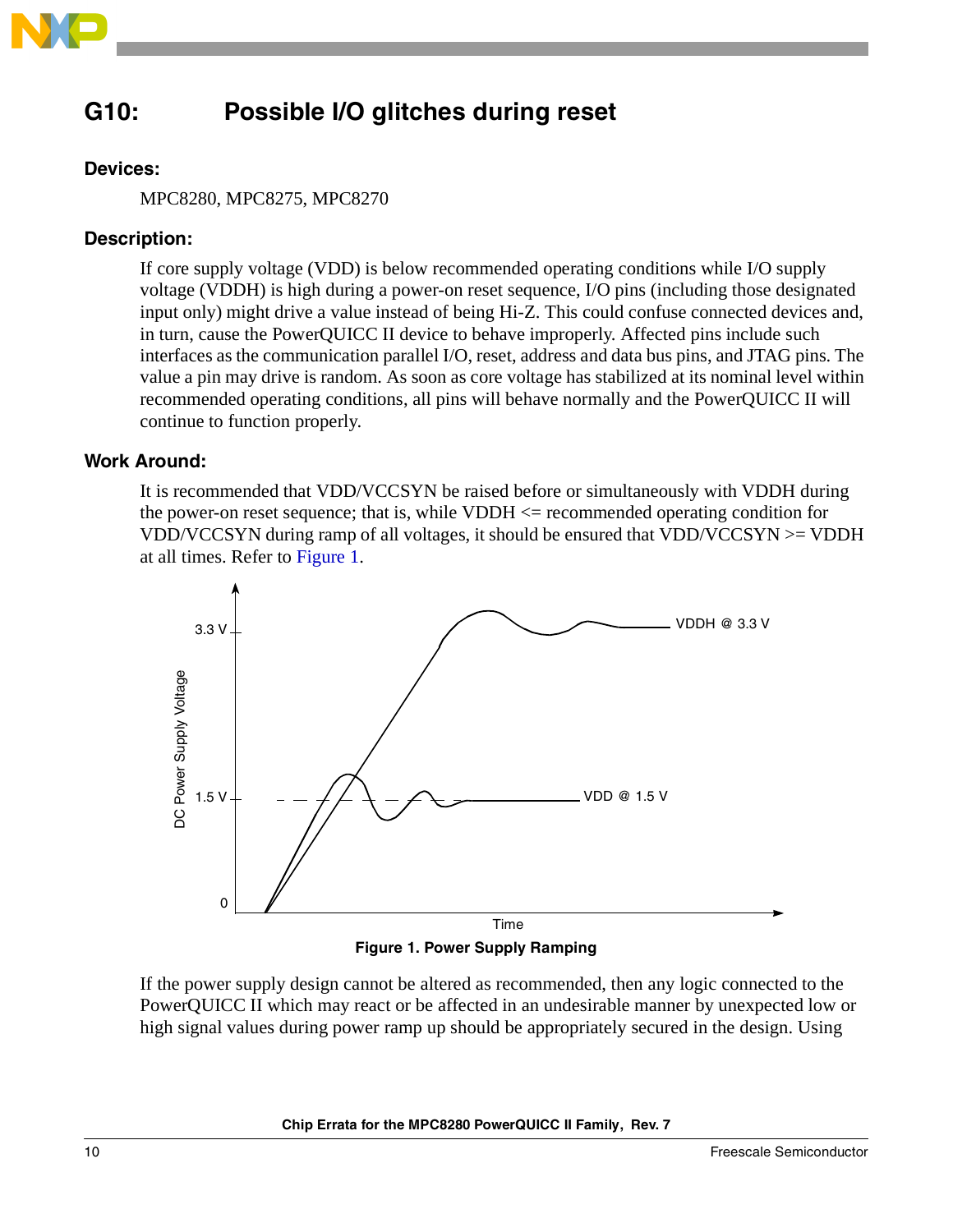

SDRAM as an example, it is usually sufficient to connect the CKE input to PORESET. The practice of tying CKE high may not be safe and may lead to an unrecoverable system state.

### **Fix Plan:**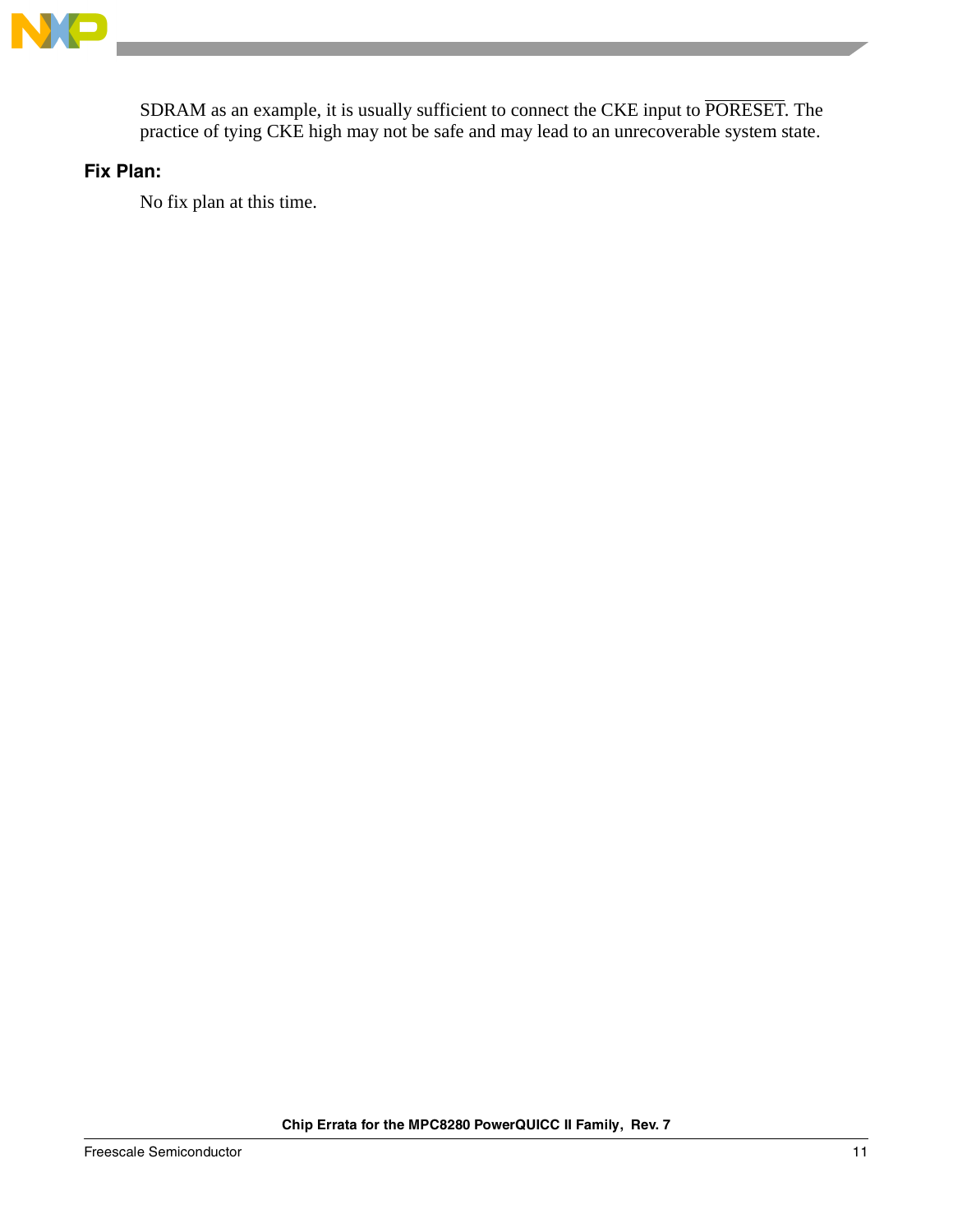

# <span id="page-11-0"></span>**G12: CPU JTAG machine is not reset during PORESET**

### **Devices:**

MPC8280, MPC8275, MPC8270

### **Description:**

PORESET does not reset the CPU JTAG machine and, therefore, TRST must be asserted during PORESET in order for the CPU to work correctly.

### **Work Around:**

For boards that have no need of third party debug tools, use the following work arounds:

- PORESET may be connected to TRST, or
- TRST may be tied low

For boards that require debugging capability, implement an external circuit as shown in [Figure 2](#page-12-0).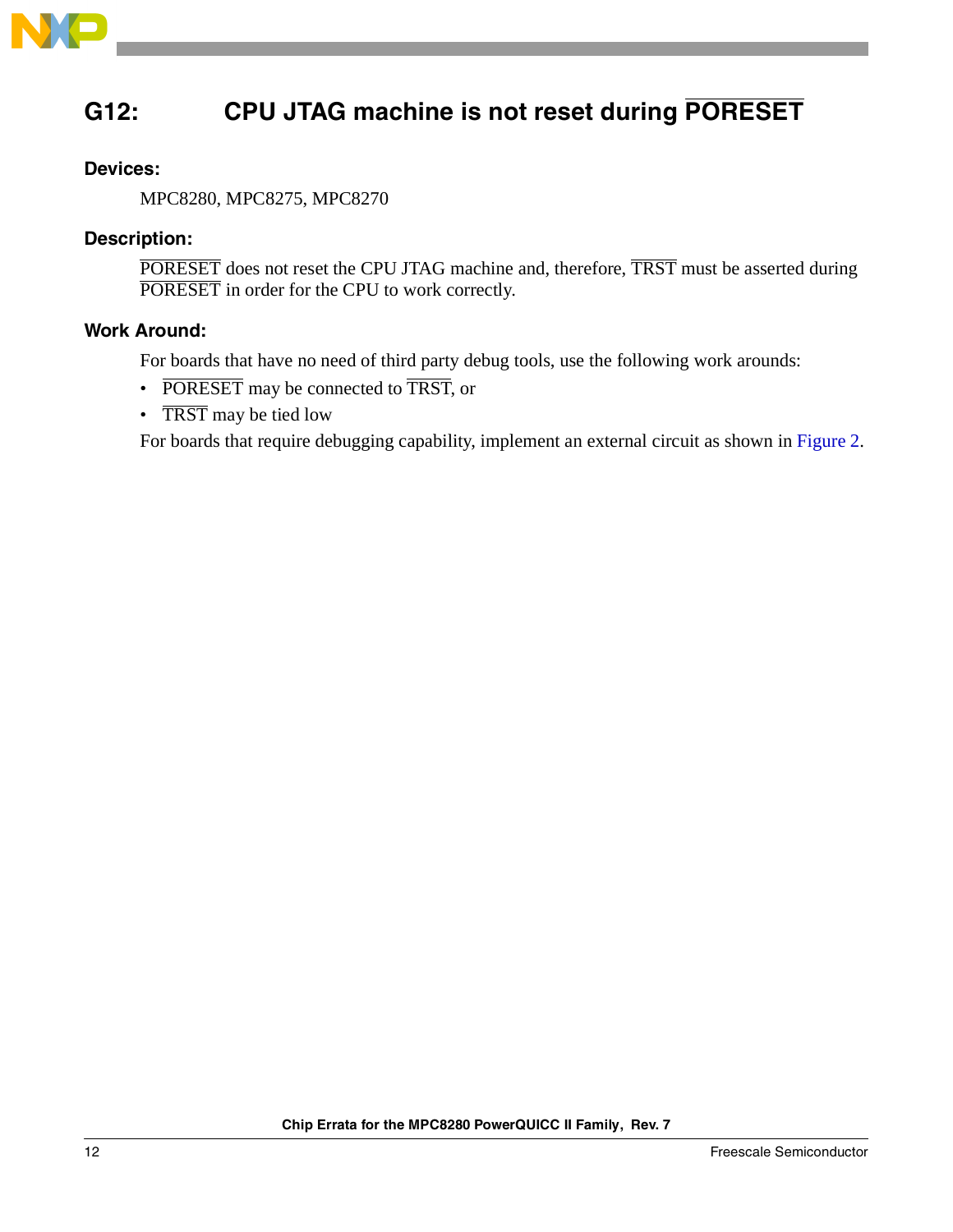



#### **Notes:**

- 1. Some systems require power to be fed from the application board into the debugger repeater card via the COP header. The resistor value for VDD\_SENSE is around 20  $Ω$ .
- 2. Key location; pin 14 is not physically present on the COP header.

#### **Figure 2. COP Connections to PowerQUICC II Processors**

### <span id="page-12-0"></span>**Fix Plan:**

No fix plan at this time.

**Chip Errata for the MPC8280 PowerQUICC II Family, Rev. 7**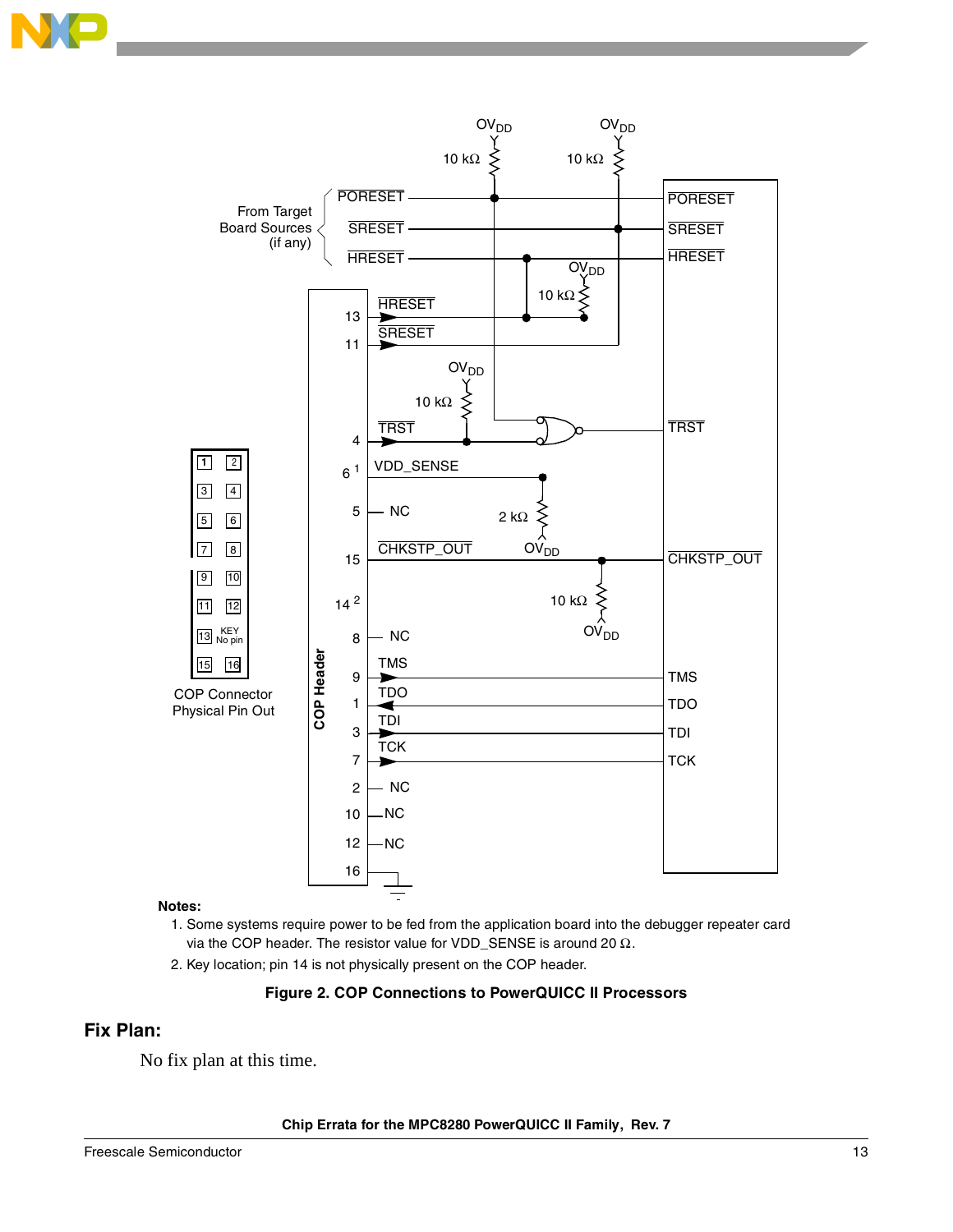

# <span id="page-13-0"></span>**G13: /SRESET might hang the device in PCI host mode**

### **Devices:**

8250, 8265, 8266, 8270, 8275, 8280

### **Description:**

In PCI host mode, if /SRESET is used to reset the device, it is possible that the PCI module might miss the /SRESET negation and stay in the reset state when CPM/60x bus clock ratio is half integer.

### **Impact:**

/SRESET assertion might cause the PCI controller to hang.

### **Work Around:**

• Use /HRESET instead of /SRESET

OR

• Use integer CPM/60x bus clock ratio

OR

- Use software to emulate /SRESET
	- Emulate CPM Soft Reset:
		- Disable all active peripherals through mode register.
		- Reset the CPM by writing 0x80000000 to CPCR, check that RST bit is cleared. This cause the CPM to execute Reset routine.
	- Emulate SIU Soft Reset
		- Clear SIPNR by writing 0xFFFFFFFF to SIPNR\_H, SIPNR\_L
	- Emulate CPU Soft-Reset:
		- Configure MSR,  $EE=0$ ,  $PR=0$ ,  $ME=0$ ,  $IR=0$ ,  $DR=0$ ,  $RI=0$ ; other bits are unchanged.
		- Clear HID0, HID2
		- Set reset exception handler routine start address in CTR (0x100 or 0xfff00100 depending on MSR[IP]) and branch to reset exception using **bctr** instruction.

#### **Fix Plan:**

No plans to fix.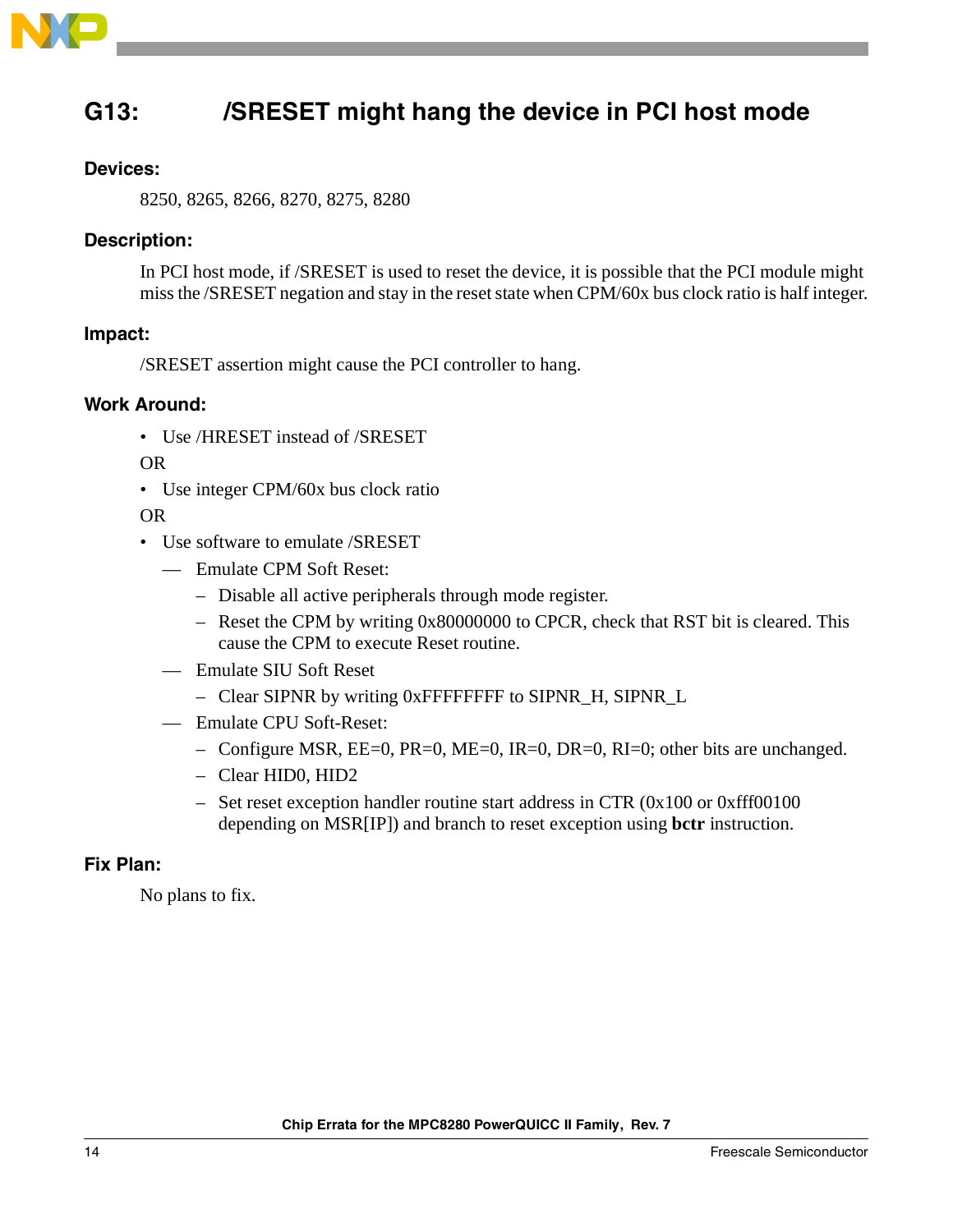

### <span id="page-14-0"></span>**G14: DWLCK[0–2] bits behave as binary mask for data cache ways [0–2]**

### **Devices:**

MPC8280, MPC8270, MPC8275

### **Description:**

The 3 DWLCK[0–2] bits behave as a mask for data cache ways [0–2] as shown in this table.

| Value | <b>Description</b>             |
|-------|--------------------------------|
| 000   | No ways locked                 |
| 001   | Way 2 locked                   |
| 010   | Way 1 locked                   |
| 011   | Way $1 + way 2$ locked         |
| 100   | Way 0 locked                   |
| 101   | Way $0 + way 2$ locked         |
| 110   | Way $0 + way 1$ locked         |
| 111   | Way $0 + way 1 + Way 2 locked$ |

### **Impact:**

Ways 1–7 in the G2<sub>LE</sub> cannot be locked on a per-way basis.

### **Work Around:**

Only way0 can be locked. Do not lock ways 1–7.

### **Fix Plan:**

No plans to fix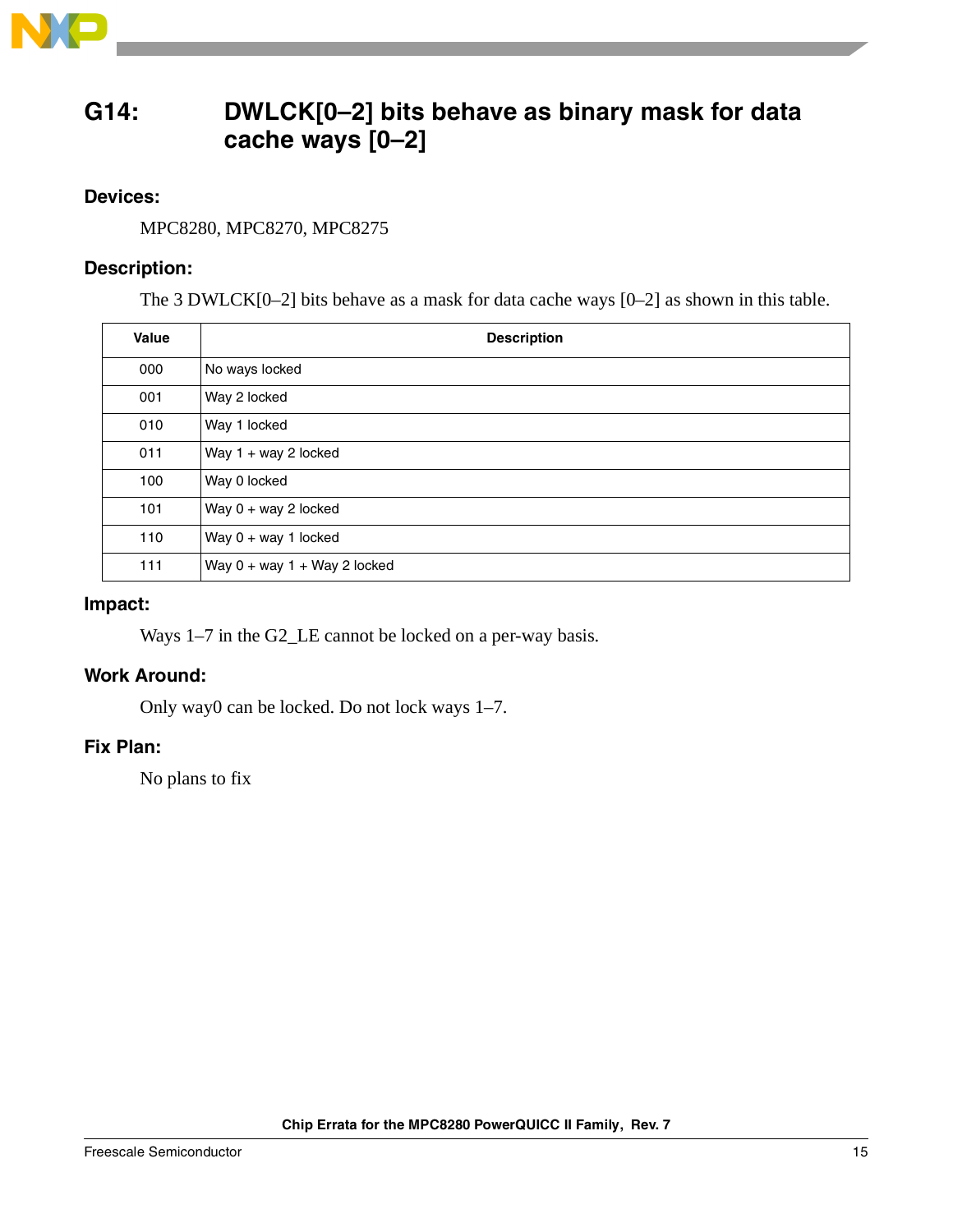

# <span id="page-15-0"></span>**JTAG1: JTAG does not support the sample command**

### **Devices:**

MPC8280, MPC8275, MPC8270

### **Description:**

JTAG does not support the sample command.

### **Work Around:**

None

### **Fix Plan:**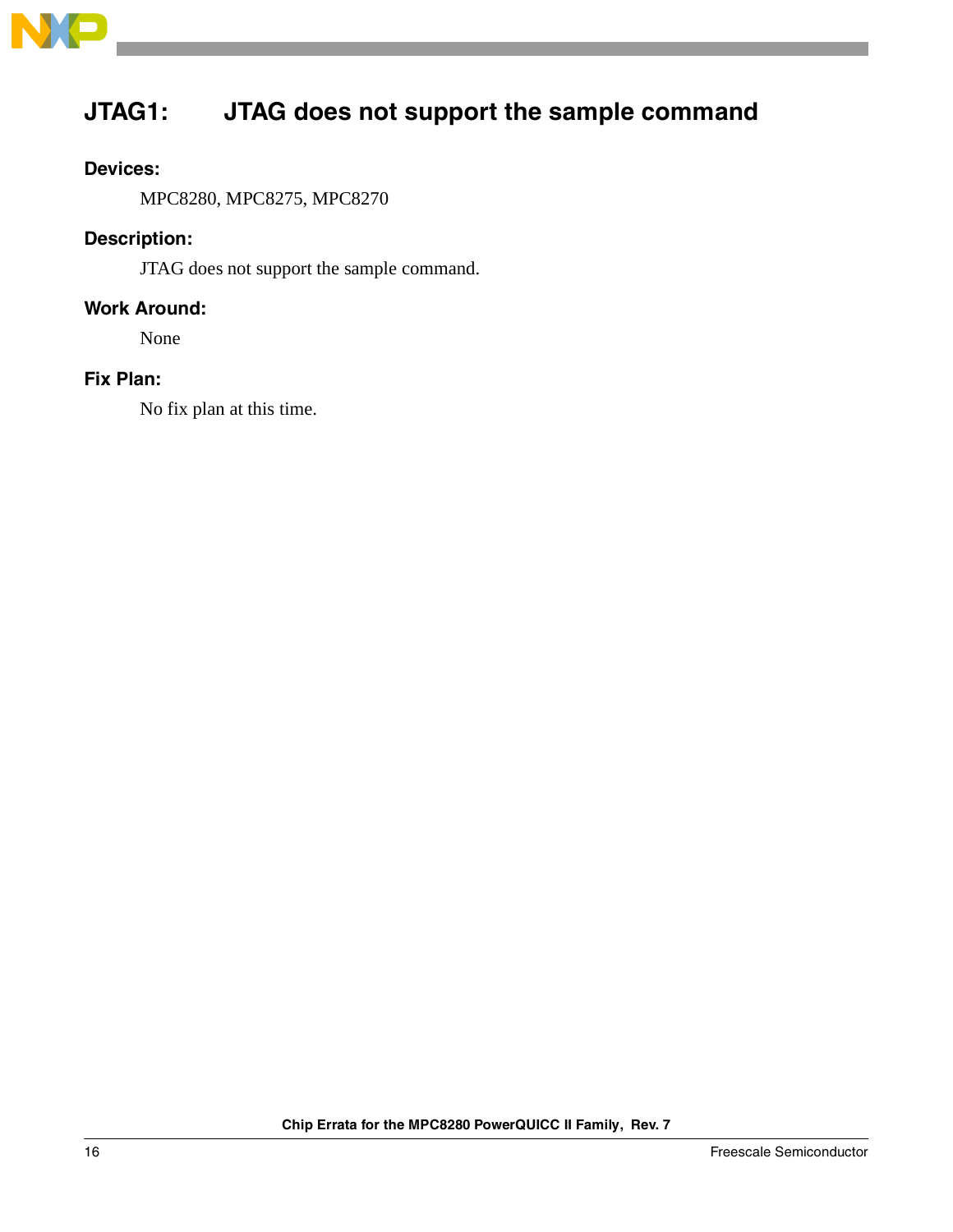

### <span id="page-16-0"></span>**PCI9: Simultaneous PCI inbound write transactions and PCI outbound read transactions can cause bus deadlock**

### **Devices:**

MPC8280, MPC8275, MPC8270

### **Description:**

In PCI mode, when outbound and inbound traffic happen simultaneously, it is possible that after some random number of transactions the system will hang. The deadlock situation may be caused by one of the following events:

- 60x master reads from PCI memory/IO/config space while a PCI master writes into 60x memory
- 60x master reads from PCI memory/IO/config space while a PCI bridge's DMA channel writes into 60x memory
- 60x master reads from PCI bridge's internal register while a PCI master writes into 60x memory
- 60x master reads from PCI bridge's internal register while a PCI bridge's DMA channel write into 60x memory

### **Work Around:**

Do not allow simultaneous outbound read and inbound write transactions, or use IDMA mechanism to perform data read from PCI memory/IO/config space and from PCI bridge's internal registers. Also note that the IDMA should be initialized in such a way that the source (PCI memory/IO/config space/ PCI bridge's internal registers) is selected to locate on local bus in the IDMA BD (SDTB  $= 1$ ).

### **Fix Plan:**

Fixed on Rev. 0.1.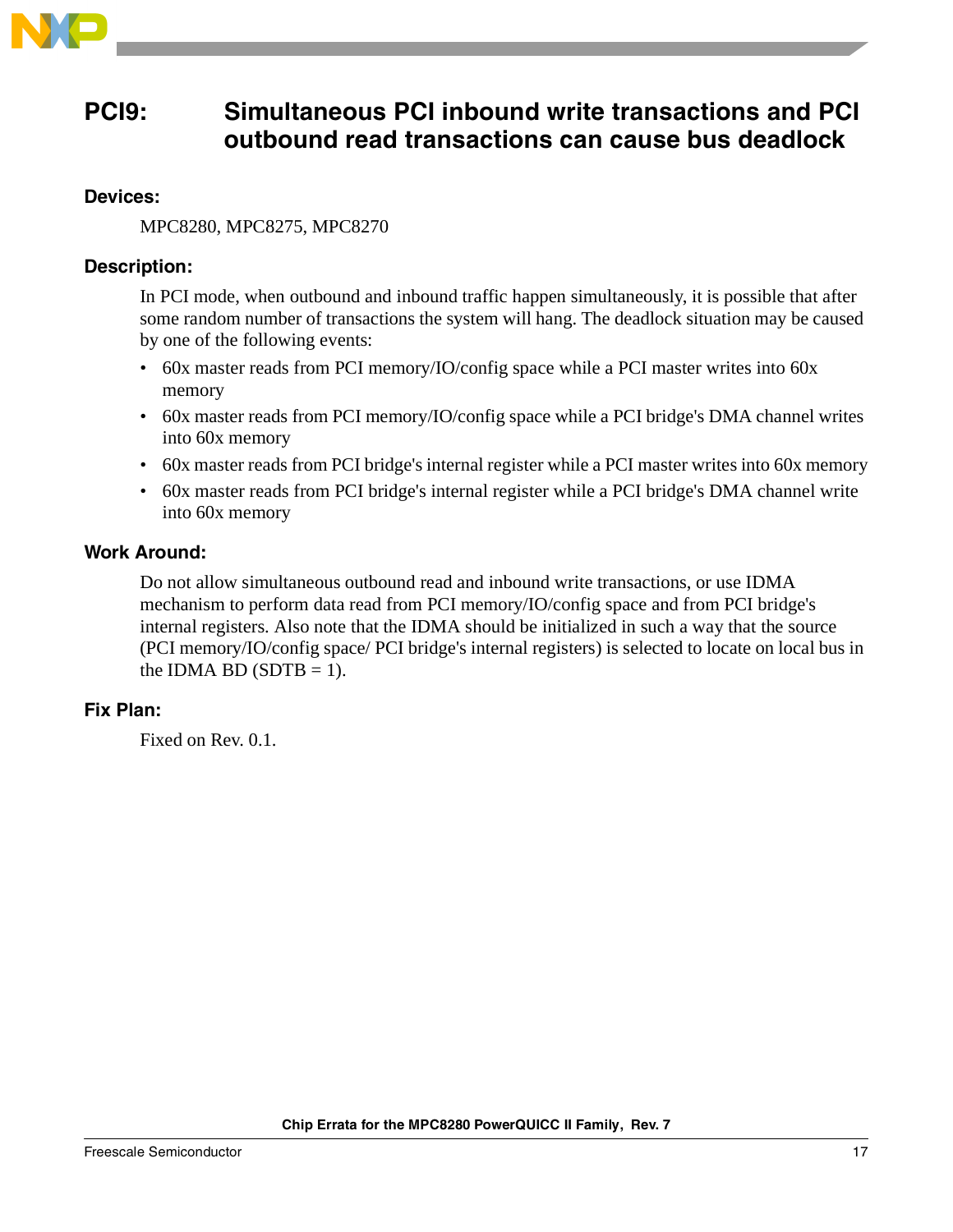

### <span id="page-17-0"></span>**PCI11: Outbound translation window can overlap PCI memory-mapped configuration space**

### **Devices:**

MPC8280, MPC8275, MPC8270

### **Description:**

If an outbound translation window is programmed to have a translation that maps an address to any of the following addresses: IMMR+0x10900, IMMR+0x10904, IMMR+0x10908, a memory transaction will not be generated on PCI. Instead, the PCI CFG\_ADDR, PCI CFG\_DATA, or PCI INT\_ACK registers of the memory-mapped configuration space will be accessed.

### **Work Around:**

Do not allow software to program the outbound translation window such that it maps an address to IMMR+10900, IMMR+10904, IMMR+10908. To make this more general, software can be restricted so that an outbound translation window cannot overlap the internal memory map configuration window.

### **Fix Plan:**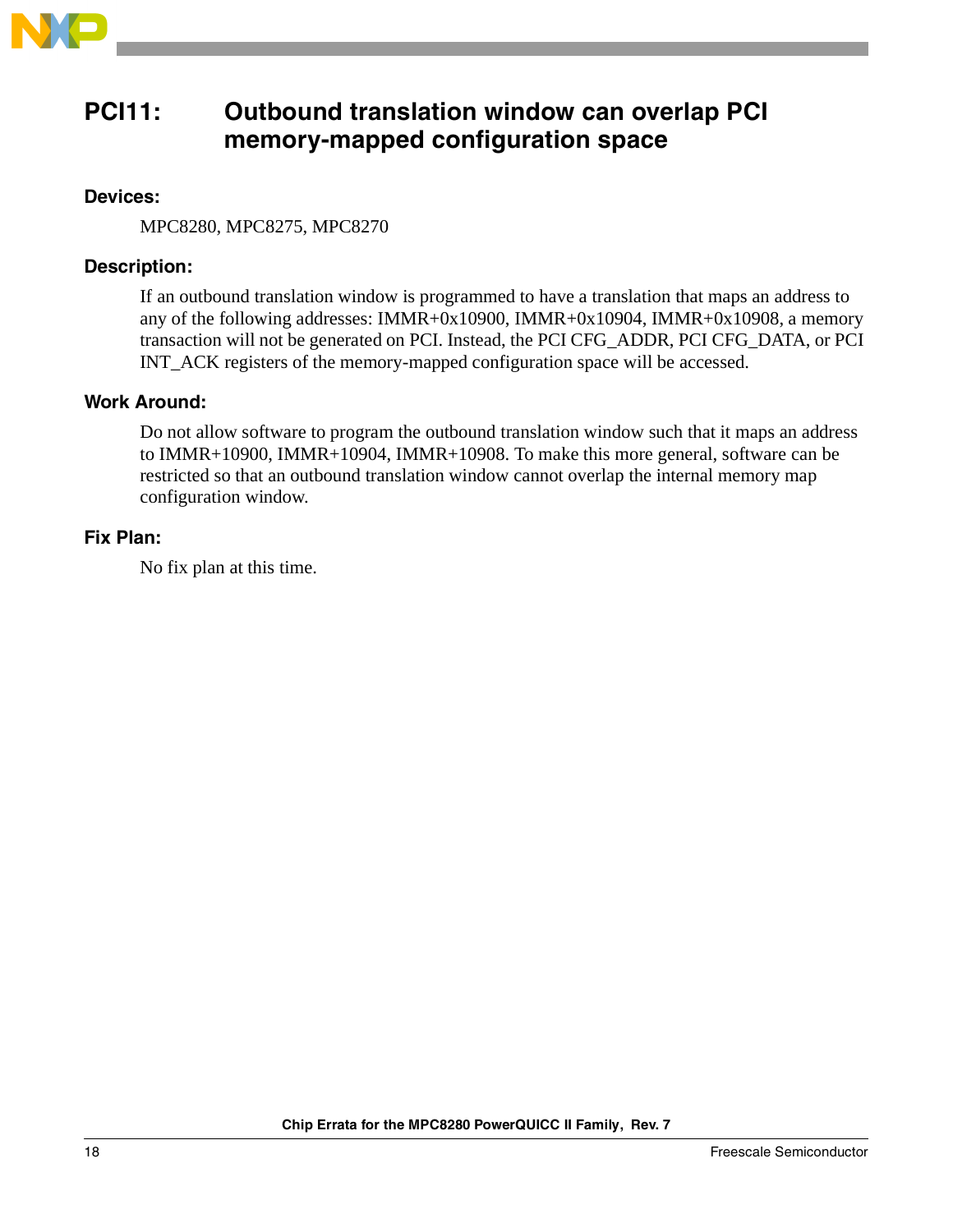

### <span id="page-18-0"></span>**PCI12: Deassertion of GNT during the address stepping cycle of an outbound configuration write transaction can cause PCI bus to hang**

### **Devices:**

MPC8280, MPC8275, MPC8270

### **Description:**

A configuration write transaction is mastered by the IOU and this transaction is retried. The configuration write transaction is then mastered again on the PCI bus. If during the address stepping cycle of the configuration transaction (the cycle before  $\overline{FRAME}$  is asserted) the IOU  $\overline{GNT}$  signal is negated, the PCI bus can hang. The IOU  $\overline{GNT}$  signal is provided either by the internal or by the external arbiter, depending on arbiter configuration.

The PCI bus can potentially hang if configuration write transactions are retried in host mode and other masters are requesting the PCI bus.

The hang on the PCI bus manifests itself either as no assertion of  $\overline{FRAME}$  or as the assertion of FRAME without the assertion of IRDY.

### **Work Around:**

Program the arbiter (internal or external) so that there are no other masters with a higher priority than the PowerQUICC II.

### **Fix Plan:**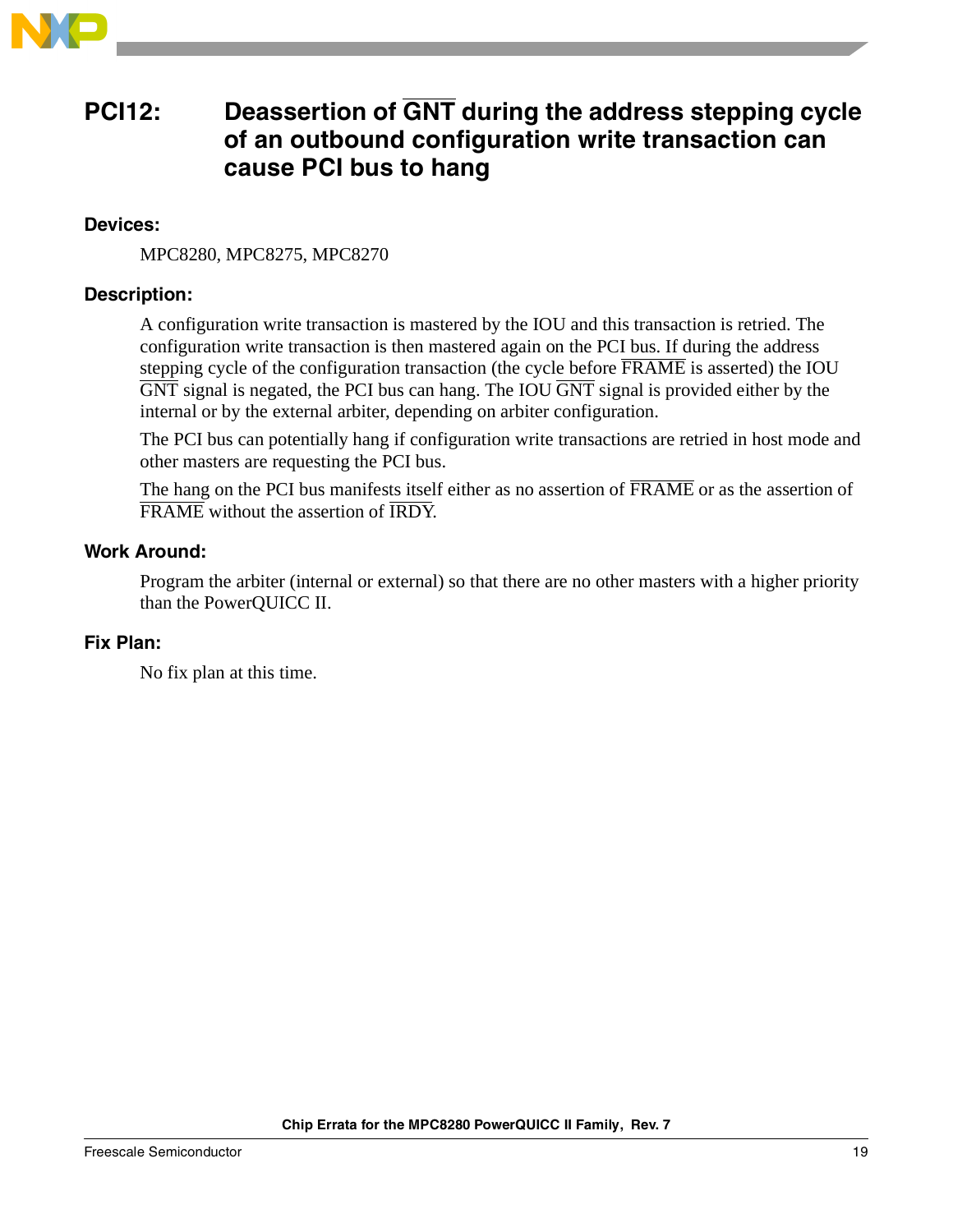

# <span id="page-19-0"></span>**PCI13: PCI timing non-compliance with 66 MHz PCI clock**

### **Devices:**

MPC8280, MPC8275, MPC8270

### **Description:**

The PCI interface is not compliant with the industry PCI specification. The PCI specification calls for an input setup time of 3 ns. With a 66 MHz PCI clock, the PCI interface may require up to 3.8 ns input setup time.

### **Work Around:**

Use a PCI clock of 33 MHz to eliminate the problem.

#### **Fix Plan:**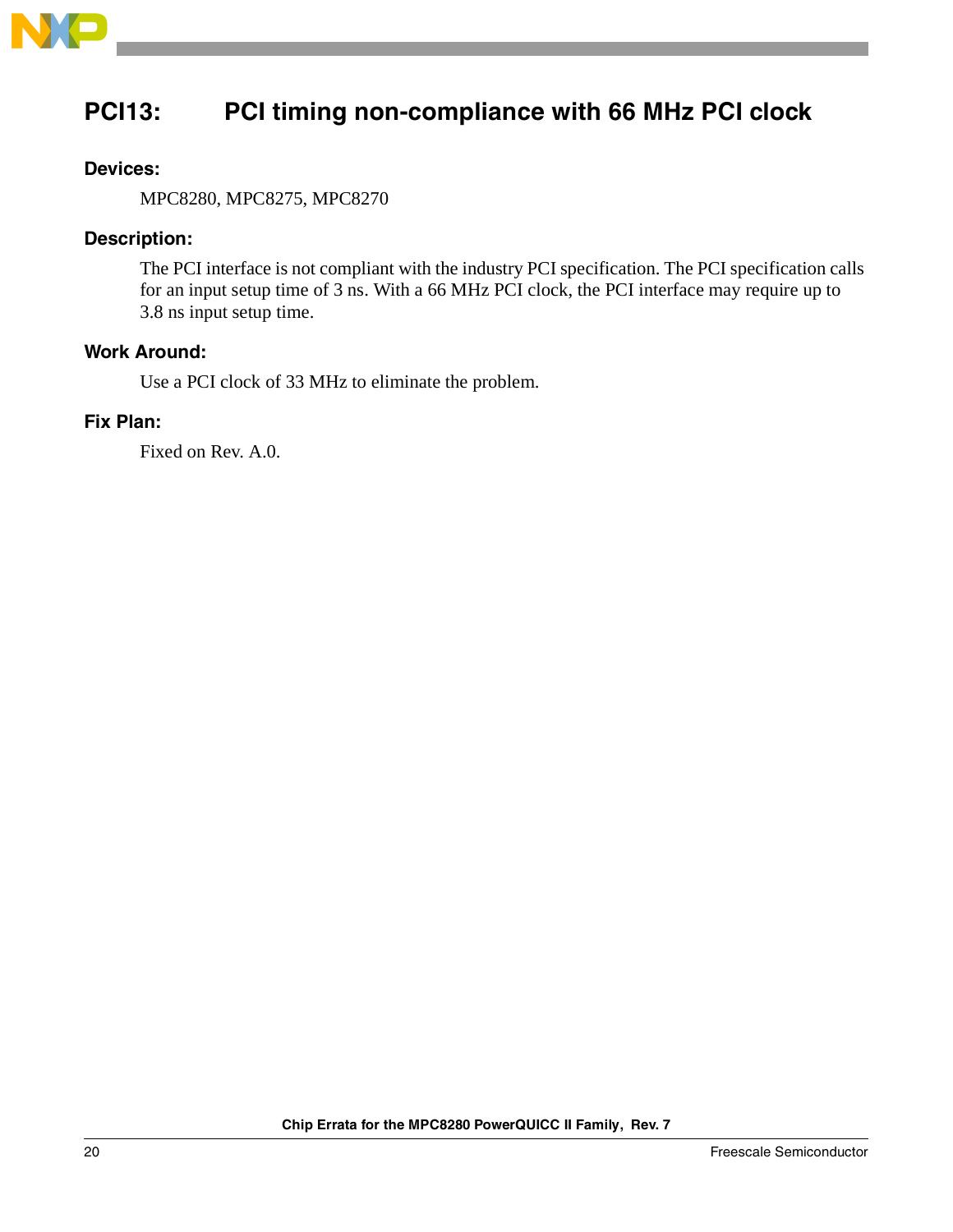

### <span id="page-20-0"></span>**PCI14: PCI returns bad data on a master read following perr\_response assertion**

### **Devices:**

MPC8280, MPC8275, MPC8270

### **Description:**

If the value of the PERR bit of the PCI bus command register (0x04 in the configuration space) is changed from 0 to 1 by using the CFG\_DATA register and if there is a master read immediately following, the wrong read data is returned to the IOS.

### **Work Around:**

- Unless the core is fetching its instructions from the PCI space, writing to the register twice or writing and then reading it prevents the problematic case from occurring.
- Do not use clock ratios above 6:1.

### **Fix Plan:**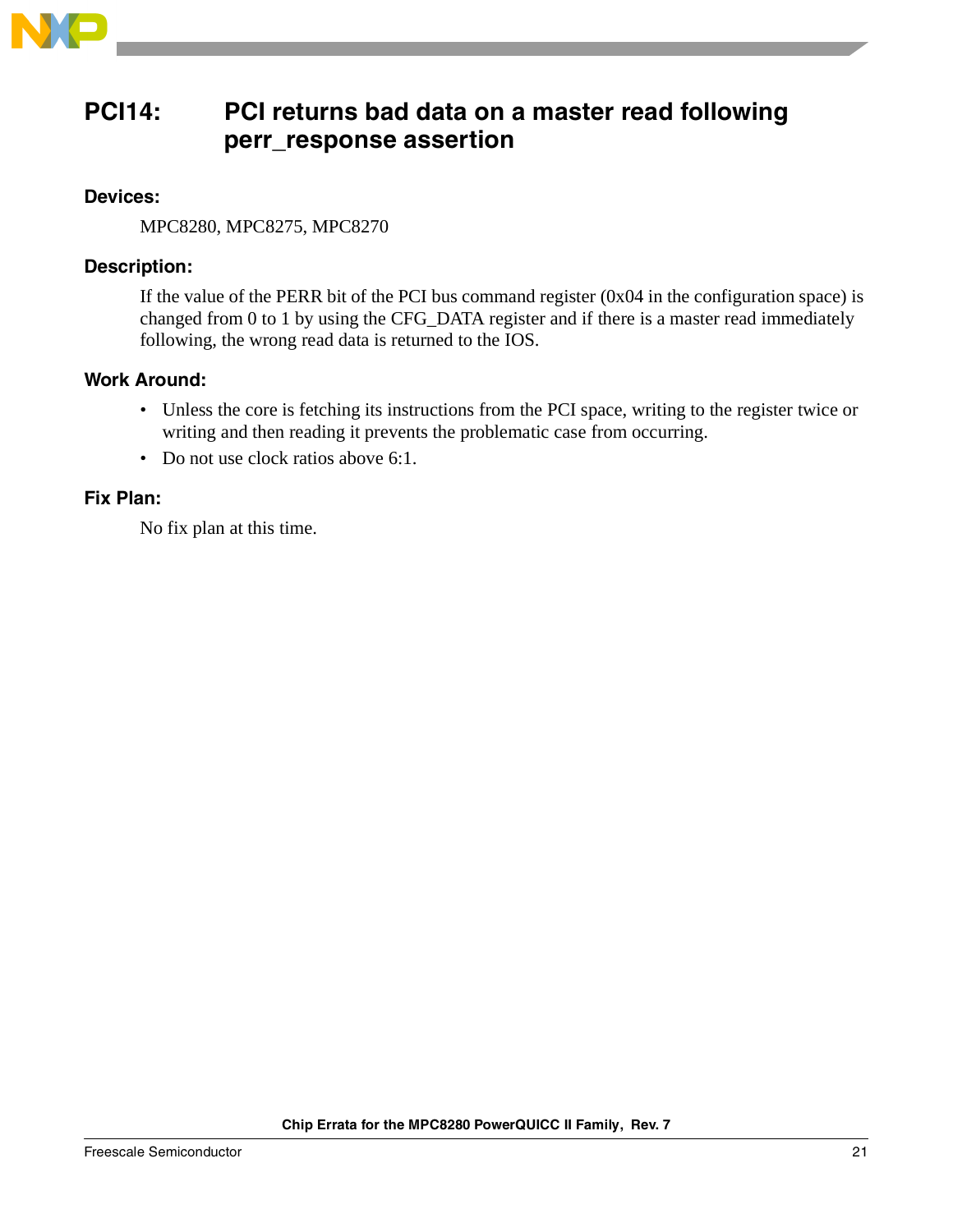

### <span id="page-21-0"></span>**PCI15: Possible data corruption on PCI DMA writes with unaligned address**

### **Devices:**

MPC8280, MPC8275, MPC8270

### **Description:**

If the PCI DMA destination address is in the 60x space and the data transfers are not multiples of 8 bytes and/or are not aligned to 8 bytes, the DMA might generate multi-beat write transactions with invalid bytes. As a result, the PCM generates a 60x transaction that writes beyond the allocated buffer. The PCM may also get stuck.

### **Work Around:**

When transferring data to the 60x space using PCI DMA, use only destination address and byte counts that are multiples of 8.

### **Fix Plan:**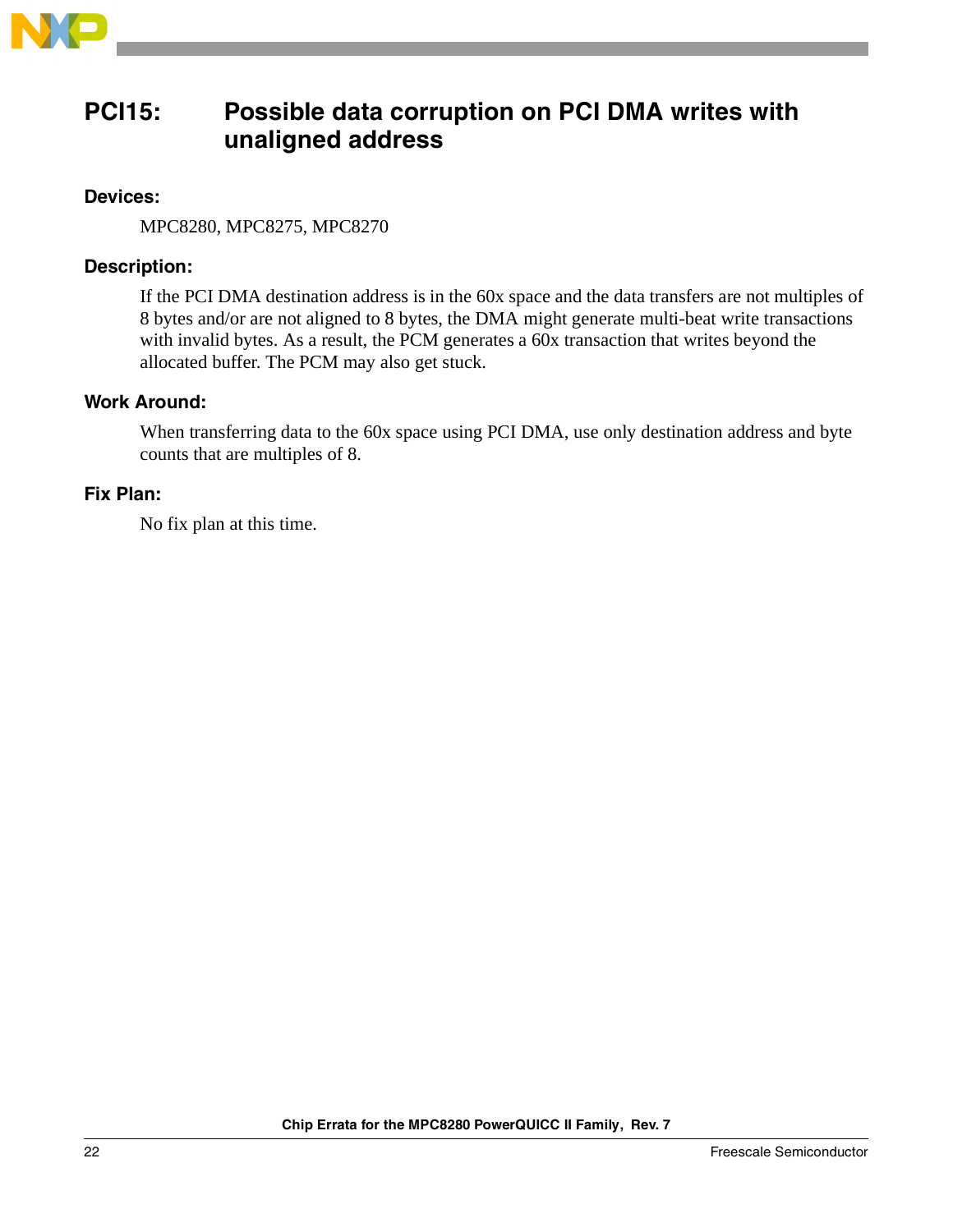

# <span id="page-22-0"></span>**PCI16: PCI subsystem ID registers are not read-only**

### **Devices:**

MPC8280, MPC8275, MPC8270

### **Description:**

The subsystem vendor ID and subsystem device ID registers in the PCI configuration space are not read-only. Although the PCI specification does not state explicitly that these registers should be read-only from the PCI configuration space, Microsoft WHQL certification requires that these registers be read-only.

### **Work Around:**

None

### **Fix Plan:**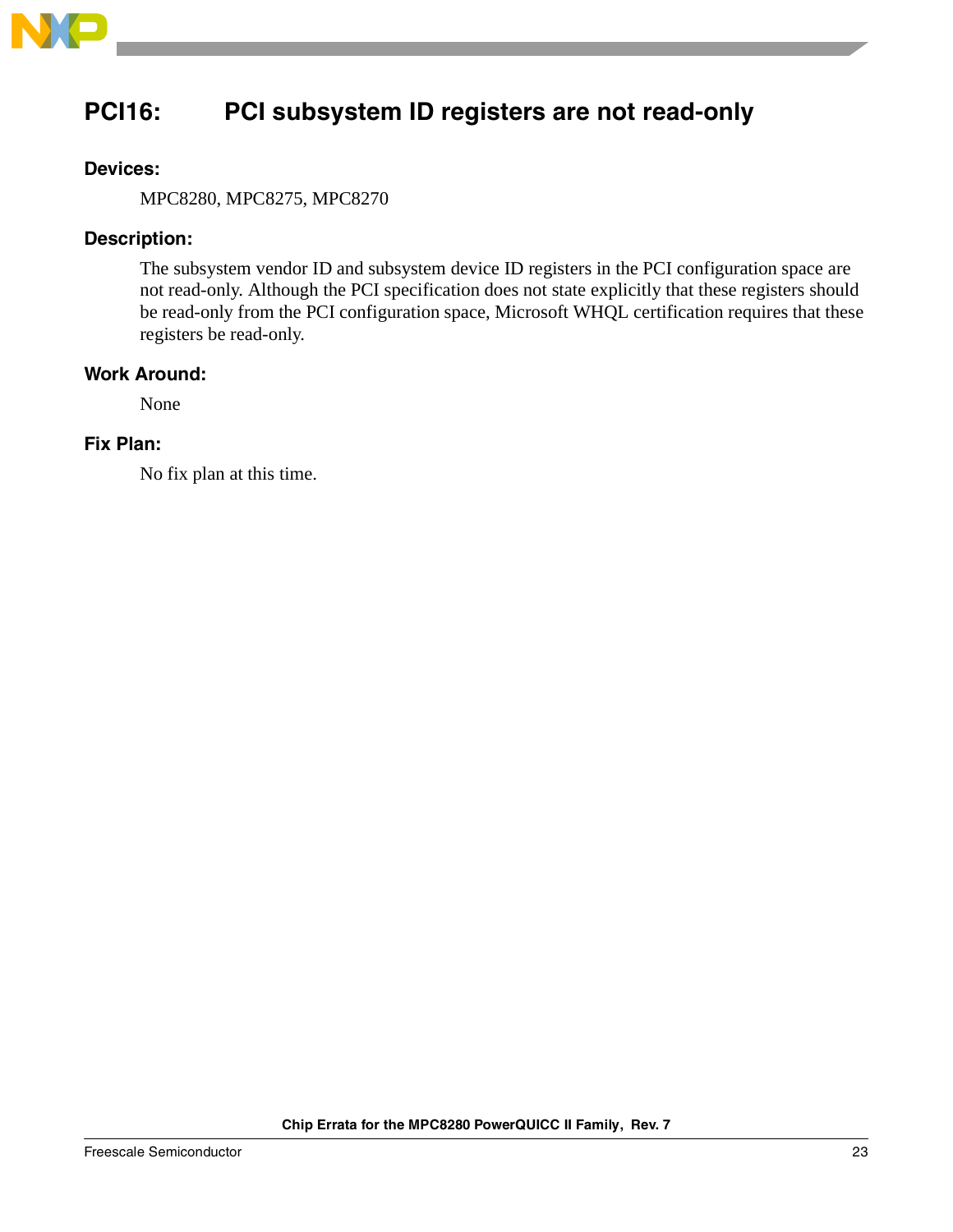

# <span id="page-23-0"></span>**PCI18: PCI streaming problem when the latency timer is zero**

### **Devices:**

MPC8280, MPC8275, MPC8270

### **Description:**

When the latency timer is set to its default value (zero) there might be a protocol violation. As a consequence, the PCI bus may be locked.

### **Work Around:**

Set the latency timer to a value other than zero.

### **Fix Plan:**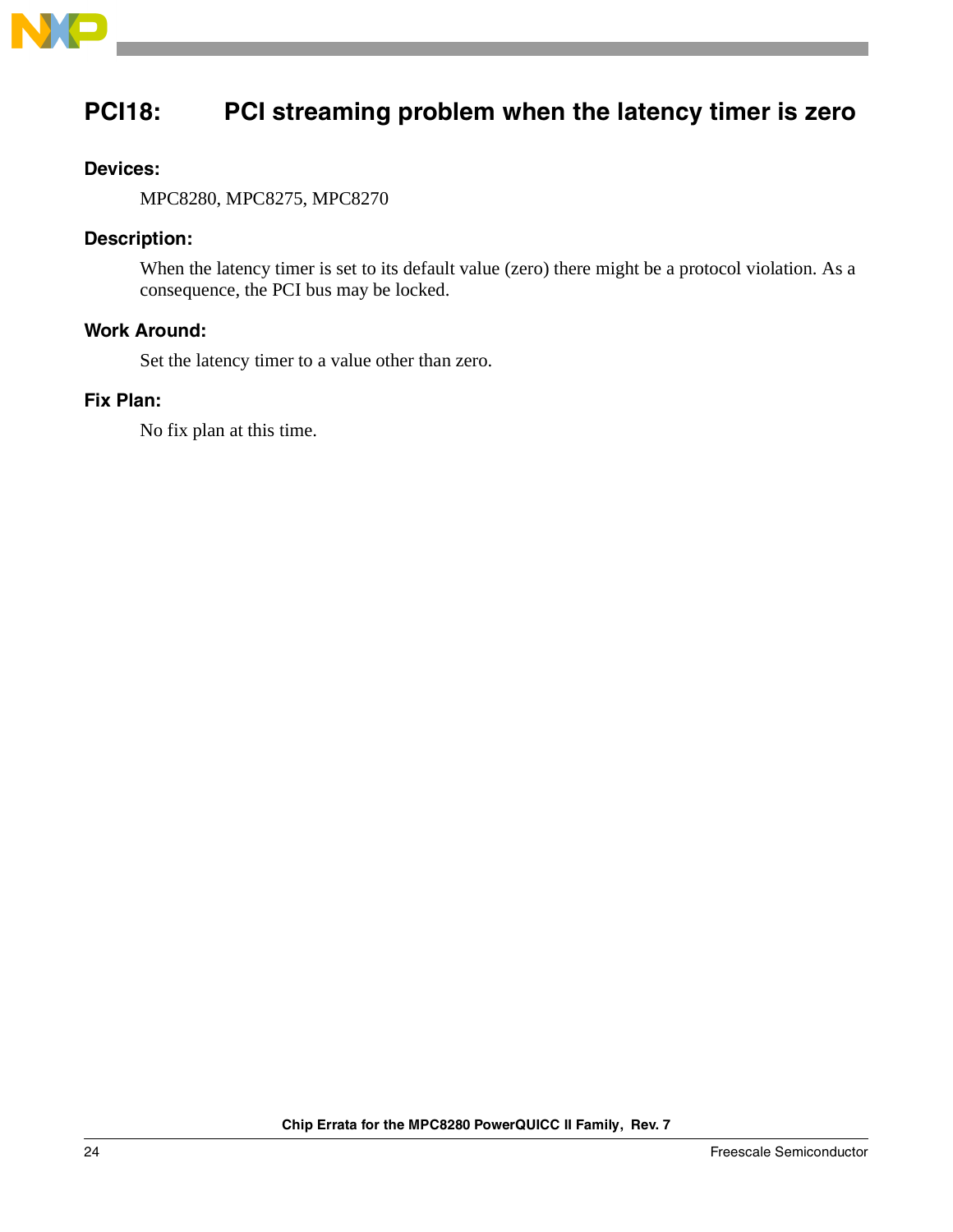

### <span id="page-24-0"></span>**PCI19: Inbound PCI Transaction with No Bytes Enabled May Cause the PCI Bus to Hang.**

### **Devices:**

MPC8250, MPC8265, MPC8266

### **Description:**

An inbound PCI transaction of 1 or 2 32-bit data beats with all byte enables negated may cause the previous inbound transaction to be handled incorrectly. When this happens on a read transaction, a buffer becomes stuck in the IOS and the PCI repeatedly retries any attempt to read from that address.

### **Impact**

There is no expected impact for systems using PCI devices that do not generate transactions with no byte enables. The issue was detected on a single apparatus. There is no expected impact for systems with D-cache disabled or PCI prefetch disabled.

### **Work Around:**

Use only PCI devices and/or bus topologies that do not generate 1-2 beat transactions with no byte enables.

### **Fix Plan:**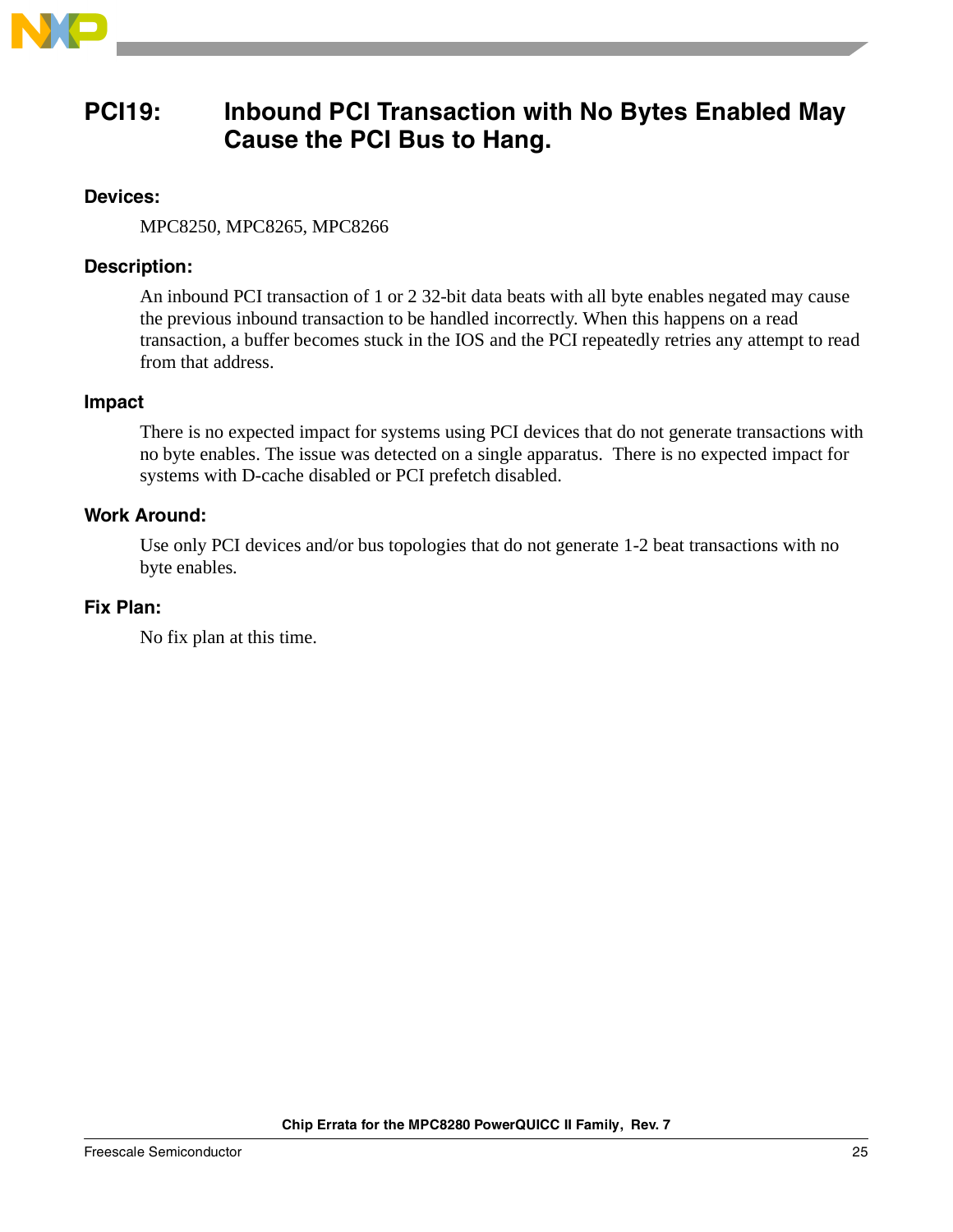

### <span id="page-25-0"></span>**PCI20: Data corruption by DMA when Destination Address Hold (DAHE) is used**

### **Devices:**

MPC8250, MPC8265, MPC8266

### **Description:**

There can be corruption of the DMA data under the following conditions:

- DMAMR[DAHE] = 1 (destination address hold)
- DMAMR[DAHTS] = 10 (4 bytes) or 11 (8 bytes)
- DMA source address is not aligned to the transaction size specified by DAHTS

• The source port width is smaller than the destination transaction size OR the source port returns valid read data only in the valid byte lanes

Example of Error Condition:

- DAHTS is 8 bytes and the source port is a 32-bit PCI bus
- The source memory space is on the PCI bus and is not prefetchable

### **Impact**

Corrupted data written to the destination peripheral or memory.

### **Work Around:**

• Use a source address aligned to the destination transaction size

or

• Do not access any DMA registers while this type of DMA transfer is active

### **Fix Plan:**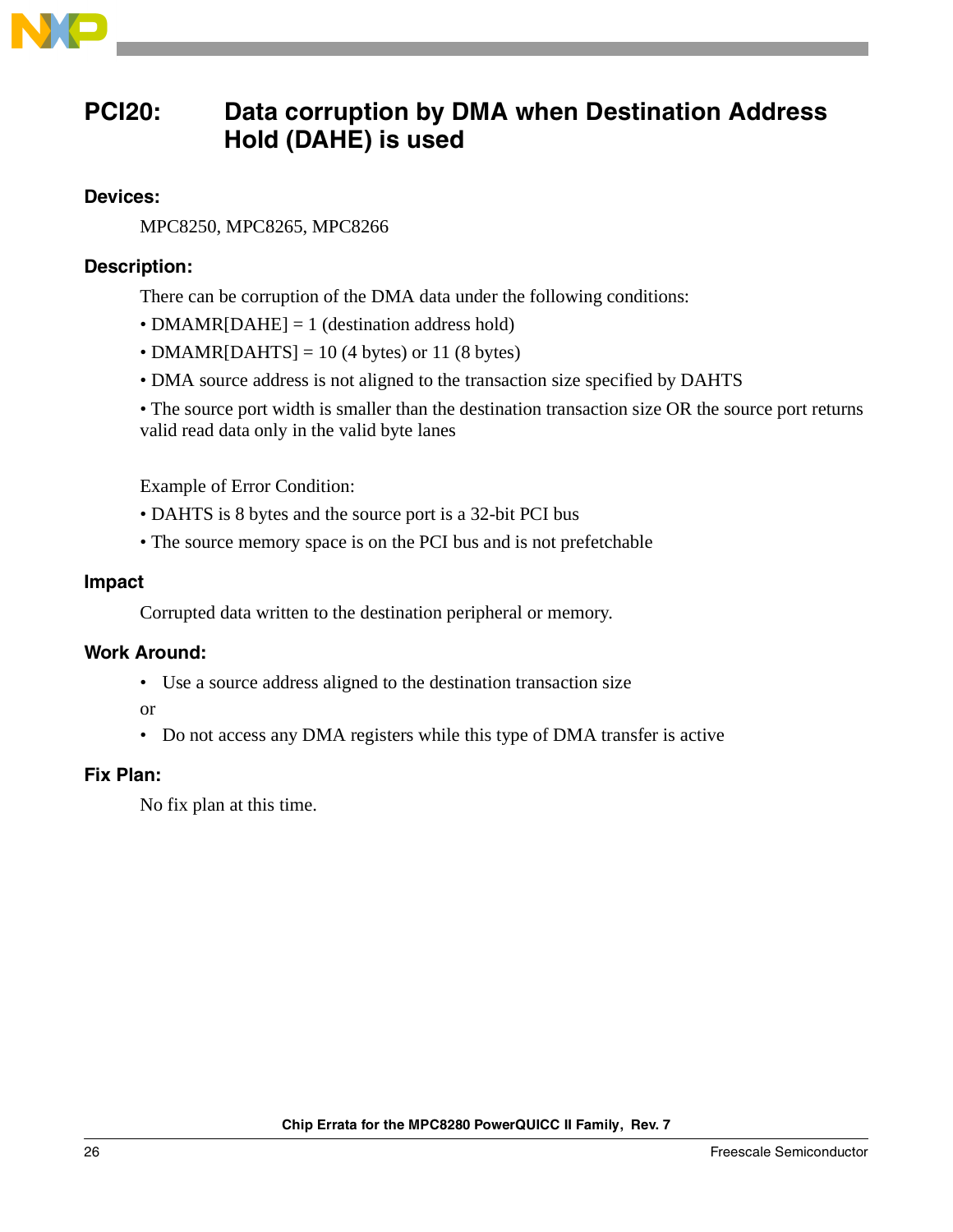

# <span id="page-26-0"></span>**CPM75: AAL2 microcode in ROM is not fully functional**

### **Devices:**

MPC8280, MPC8275, MPC8270

### **Description:**

The enhanced AAL2 microcode integrated into ROM on Rev. C.2 is not fully functional.

### **Work Around:**

Use the RAM-based enhanced AAL2 microcode package available from Freescale.

### **Fix Plan:**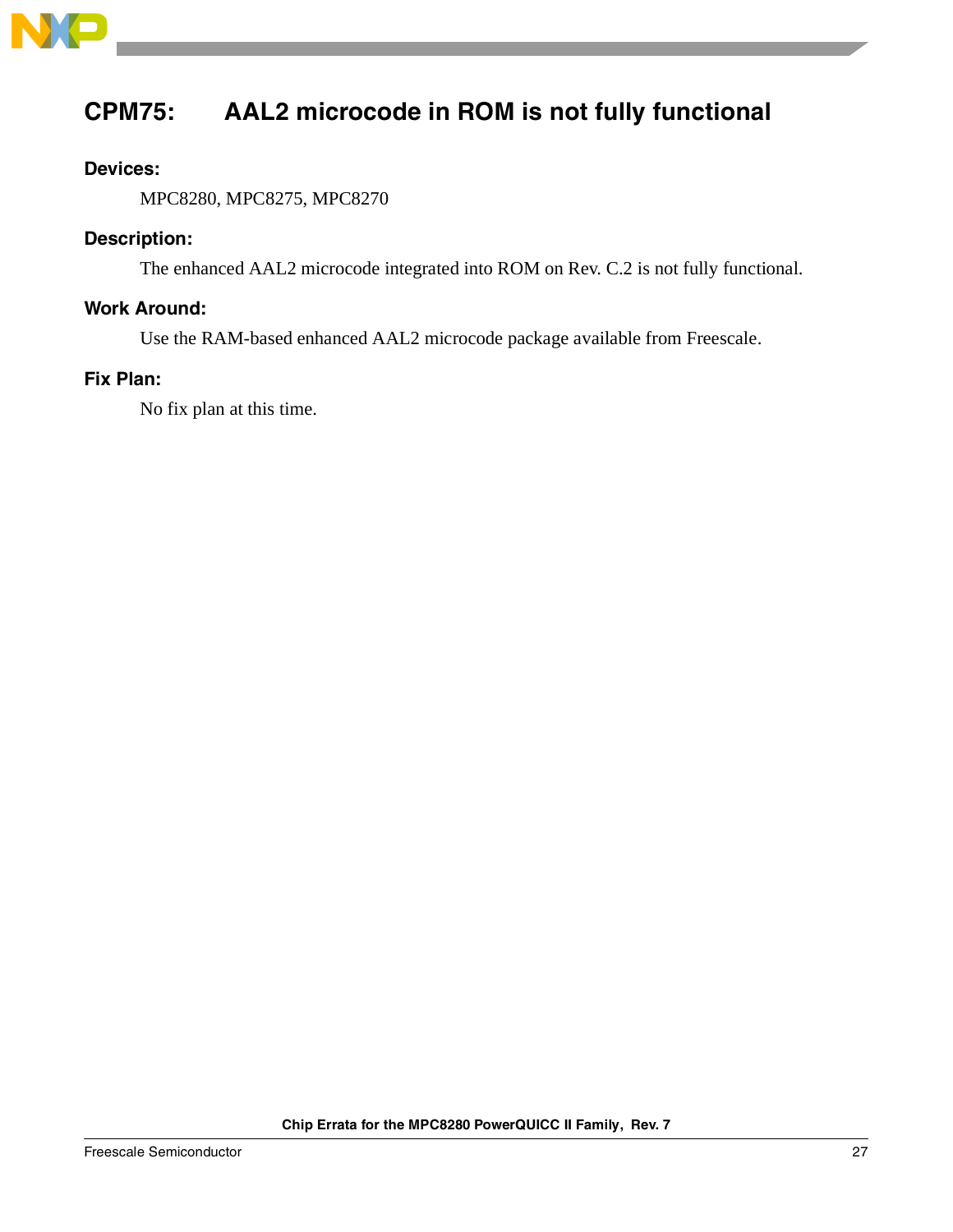

# **CPM94: FCC RTS signal not asserted correctly**

### **Devices:**

MPC8280, MPC8275, MPC8270

### **Description:**

At the beginning of an HDLC frame transmission that is preceded by more than one opening flags,  $\overline{RTS}$  will not be asserted if  $\overline{CTS}$  is negated. This may cause a deadlock if the modem waits for the assertion of RTS before asserting CTS.

### **Work Around:**

- Transmit no flags between or before frames. Clear FPSMR[NOF] bit.
- Set GFMR[RTSM] = 1 to ensure  $\overline{RTS}$  is asserted when FCC is enabled. However, no handshaking activities with the modem will occur for all the proceeding frames.

#### **Fix Plan:**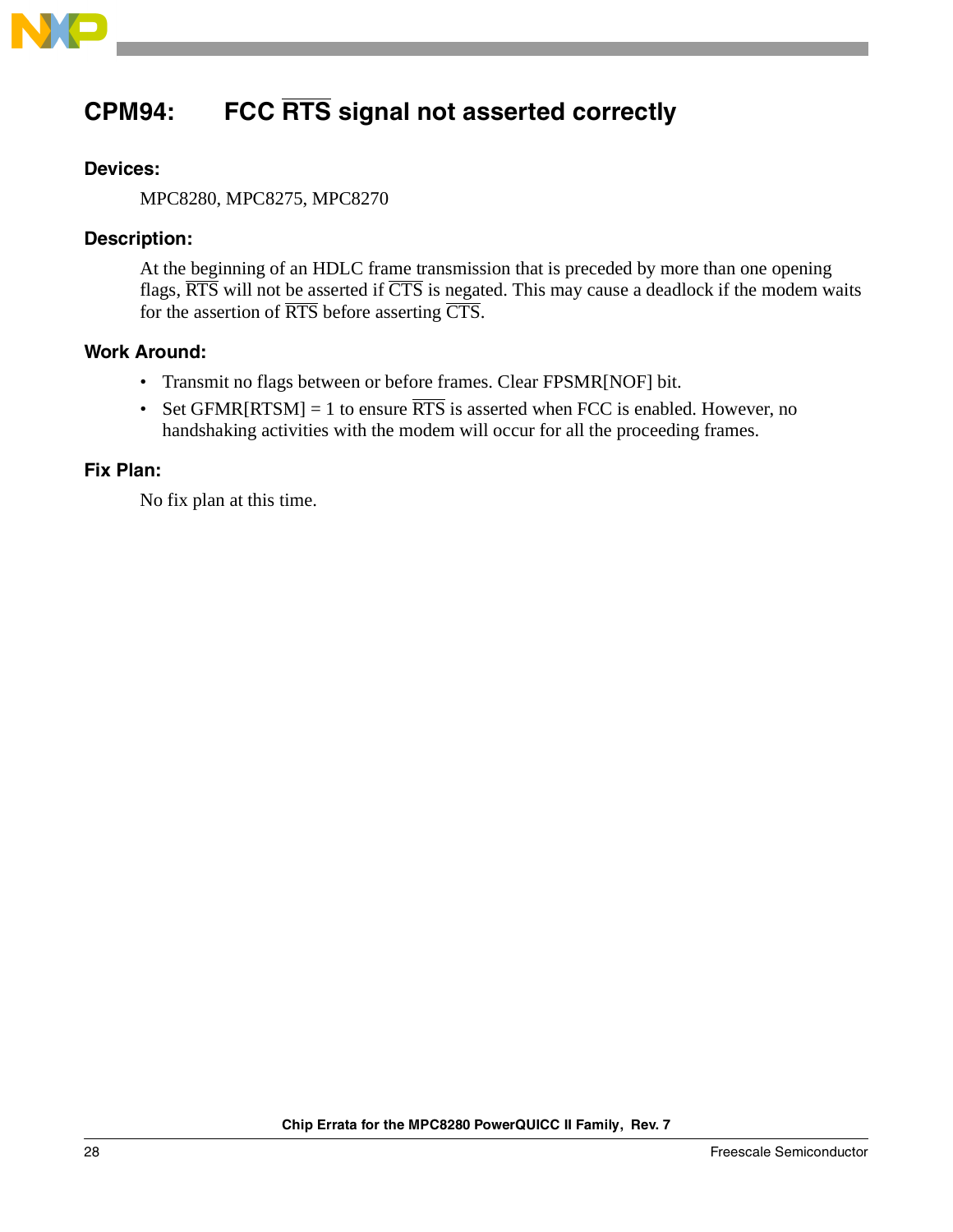

# <span id="page-28-0"></span>**CPM96: ATM performance monitoring with AAL1 CES**

### **Devices:**

MPC8280, MPC8275, MPC8270

### **Description:**

Data in DPRAM is corrupted when performance monitoring is enabled in the receiver.

### **Work Around:**

- Disable receive performance monitoring  $\text{RCT}[PMT] = 0$
- Use the microcode patch available from Freescale

### **Fix Plan:**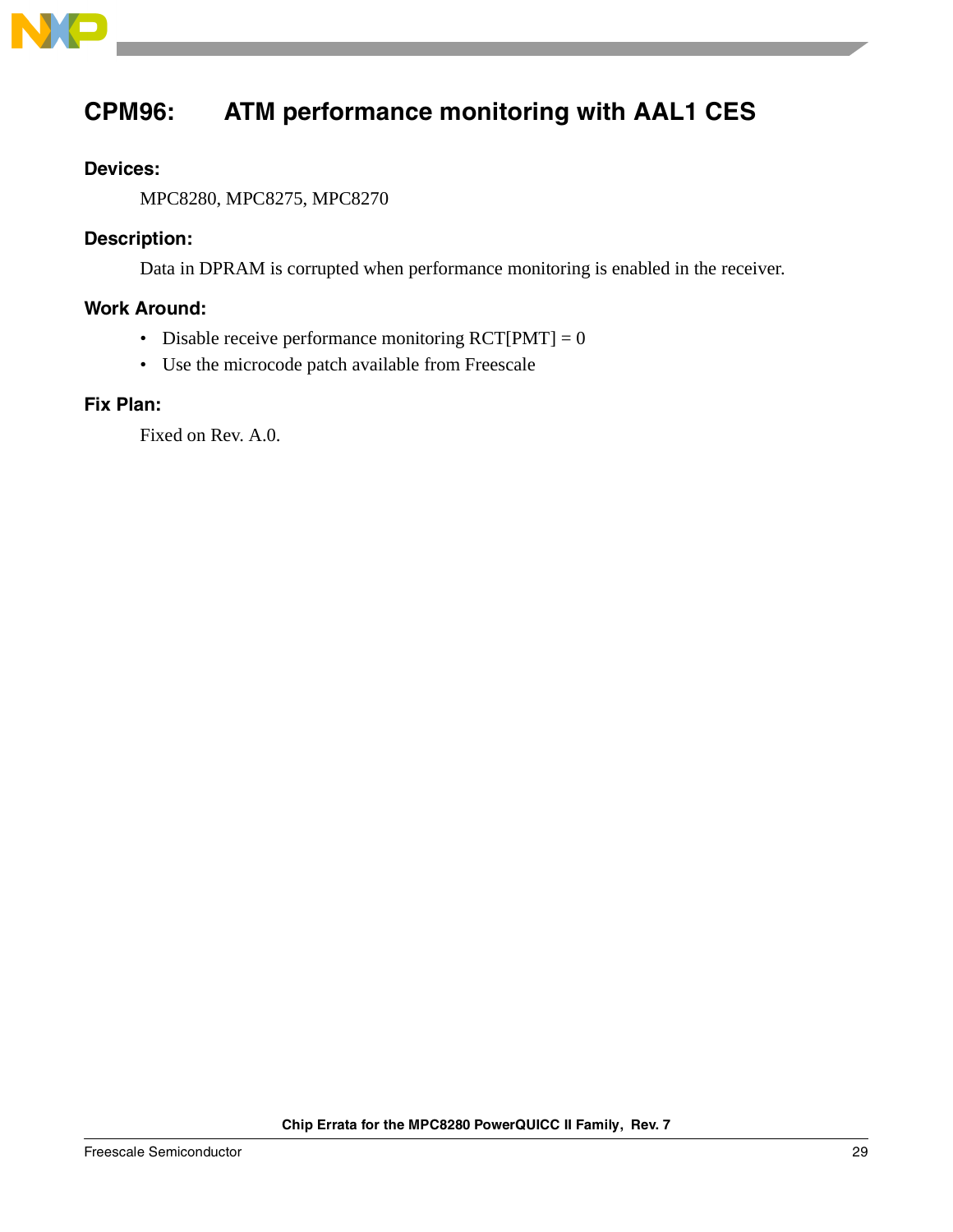

# <span id="page-29-0"></span>**CPM98: I2C erratic behavior can occur if extra clock pulse is detected on SCL**

### **Devices:**

MPC8280, MPC8275, MPC8270

### **Description:**

The  $I<sup>2</sup>C$  controller has an internal counter that counts the number of bits sent. This counter is reset when the  $I^2C$  controller detects a START condition. When an extra SCL clock pulse is inserted in between transactions (before START and after STOP conditions), the internal counter may not get reset correctly. This can generate partial frames (less than 8 bits) in the next transaction.

### **Work Around:**

Do not generate extra SCL pulses on the  $I^2C$  bus. In a noisy environment the digital filter I2MOD[FLT] and additional filtering capacitors should be used on SCL to eliminate clock spikes that may be misinterpreted as clock pulses.

### **Fix Plan:**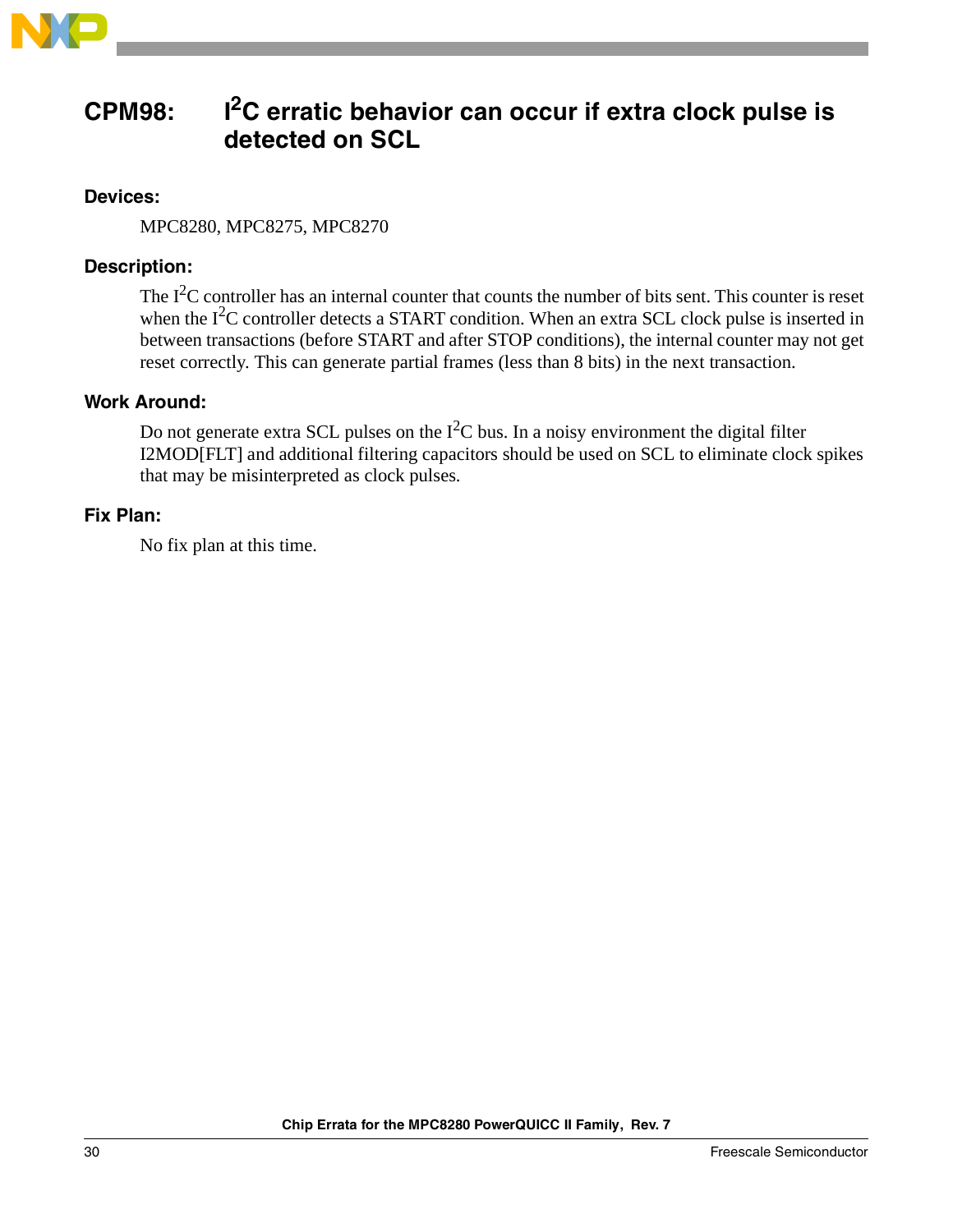

# <span id="page-30-0"></span>**CPM99: ABR TCTE[ER-TA] corruption**

### **Devices:**

MPC8280, MPC8275, MPC8270

### **Description:**

When using the AAL5 ABR ROM microcode it is possible for the TCTE[ER-TA] field to be overwritten with an erroneous value. This, in turn, will cause the TCTE[ER-BRM] to be updated with this value. As TCTE[ER-BRM] holds the maximum explicit rate value allowed for B-RM cells an erroneous value in this field can have a detrimental effect on the network performance.

### **Work Around:**

Use the microcode patch available from Freescale.

### **Fix Plan:**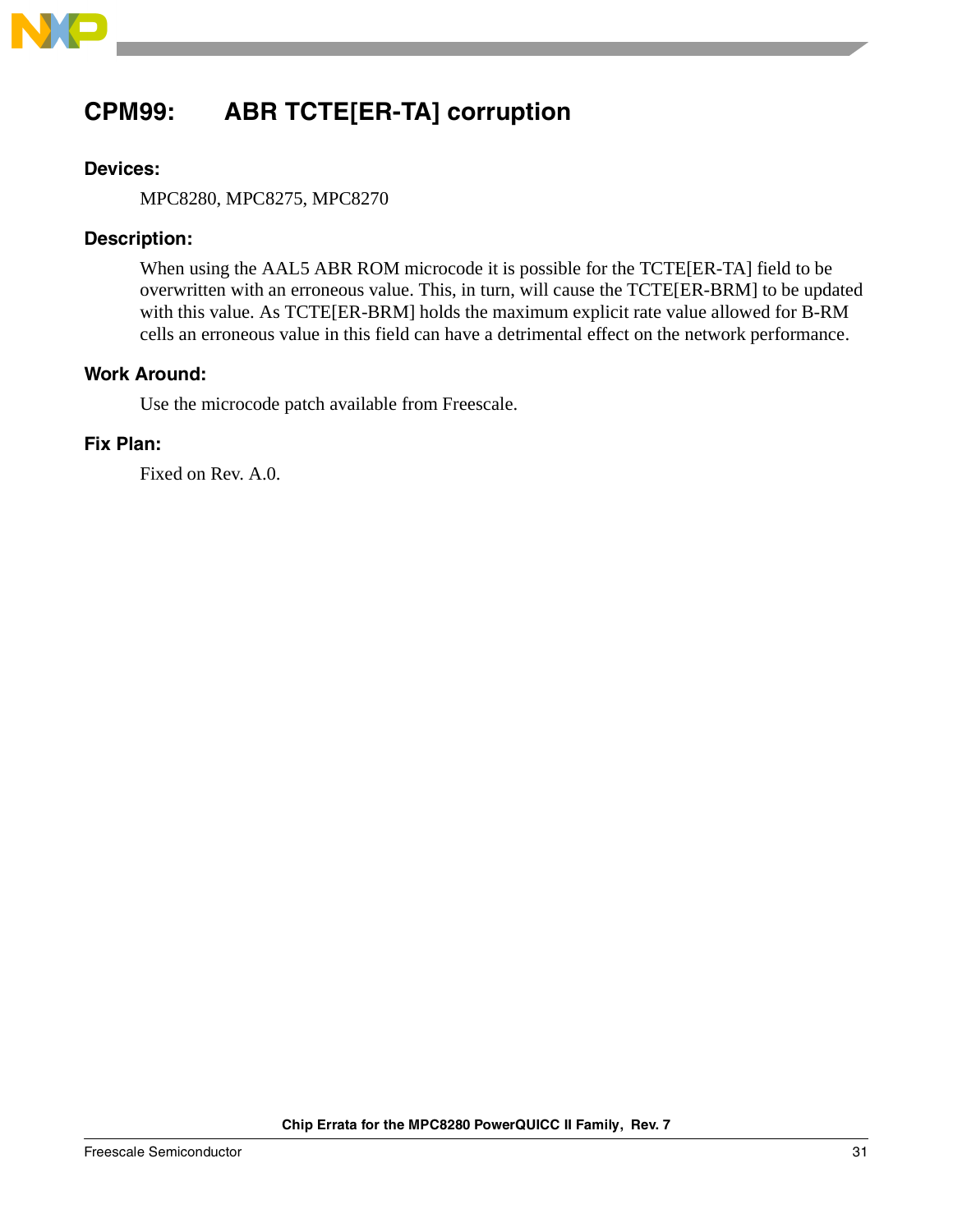

# <span id="page-31-0"></span>**CPM101: FCC RxClav timing violation (slave)**

### **Devices:**

MPC8280, MPC8275, MPC8270

### **Description:**

FCC ATM receive UTOPIA slave mode. When the RxFIFO is full, RxClav is negated 2 cycles before the end of the cell transfer instead of 4. A master that polls RxClav or pauses 3 or 4 cycles before the end of the cell transfer may sample a false RxClav and an overrun condition may occur. The dashed line in the timing diagram below depicts the actual RxClav negation (2 cycles before the end of the cell transfer instead of 4 cycles). The signals in the timing diagram are with respect to the master, hence, Tx interface is shown.

### **Work Around:**

- Master should not poll RxClav or pause cell transfer at 4 cycles before the end of cell transfer. Master should poll 2 cycles before the end of the current cell or later. This can be achieved by introducing a cell-to-cell polling (and transfer) delay, which is equal or larger then one cell transfer time. If this can be achieved, the impact on performance is minimal.
- Configuring ATM only on FCC1 and setting FPSMR[TPRI] ensures highest priority to FCC1 Rx. In addition, for CPM utilization lower then 80% (as reported by the CPM performance tool based on UTOPIA maximal bus rate) the CPM performance is enough to guarantee that the RxFIFO does not fill up.



**Figure 3. Transmit Timing for Cell-Level Handshake**

### **Fix Plan:**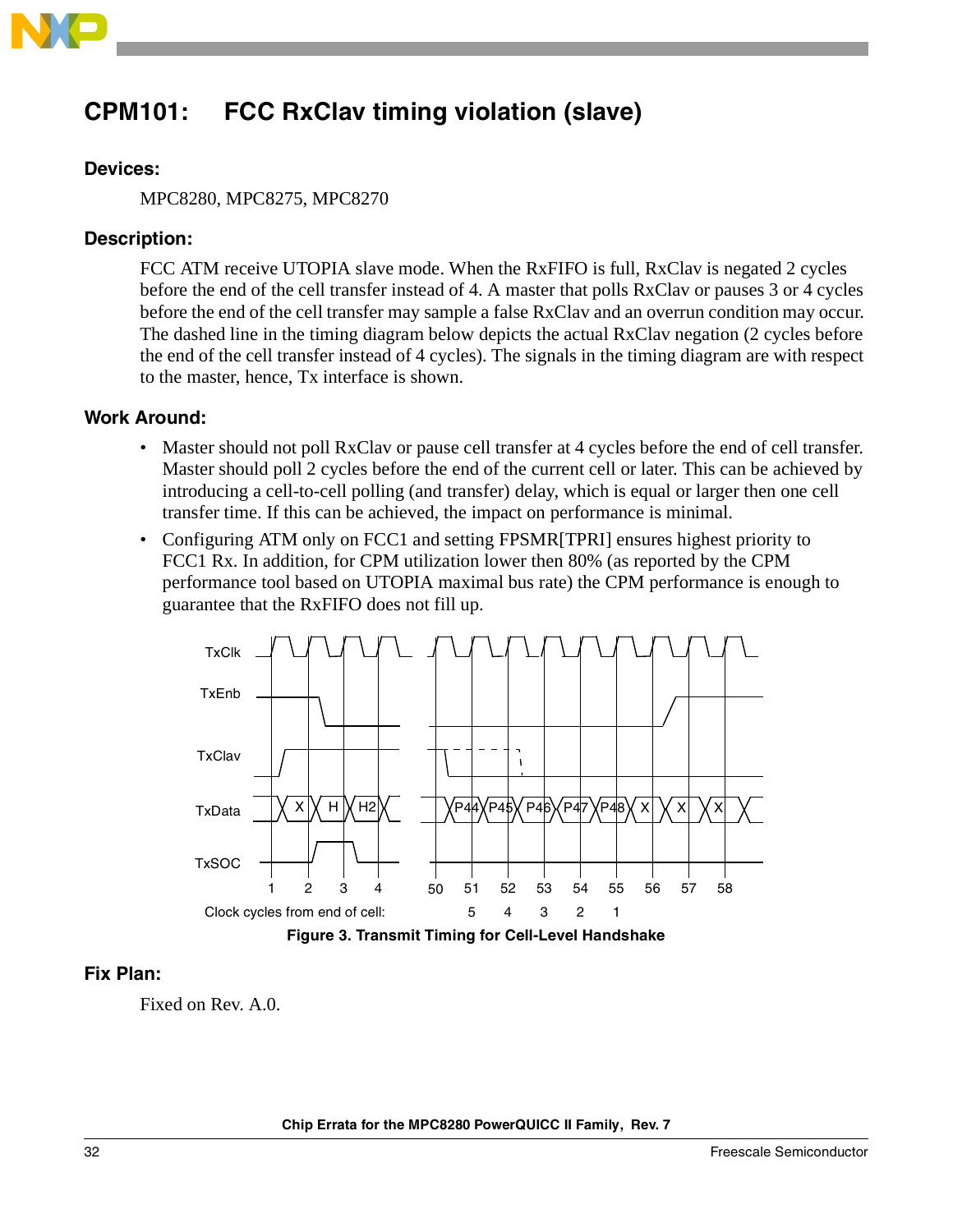

# <span id="page-32-0"></span>**CPM102: Error in APC when FCC enabled for IMA**

### **Devices:**

MPC8280

### **Description:**

There is an error in the APC when the FCC is enabled for IMA that can cause the CPM to hang after max iterations is reached. This error is typically observed at high data rate, as ATM channels will be rescheduled further down the APC table as their pace is multiplied by TNUMLINKS.

### **Work Around:**

Use the latest IMA microcode patch provided by Freescale.

### **Fix Plan:**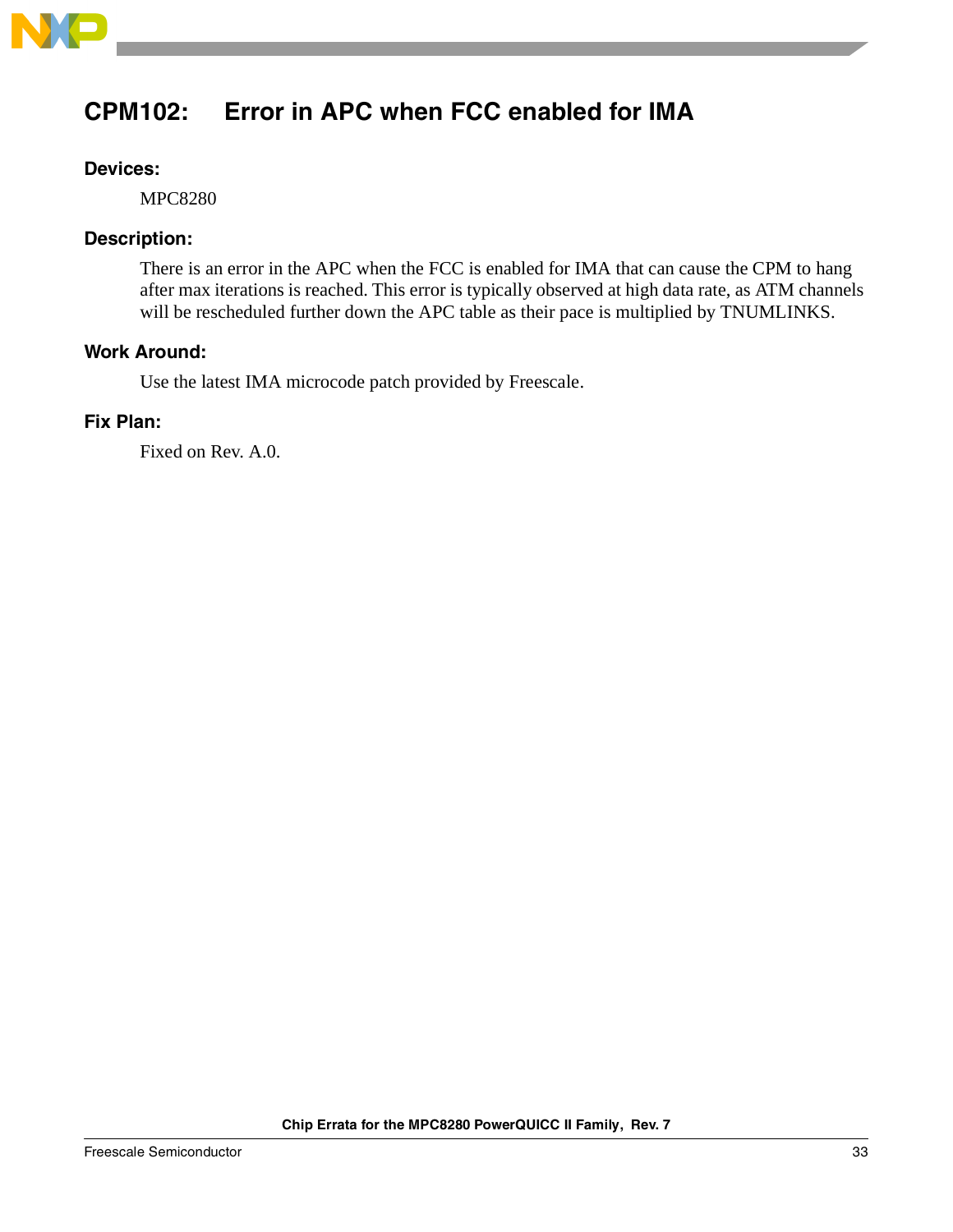

### <span id="page-33-0"></span>**CPM103: IMA group parameter RSCCI overwritten when a link enters HUNT state**

### **Devices:**

MPC8280

### **Description:**

The IMA received group parameter RCCI, which stores the SCCI value of the last ICP received by a group, can be overwritten if a link goes into HUNT mode. This means ICP cells can stop being passed to the ATM layer for an unknown period.

### **Work Around:**

Use the latest IMA microcode patch provided by Freescale.

### **Fix Plan:**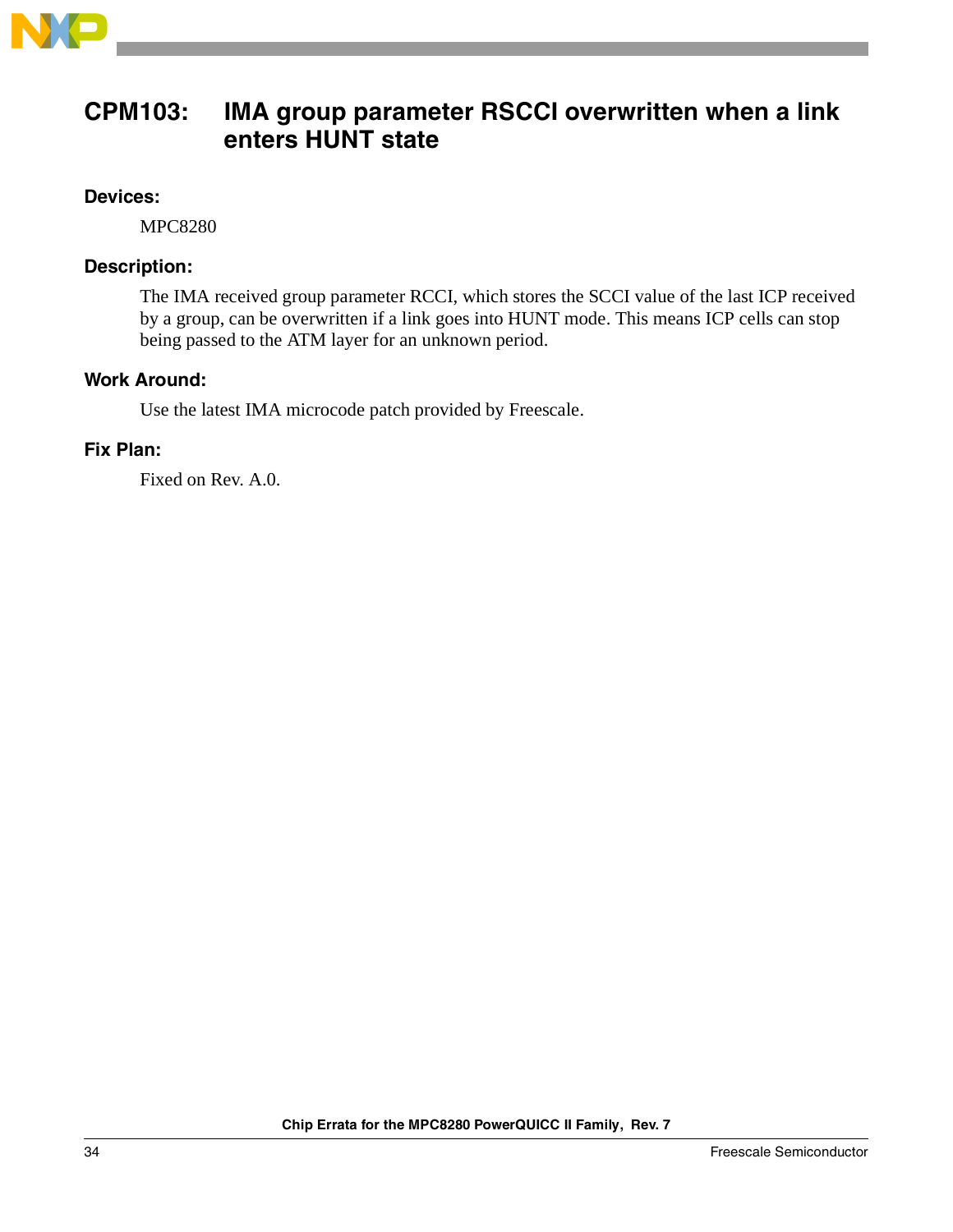

### <span id="page-34-0"></span>**CPM104: In USB host mode, TxBD processing may get stuck**

### **Devices:**

MPC8280, MPC8275, MPC8270

### **Description:**

Under certain error conditions, the TxBD processing may get stuck: the BD R bit will never be cleared, and the TXEn event bit will not be set. If the SW is waiting for the processing to complete, a deadlock may occur.

### **Work Around:**

The software should have a timeout mechanism. If the R bit is not cleared in a reasonable amount of time, reset the transmission process by doing the following:

- 1. STOP TX ENDPOINT command to CPCR
- 2. Flush FIFO through the USCOM register
- 3. RESTART TX ENDPOINT command to CPCR

### **Fix Plan:**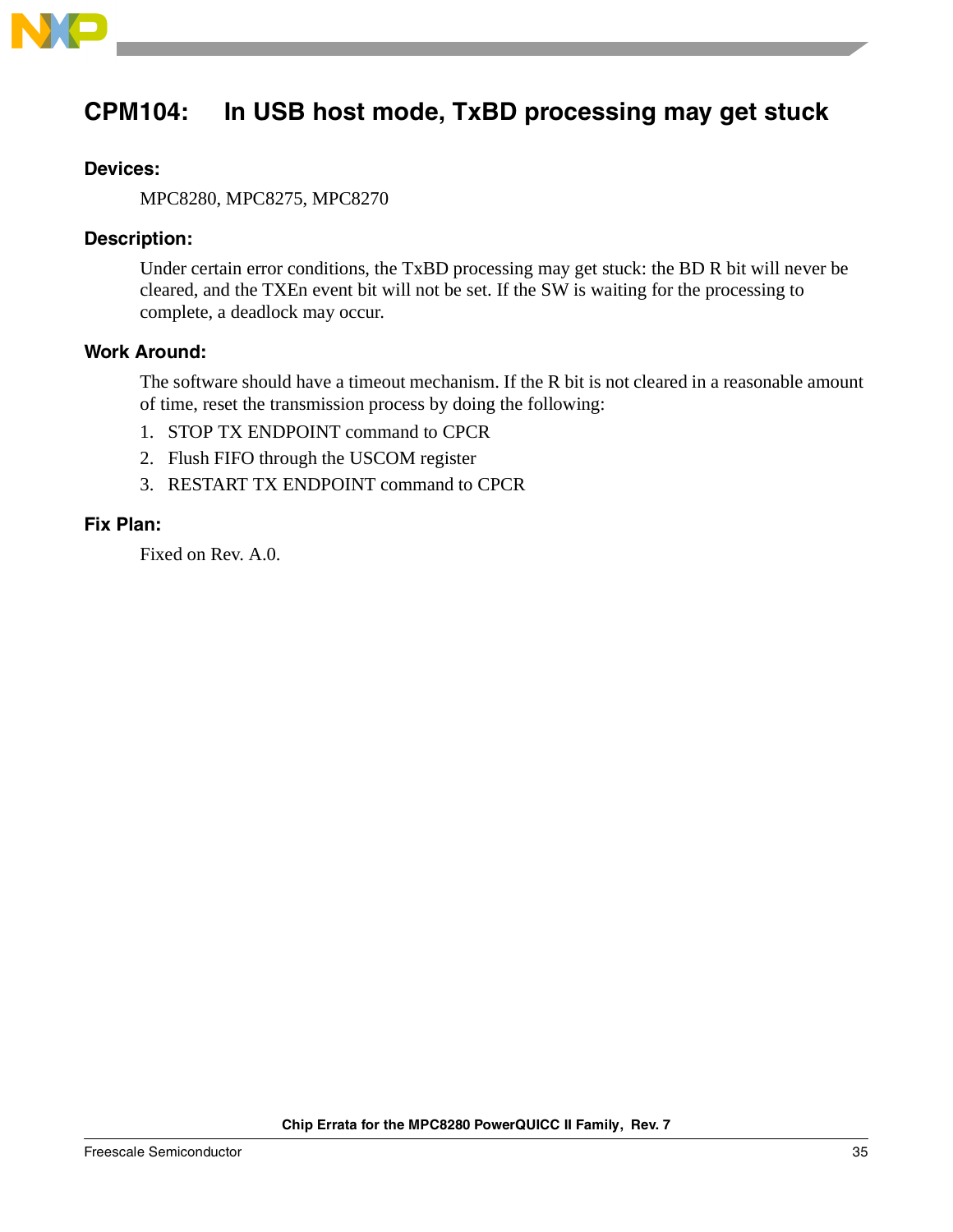

### <span id="page-35-0"></span>**CPM105: In USB host mode, timeout error condition due to bit-stuffing error may not be reported**

### **Devices:**

MPC8280, MPC8275, MPC8270

### **Description:**

Under the following conditions, the TxBD will incorrectly be returned with no error reported, when actually a timeout error should be reported:

- A bit-stuffing error is detected while waiting for the handshake PID during an OUT/SETUP transaction.
- A bit-stuffing error is detected while waiting for a PID in response to an IN token.

### **Work Around:**

No direct work around. The second case can be detected by software because there will be no received packet. The first case cannot be easily detected. If there is a problem, it will likely be detected by higher layer protocols.

### **Fix Plan:**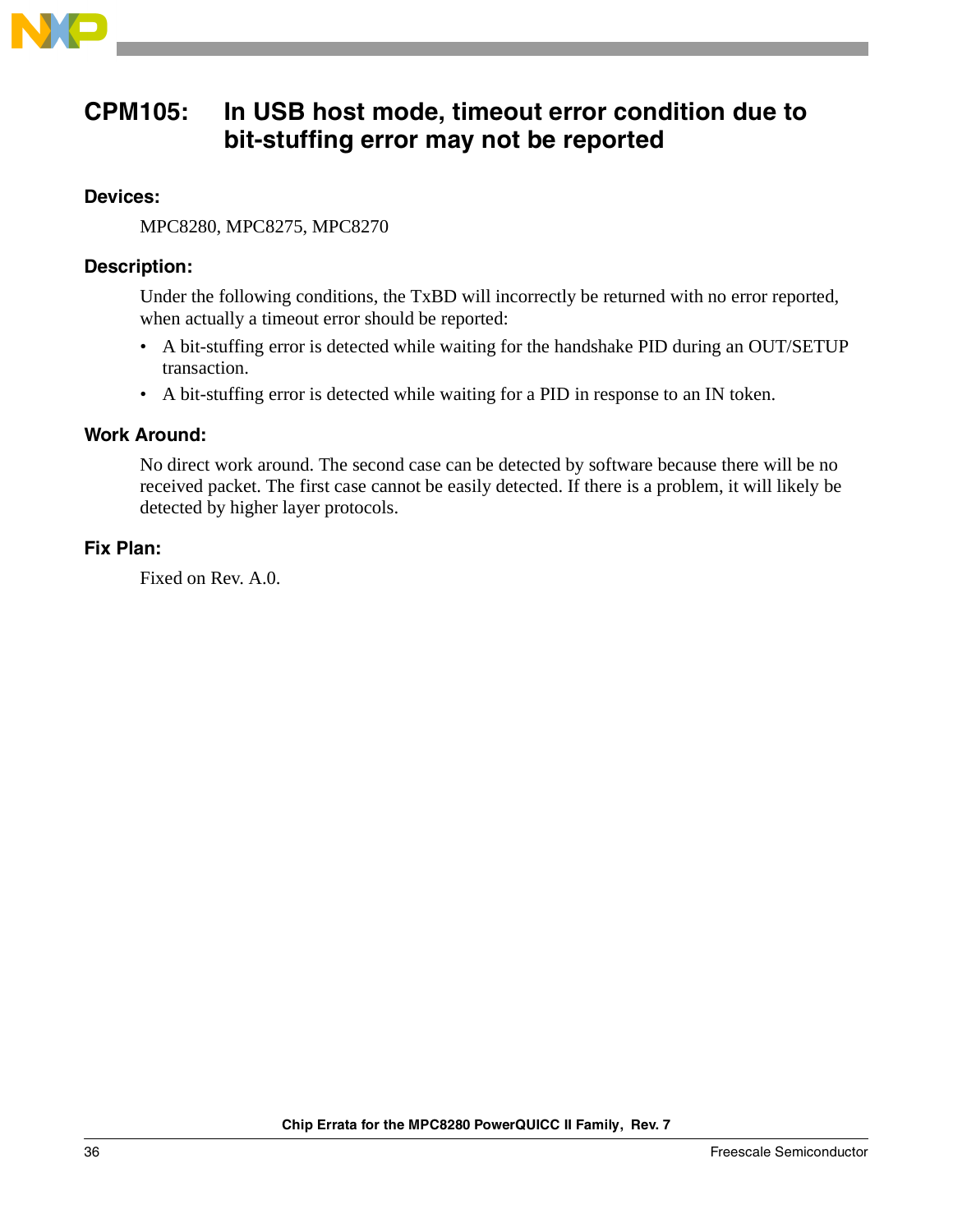

# <span id="page-36-0"></span>**CPM106: USCOM register flush command**

### **Devices:**

MPC8280, MPC8275, MPC8270

### **Description:**

When the USCOM register is written with a flush command while the USB controller is starting to transmit from the FIFO, unpredictable behavior may result.

### **Work Around:**

Whenever a flush command is used, the command should be written to USCOM twice with at least 3 bit-times between them.

### **Fix Plan:**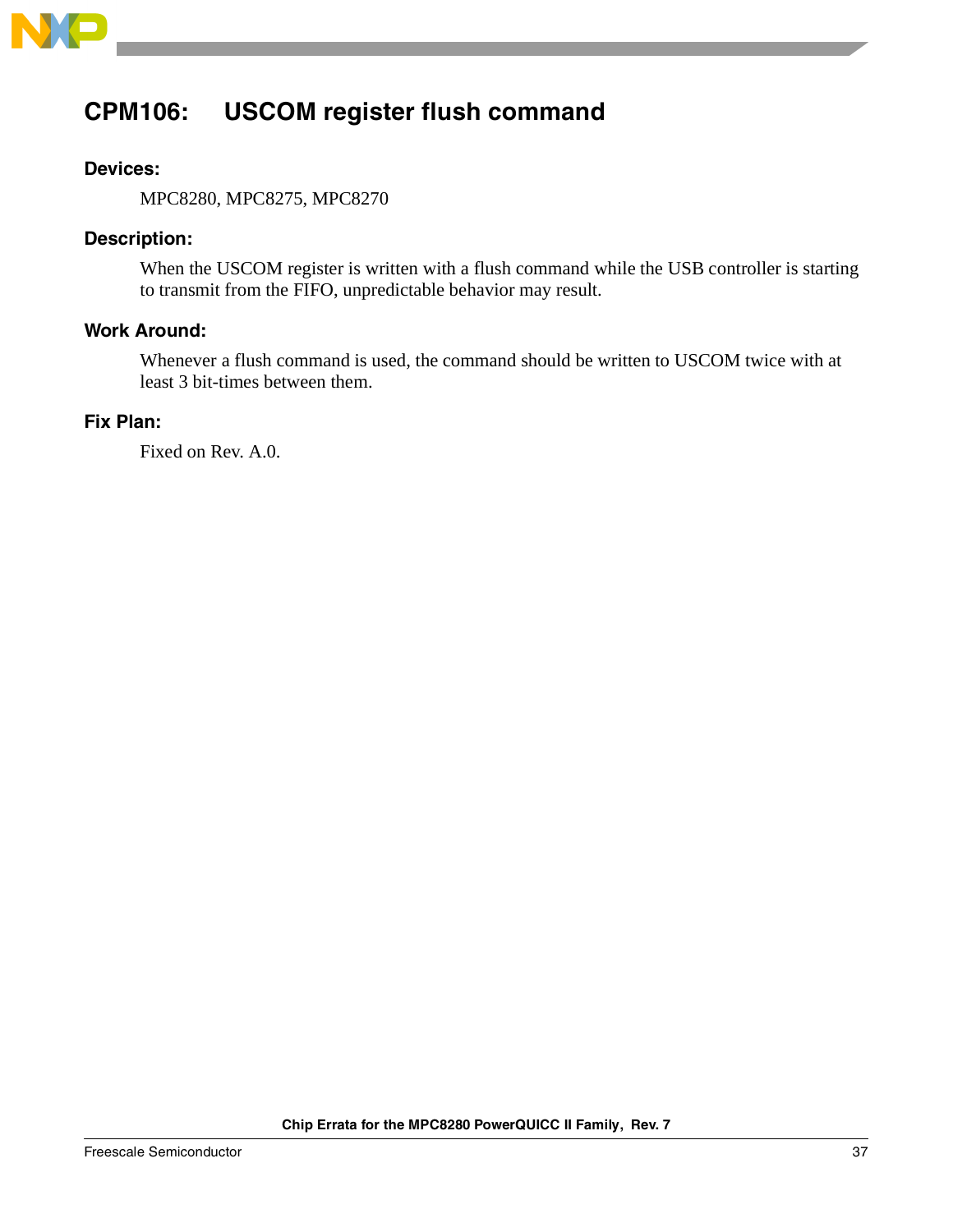

# <span id="page-37-0"></span>**CPM107: USB small packet loading**

### **Devices:**

MPC8280, MPC8275, MPC8270

### **Description:**

When using small packets (less than 32 bytes), the USB may sometimes load multiple packets for transmission even if the MF bit of the EP register is 0 and/or the CNF bit of the TxBD is 1. This may cause any errors that occur during the transaction to be reported in the wrong BD.

### **Work Around:**

When using small packets, do not provide more than one packet at a time to the TxBD ring unless a multi-packet sequence is intended.

### **Fix Plan:**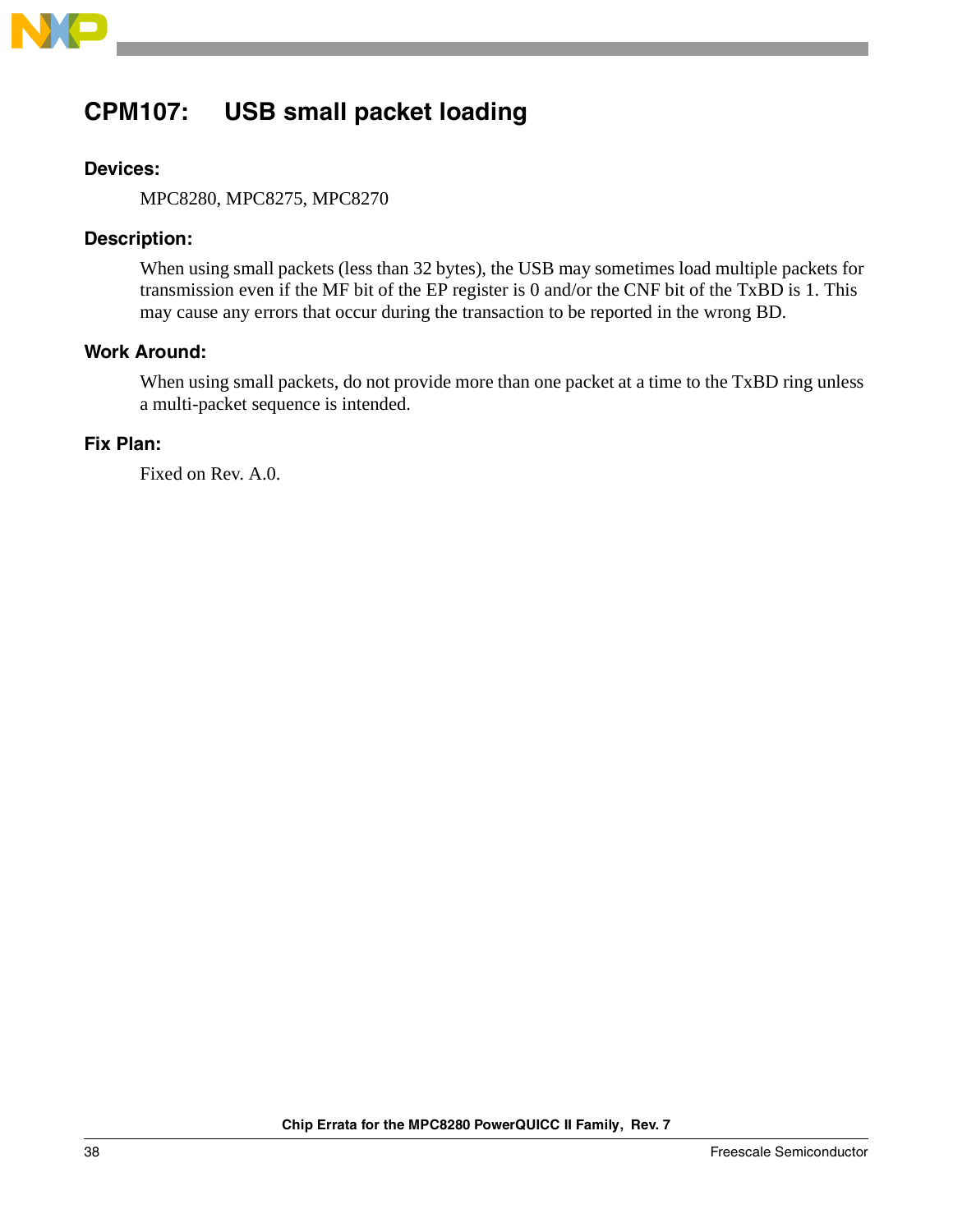

# <span id="page-38-0"></span>**CPM108: USB Rx flow control**

### **Devices:**

MPC8280, MPC8275, MPC8270

### **Description:**

The USB standard defines that a function that receives an OUT transaction and cannot accept the data due to flow control reasons returns a NAK handshake packet. While the USB module supports the NAK response, it still receives the data. Because the host will re-transmit the data, the load on the software is actually increased, and the flow control is not effective.

If the software performance is not sufficient to support the full rate of the USB reception, there is no way to use the USB flow control feature to significantly reduce the load. Therefore, a BSY condition occurs, and data may be lost.

### **Work Around:**

Use a relatively large RxBD ring. Set the NAK condition as soon as the software starts to fall behind to ensure that it is set before the BSY condition is reached. Any duplicated packets can be identified by the repeated data PID and discarded. Then, clear the RxBDs and NAK condition to continue reception.

### **Fix Plan:**

Fixed on Rev. 0.1.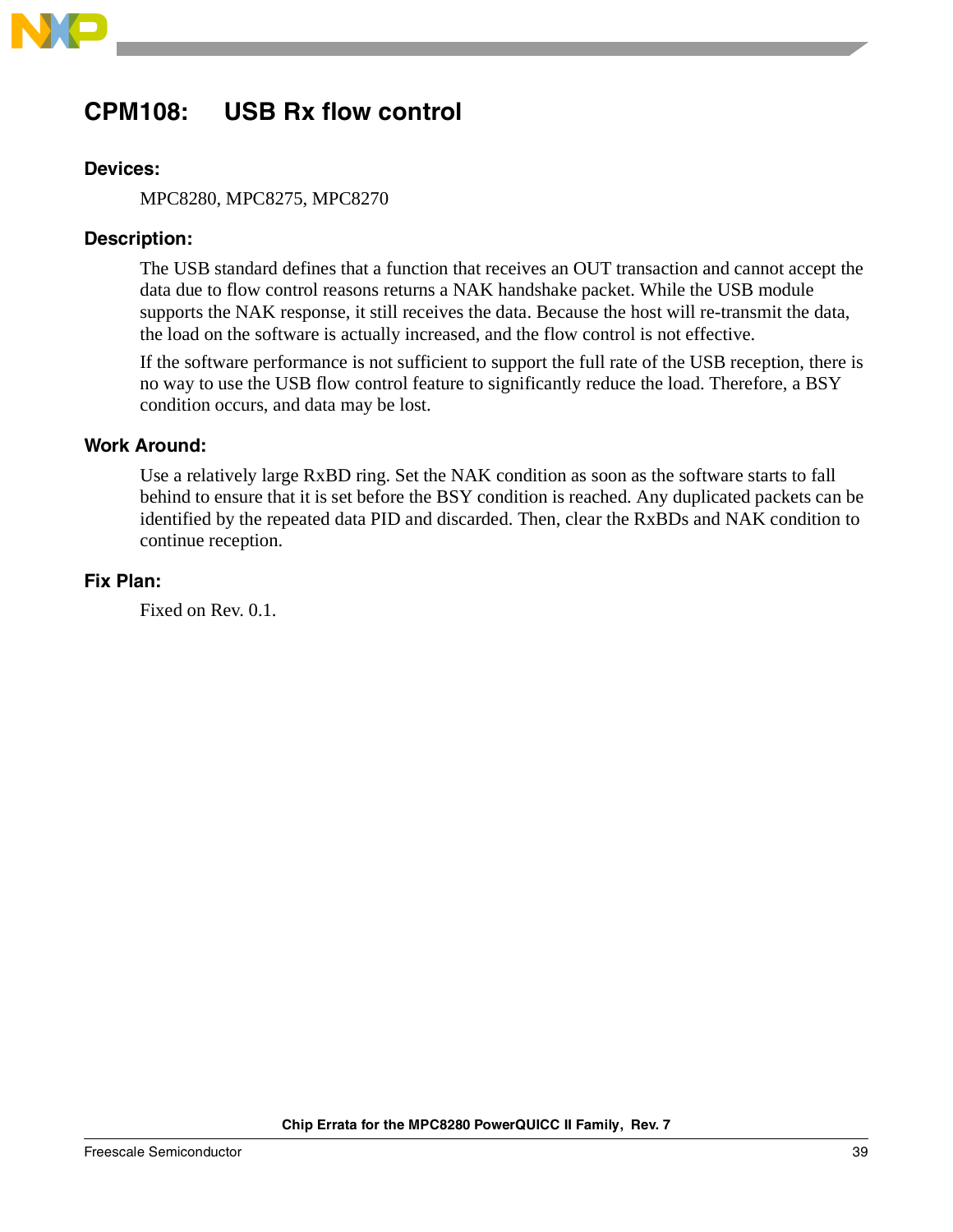

### <span id="page-39-0"></span>**CPM109: IMA IDCR initialization command (OpCode = 0x0E) does not work correctly**

### **Devices:**

MPC8280

### **Description:**

IMA IDCR Initialization command ( $OpCode = 0x0E$ ) does not work correctly.

### **Work Around:**

User software must perform special initialization sequence before enabling IMA. Issue the following CPCR commands:

cp.cpcr = 0x32810fbf cp.cpcr = 0x32a10fbf cp.cpcr = 0x32c10fbf cp.cpcr = 0x32e10fbf

User should wait until cpcr.flg clears after each issuance before software proceeds. Note that the values apply to both Rev. 0.0 and Rev. 0.1.

### **Fix Plan:**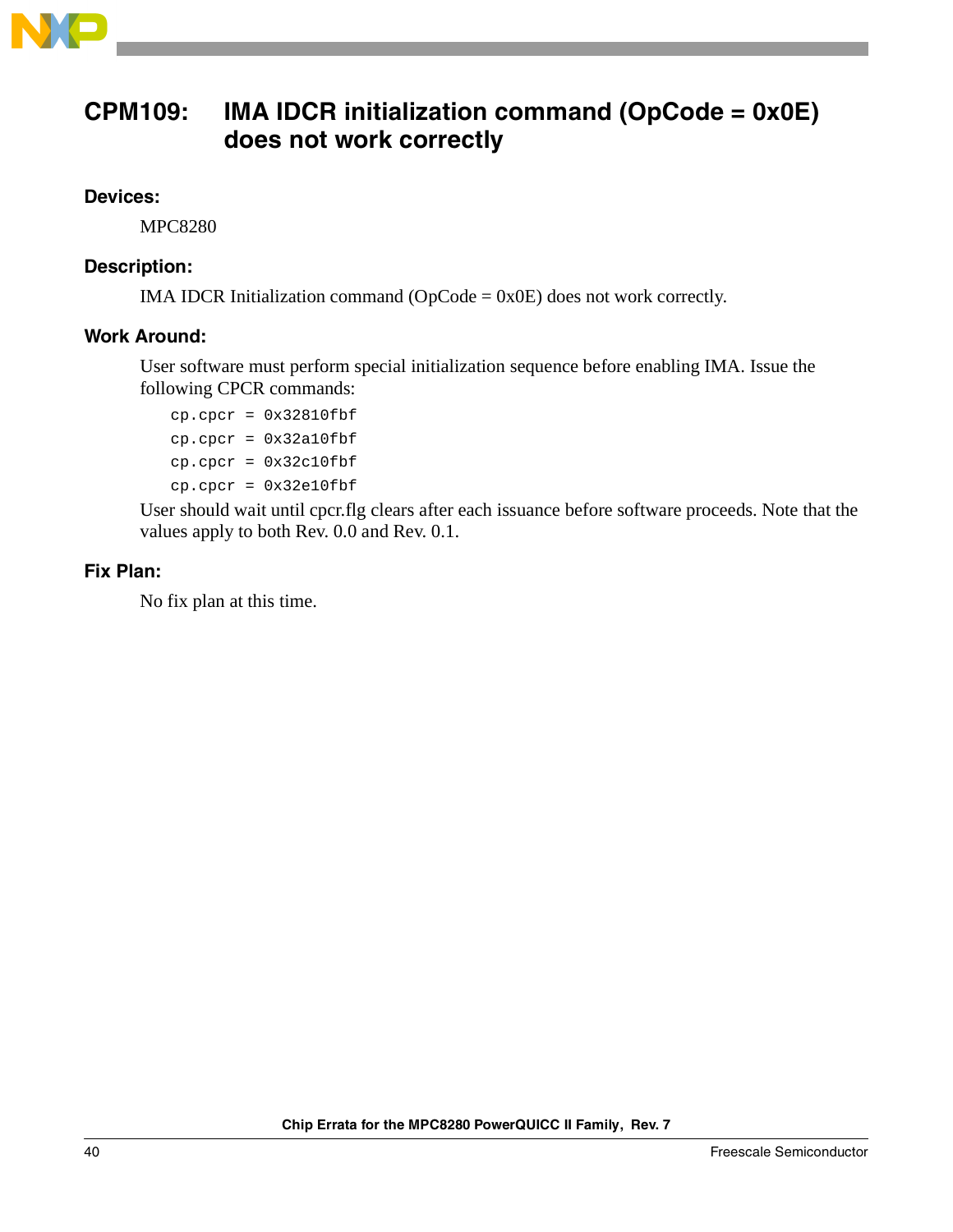

# <span id="page-40-0"></span>**CPM111: FCC missing reset at overrun**

### **Devices:**

MPC8280, MPC8275, MPC8270

### **Description:**

Overrun error condition does not reset the FCC receiver in Ethernet mode, and may not set OV status in the RxBD. If RMON is not set, frames may be received with CR status continuously. CR and LG status or JBRC counts may be due to overrun condition. Fragment of a later frame may be appended to a fragment of an earlier one. If this frame length exceed MFLR, it will be discarded without indication on the RxBD. RMON JBRC will be incremented (false jabber).

### **Work Around:**

Use the microcode patch provided by Freescale.

### **Fix Plan:**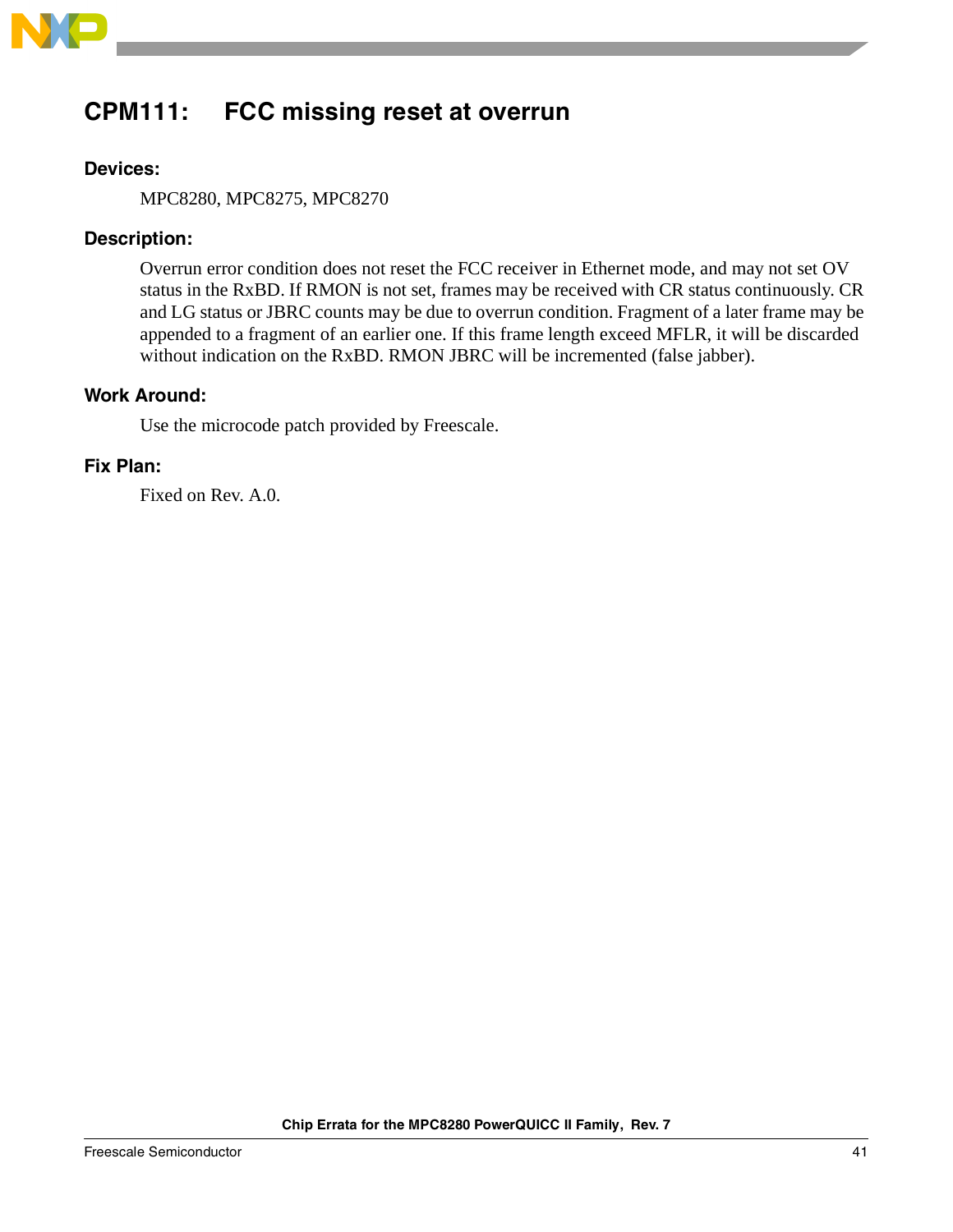

# <span id="page-41-0"></span>**CPM112: FCC missing status**

### **Devices:**

MPC8280, MPC8275, MPC8270

### **Description:**

TxBD may not be closed for FCC in half-duplex 10BaseT Ethernet. A mismatch may result between the actual transmitted BD and the BD for which status is updated. As a result, the status of one to three BDs may not be updated, and they will appear as 'Ready,' although the associated frames have been transmitted (assuming a frame per BD).

### **Work Around:**

Use the microcode patch provided by Freescale.

### **Fix Plan:**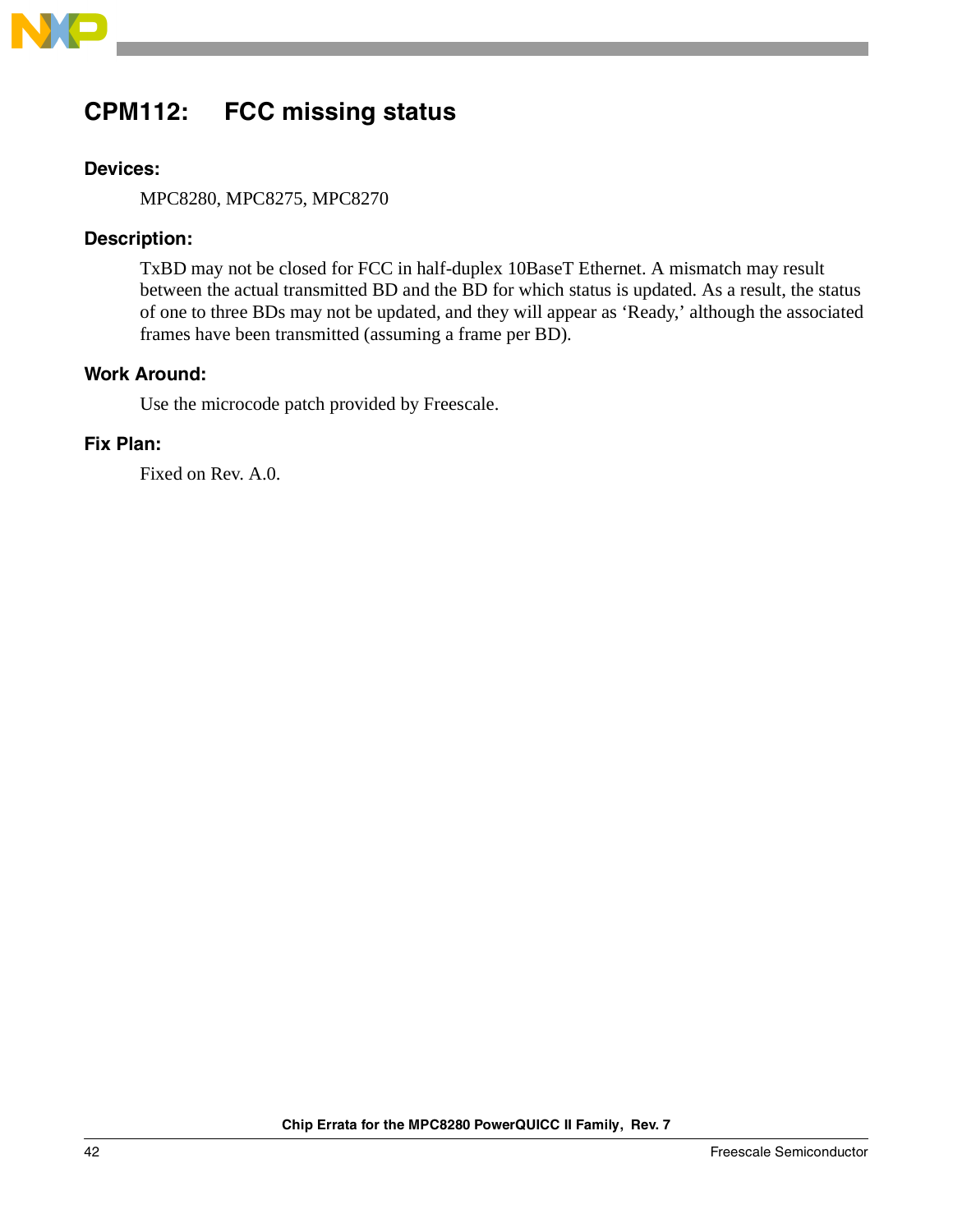

# <span id="page-42-0"></span>**CPM114: IDMA transfer has an extra DACK<sup>x</sup>**

### **Devices:**

MPC8280, MPC8275, MPC8270

### **Description:**

In rare cases certain systems that use  $\overline{DREG}$  level-sensitive mode may show an additional  $\overline{\text{DACK}}$ *x* cycle after  $\overline{\text{DREQ}}$  has ben deactivated. This causes extra data to be sent.

When the following conditions are all true:

- The CPM IDMA operates in external request mode
- The  $\overline{DRED}$  signal is set to be level-sensitive
- The IDMA is writing to an external peripheral

The CPM may sample  $\overline{DREG}$  too early and, thus, erroneously start another DTS byte transfer sequence.

This erratum is resolved by a microcode patch. The effect of the patch is to have the IDMA perform a read bus transaction at the end of every DTS byte transfer sequence. DREQ is not sampled until this read completes. The address of the read must be on the same bus as the external peripheral. Refer to the README file of the CPM114 microcode patch for more details.

### **Work Around:**

Use DREQ edge-sensitive mode.

### **Fix Plan:**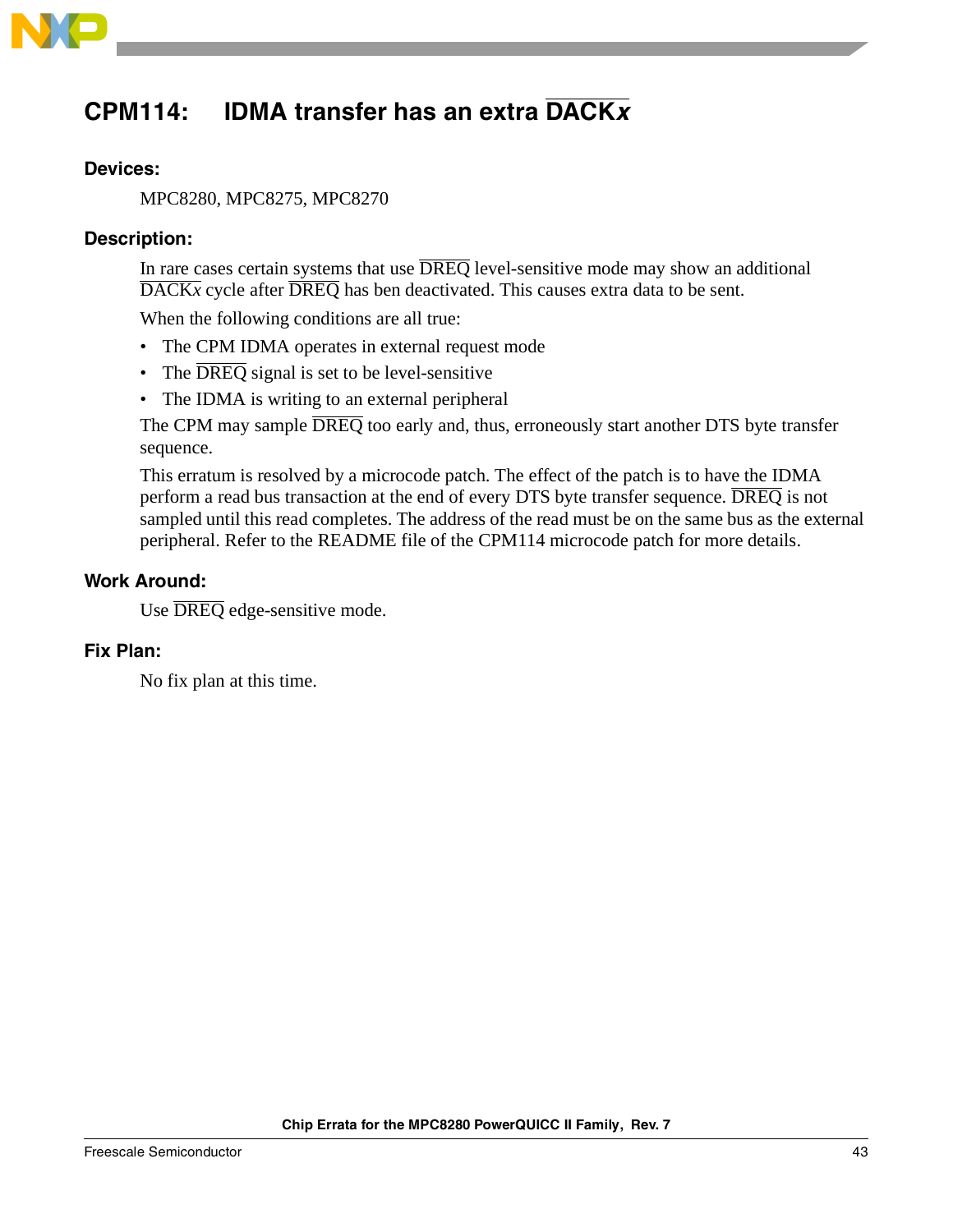

# <span id="page-43-0"></span>**CPM115: APC transmits unwanted idle cells**

### **Devices:**

MPC8280, MPC8275, MPC8270

### **Description:**

In heavily loaded ATM applications, if the ATM pace controller (APC) is configured for multiple priority levels and a burst of traffic for transmission is sustained long enough on the highest priority APC table, an unwanted idle cell could be transmitted on the lower priority APC tables when cells are available in a lower priority APC scheduling table for transmission. The transmission of the unwanted idles could cause the valid ATM cells on lower priority APC scheduling tables not to be transmitted. This could affect all ATM channels that are not located in highest priority APC scheduling table.

### **Work Around:**

Increase the size of lower priority APC scheduling tables so that they are large enough to absorb any burst or back-to-back bursts on the highest priority APC scheduling table, or use the microcode patch available from Freescale.

#### **Fix Plan:**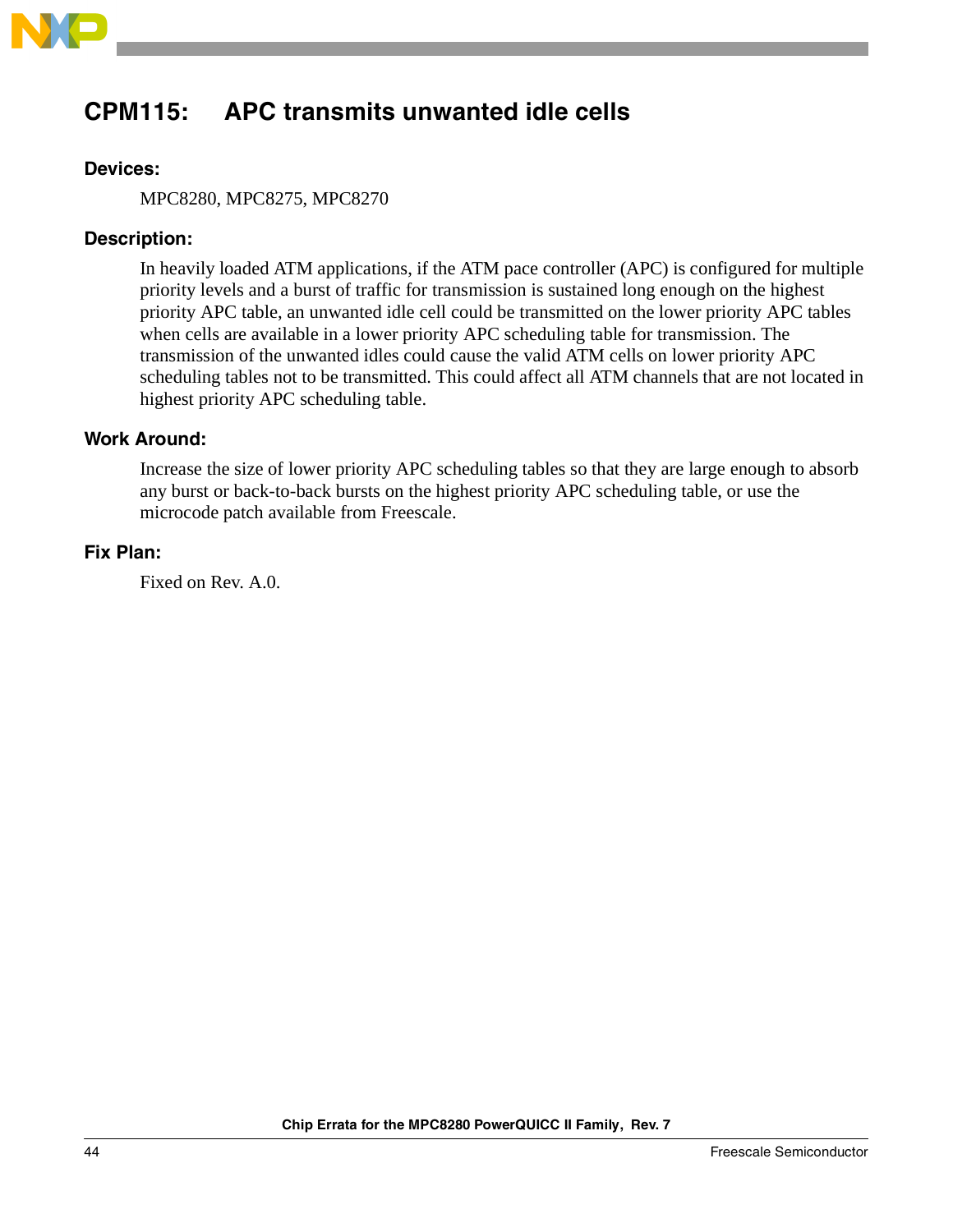

### <span id="page-44-0"></span>**CPM116: Pointer value of 93 is not supported in PFM mode of AAL1 CES**

### **Devices:**

MPC8280, MPC8275, MPC8270

### **Description:**

When working in PFM mode (partially filled mode), the pointer value of 93 is not generated. It causes the loss of synchronization at the far end. Also, when receiving the pointer value of 93, the synchronization will be lost, which causes loss of data and resynchronization routine.

### **Work Around:**

Use the microcode patch available from Freescale.

### **Fix Plan:**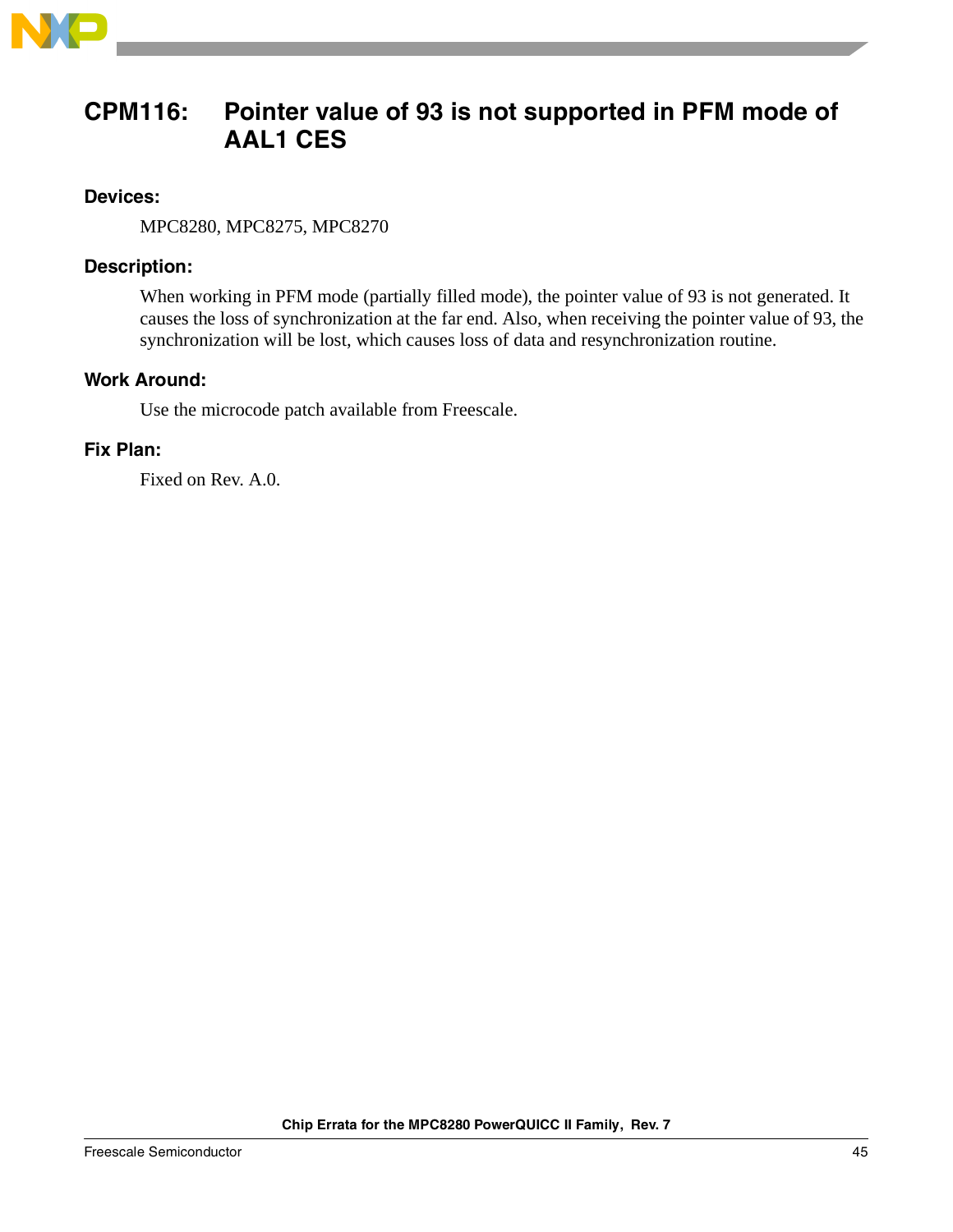

# <span id="page-45-0"></span>**CPM117: False address compression**

### **Devices:**

MPC8280, MPC8275, MPC8270

### **Description:**

If there are active AAL0 channels and a CRC-10 error has been received, VP-level address compression might have false results, which could lead to one of the following:

- Wrong calculation of a VP pointer address
- Cells might be falsely discarded as misinserted cells
- Misidentification of misinserted cells (in CUAB mode)

This is a statistical error, which is conditional on the reception of AAL0 cells with CRC-10 error. The probability of false address compression is directly correlated with higher CPM bit rate and longer system bus latency.

Note: While the false address compression is possible only if there are active AAL0 channels, it might impact all AAL types. However, it cannot occur unless AAL0 cells with CRC-10 error have been received beforehand.

### **Work Around:**

Use the microcode RAM patch provided by Freescale.

### **Fix Plan:**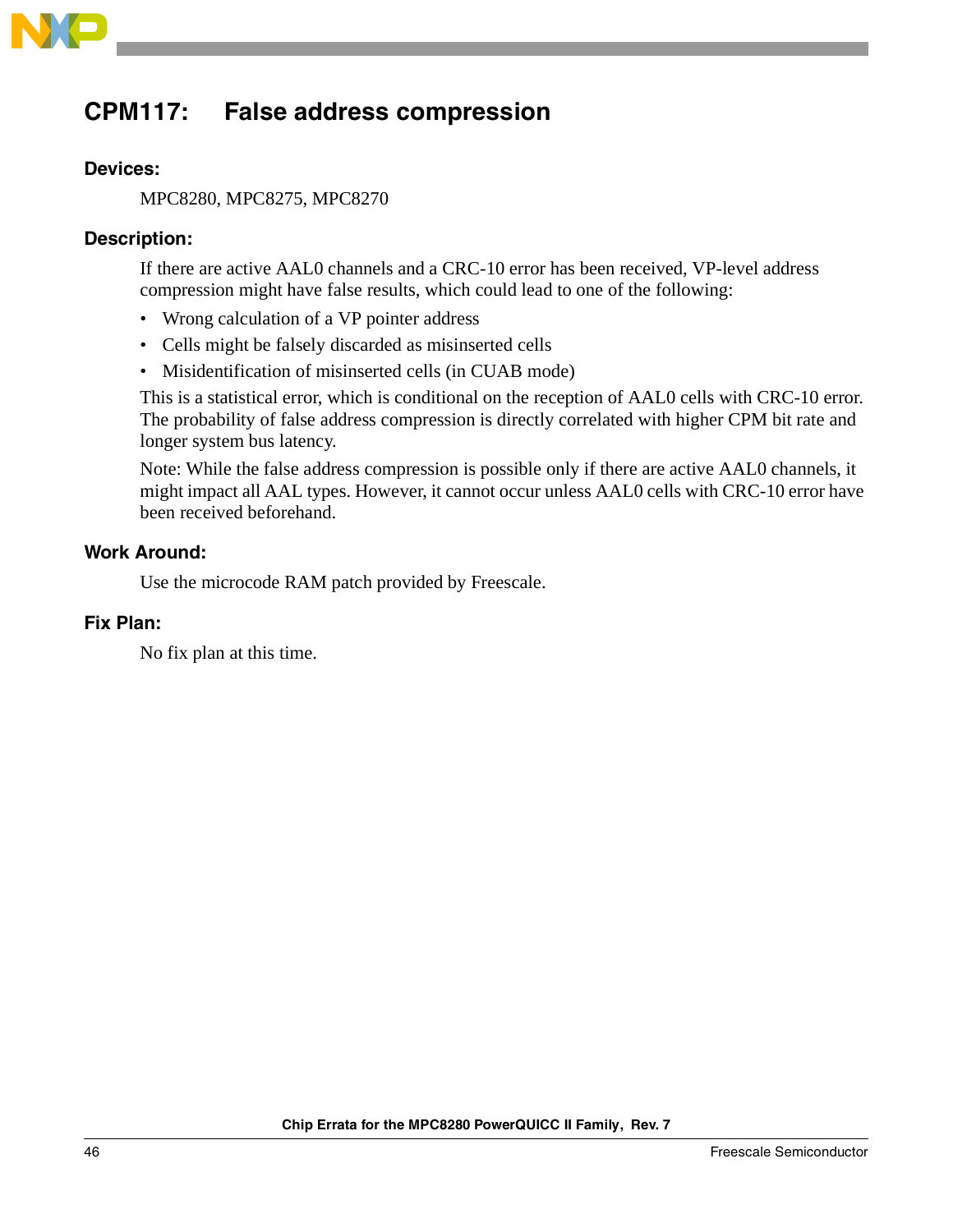

# <span id="page-46-0"></span>**CPM118: MCC Rx, aborted HDLC frames**

### **Devices:**

MPC8280, MPC8275, MPC8270

### **Description:**

When an aborted HDLC frame is followed by a good frame, there may appear in the receive data buffer both the data of the aborted frame followed by the data of the good frame.

### **Work Around:**

Use the microcode RAM patch provided by Freescale.

### **Fix Plan:**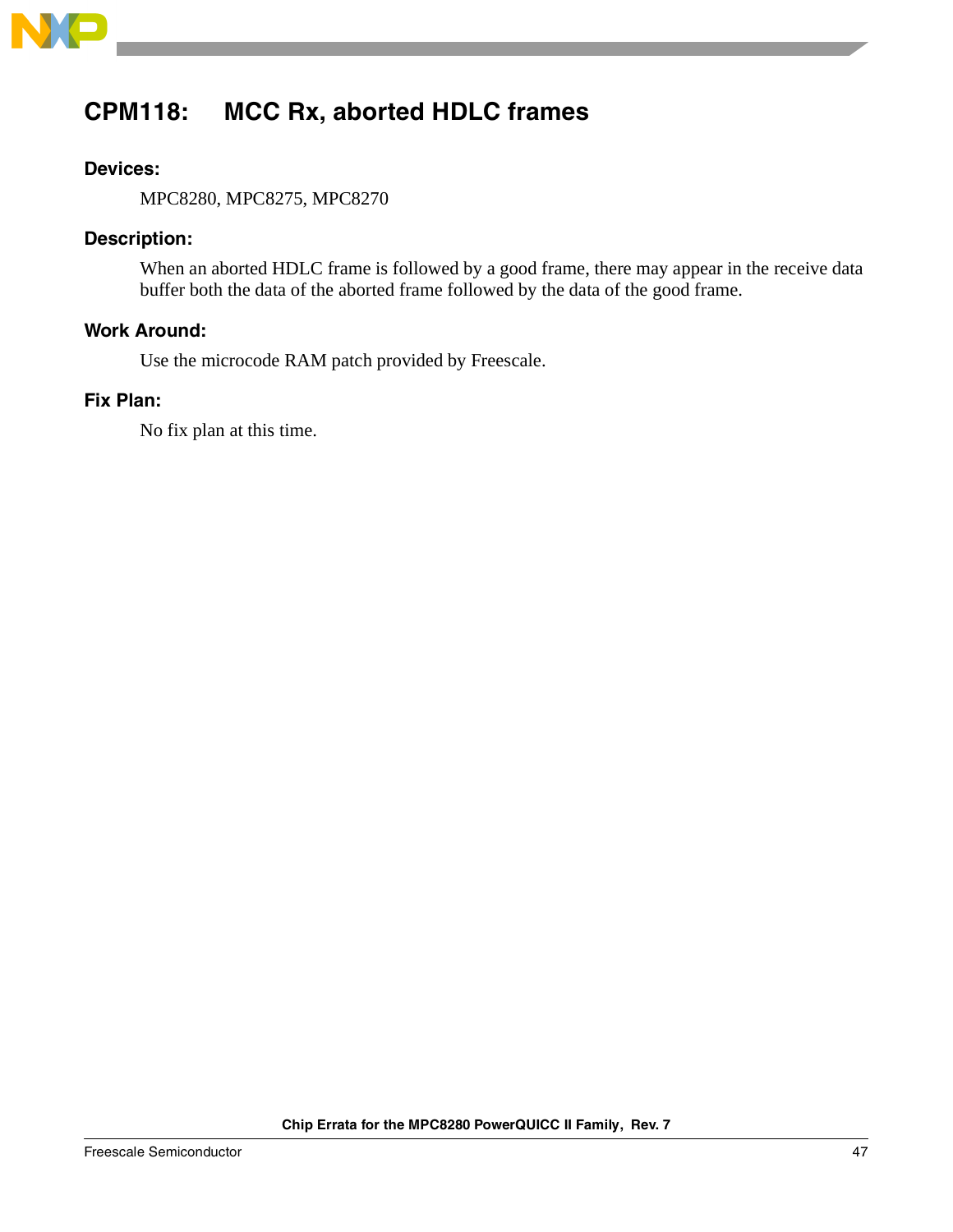

# <span id="page-47-0"></span>**CPM119: FCC Tx, incorrect handling of Ethernet collision**

### **Devices:**

MPC8280, MPC8275, MPC8270

### **Description:**

When an Ethernet collision occurs on the line 125 clocks after Tx-En assertion, late collision will be reported even though this is only 63 bytes into the frame instead of 64. When a collision occurs 124 cycles after Tx\_En assertion, no event is reported, the TxBD is not closed, and transmission halts. Retransmission behavior is correct for collisions occurring between assertion of Tx\_En and 123 clocks.

### **Work Around:**

Use the microcode RAM patch provided by Freescale.

### **Fix Plan:**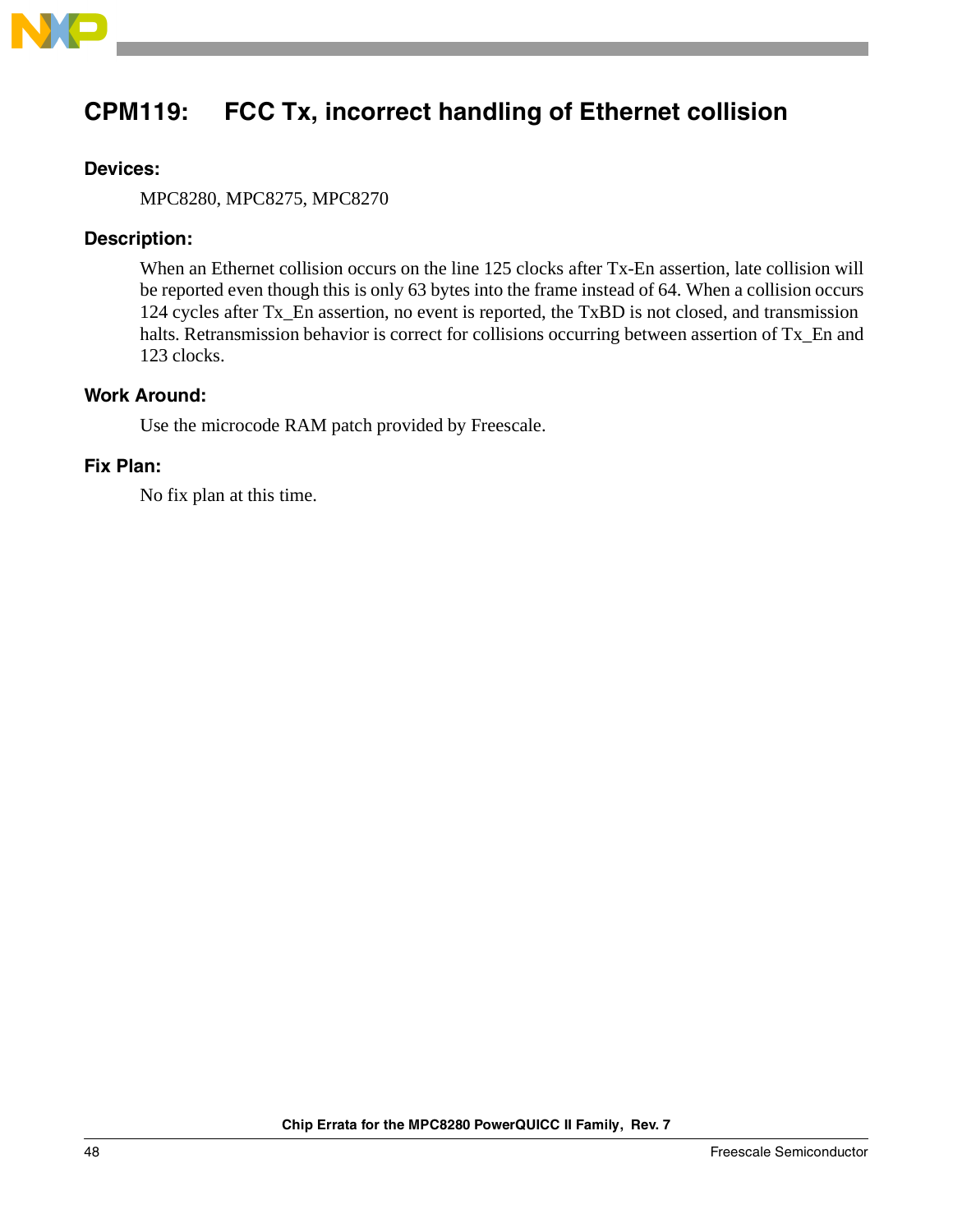

### <span id="page-48-0"></span>**CPM120: SS7\_OPT[FISU\_PAD] parameter has no effect on the number of flags between FISUs**

### **Devices:**

MPC8280, MPC8275, MPC8270

### **Description:**

The SS7\_OPT[FISU\_PAD] parameter has no effect on the number of flags between FISUs. Regardless of the value of this field, one flag will be present between back-to-back FISUs.

### **Work Around:**

Use the latest SS7 microcode package provided by Freescale.

### **Fix Plan:**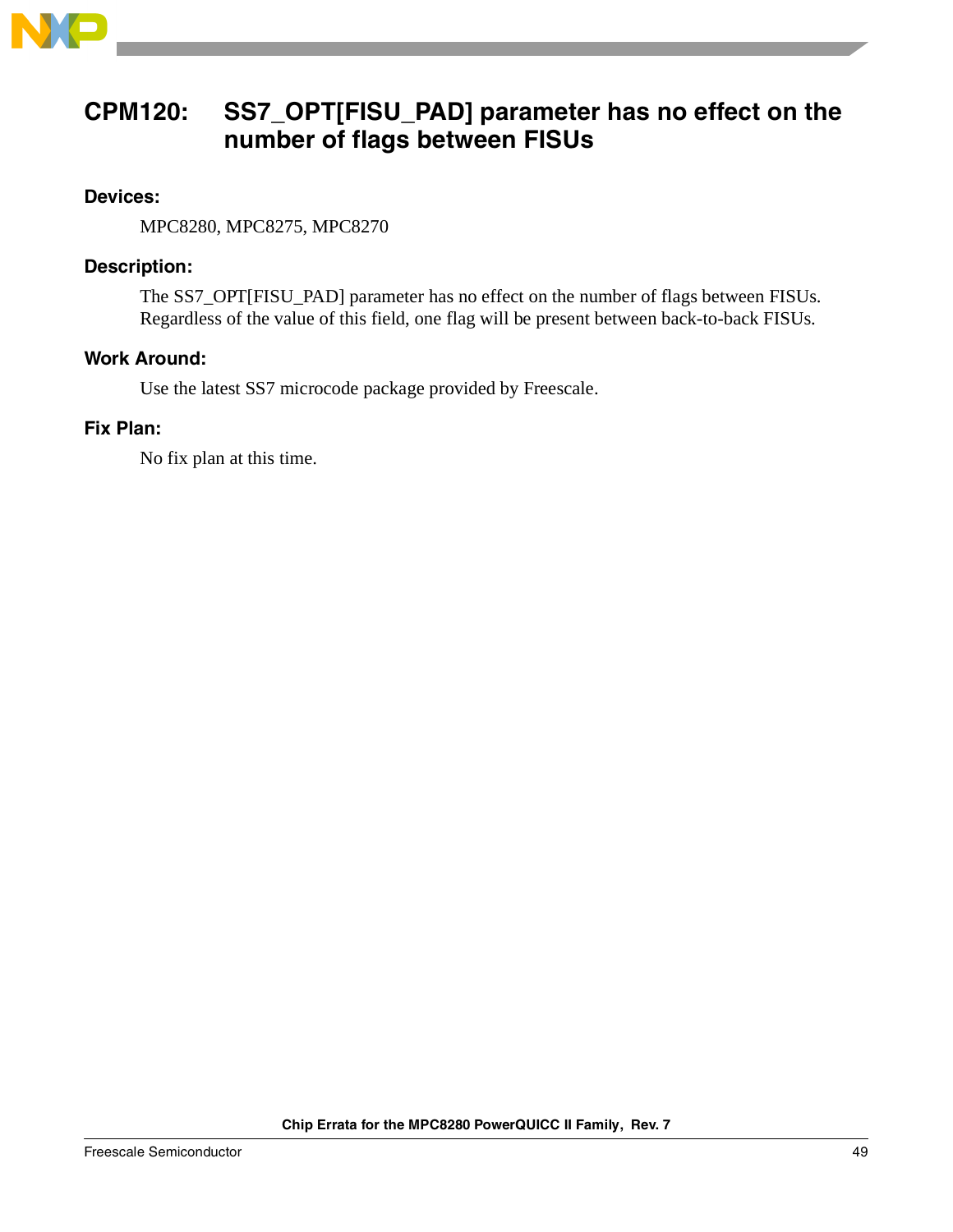

### <span id="page-49-0"></span>**CPM121: Data frame may be corrupted if writing to xMR registers while other TDM channels are active**

### **Devices:**

MPC8280, MPC8275, MPC8270

### **Description:**

The issue is data corruption in a working TDM during the enabling/disabling of the second TDM in the system. When writing to one of the following SI registers—GMR, AMR, BMR, CMR, DMR—while one or more TDMs are working, one data frame of a working TDM might get corrupted.

### **Work Around:**

It is recommended to work with the shadow RAM when wanting to change data and not to disable and then enable the TDM.

### **Fix Plan:**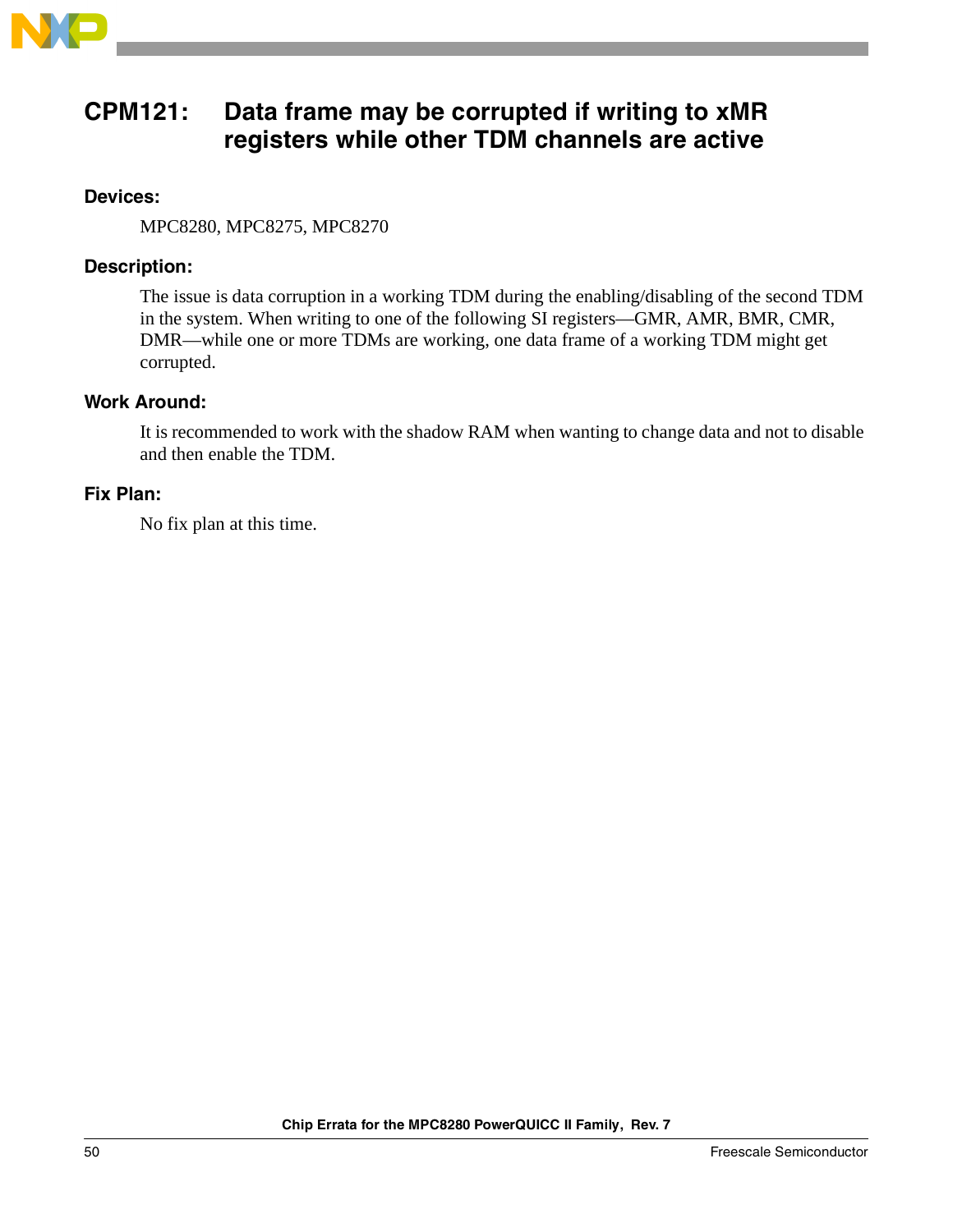

# <span id="page-50-0"></span>**CPM123: FCC ATM AAL5, underrun and idle cells**

### **Devices:**

MPC8280, MPC8275, MPC8270

### **Description:**

The FCC in ATM AAL5 mode may experience unexpected transmit underruns, followed by transmission of idle cells even when in internal rate mode (when idle cells should not be generated). Technically, this problem can potentially occur on any PowerQUICC II processor using AAL5. However, the problem is more likely to occur when using a fast (50 MHz) 16-bit UTOPIA bus alongside other heavy DMA activity being performed by the CPM (such other high-speed communication peripherals with small buffers).

### **Work Around:**

Acquire microcode patch or, if applicable, acquire the latest revision of eFDS microcode package.

### **Fix Plan:**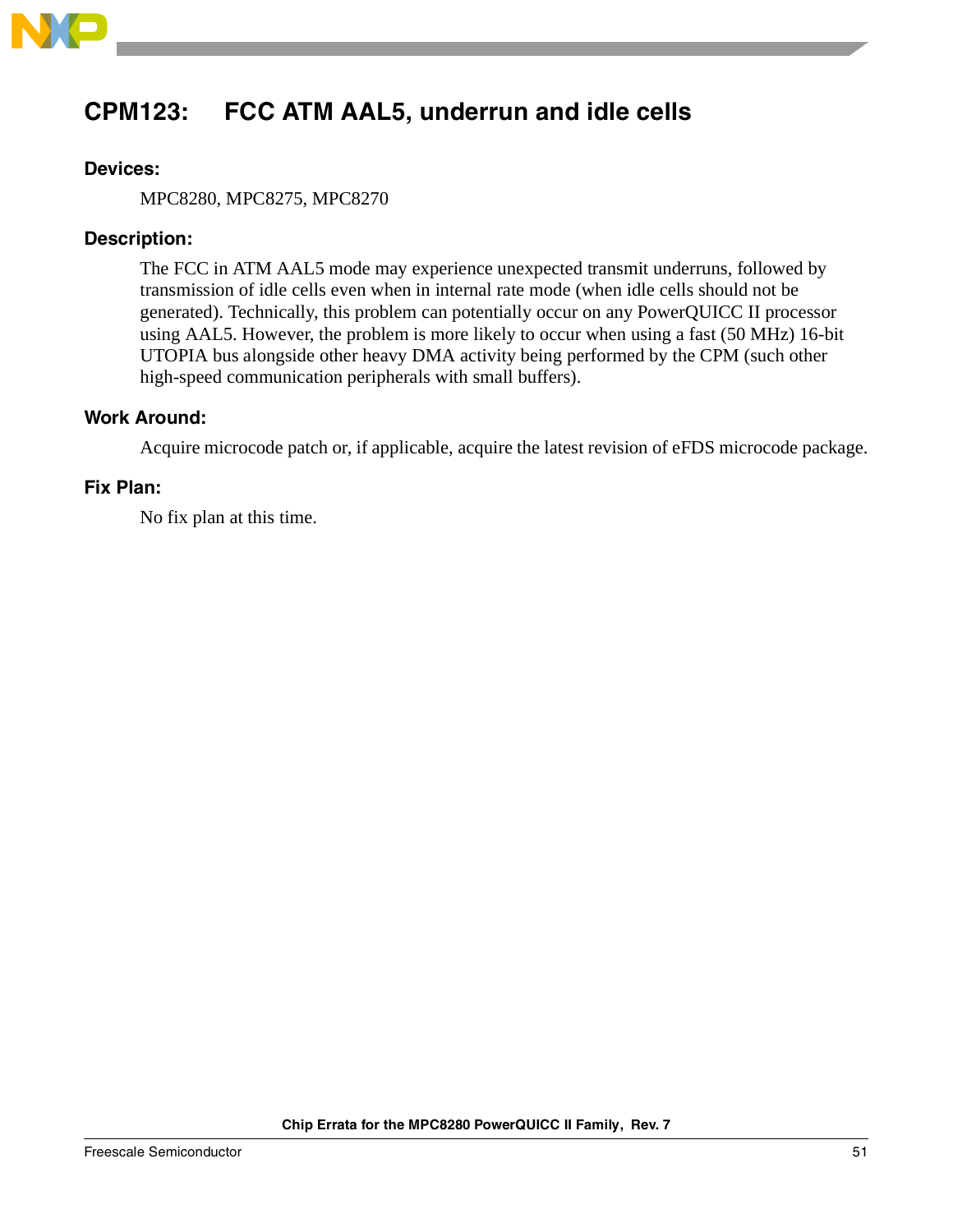

# <span id="page-51-0"></span>**CPM124: AAL1 CES slip-end data corruption**

### **Devices:**

MPC8280, MPC8275, MPC8270

### **Description:**

When using the AAL1 CES microcode with the user template mode (CHAMR.UTM = 1), on exit from slip mode, the framer of the MCC is incorrectly configured. This can cause data corruption to occur on the MCC transmit side, which results in erroneous behavior at the corresponding receive side.

### **Work Around:**

Use the microcode patch provided by Freescale.

### **Fix Plan:**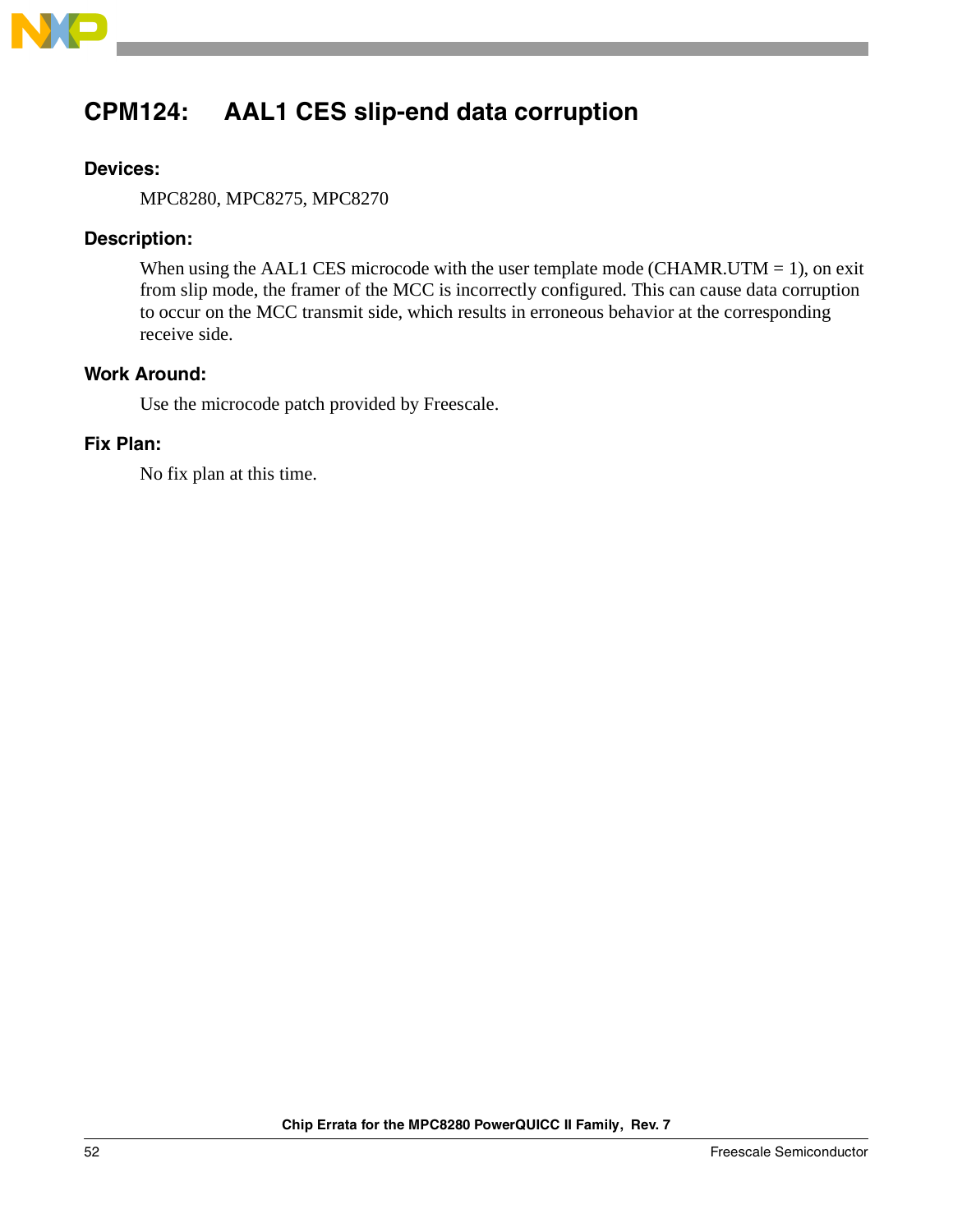

### <span id="page-52-0"></span>**CPM126: Possible frame corruption in FCC Ethernet when filtering short frames**

### **Devices:**

MPC8280, MPC8275, MPC8270

### **Description:**

The problem occurs when the Ethernet controller is configured to filter out short frames, and there is a short frame with a length of 32 bytes. In this case, the next frame will be concatenated to the short frame instead of overwriting it, resulting in data corruption of the frame.

### **Work Around:**

- Use the microcode patch provided, or
- If working in a mode where short frames are being received, the software should ignore the short frames.

### **Fix Plan:**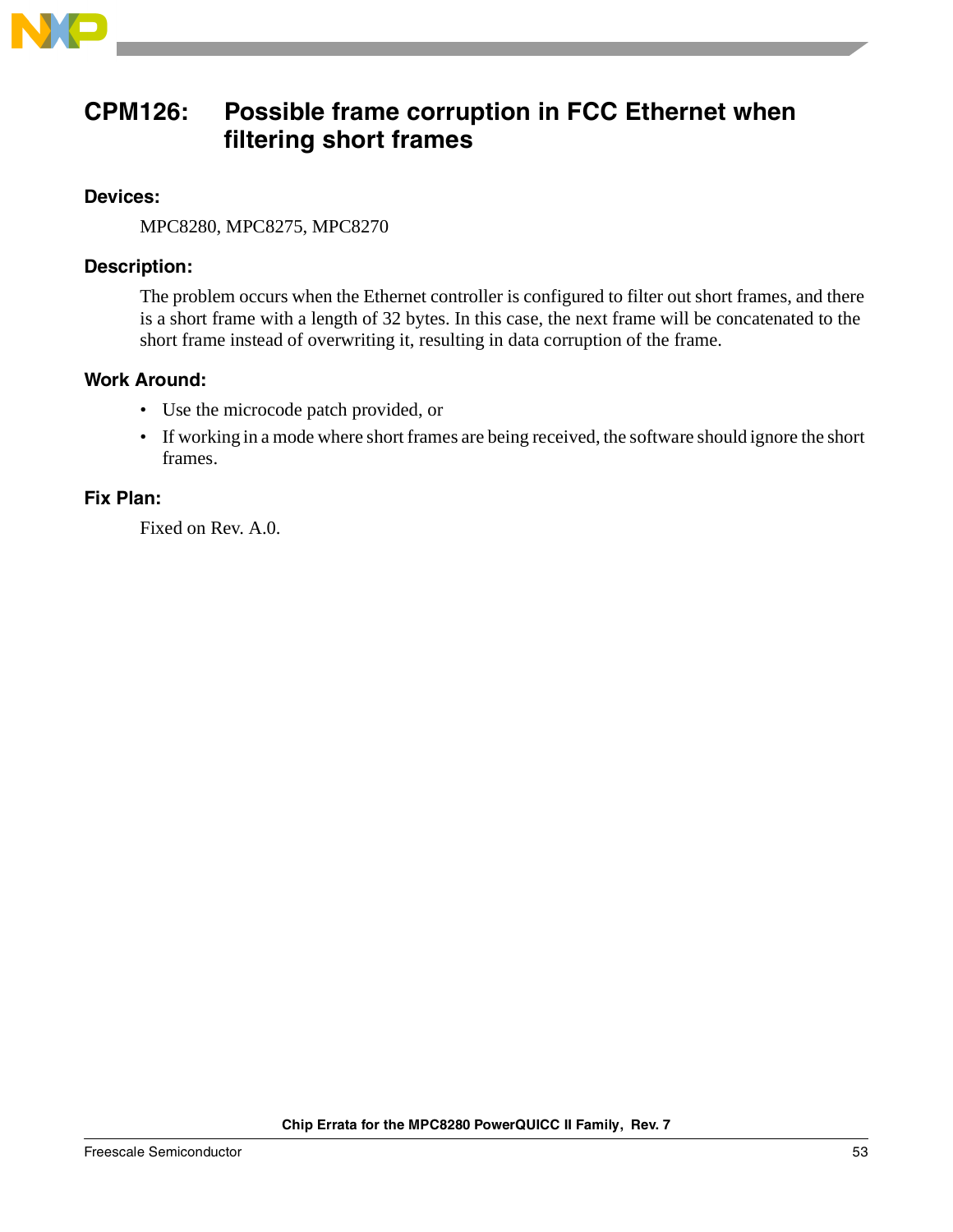

### <span id="page-53-0"></span>**CPM127: SCC-UART-length field in the BD might not be updated correctly in polling mode**

### **Devices:**

MPC8280, MPC8275, MPC8270

### **Description:**

When working in polling mode on the BD ring of a UART receiver there might be a rare situation where a BD status is indicating a full BD, that is, the empty bit is cleared but the length field in this BD is not updated correctly.

### **Work Around:**

- Work in interrupt mode.
- If working in polling mode, perform the polling of the BD status and if the empty bit is cleared perform another read for the length field in this BD. The second read is guaranteed to have the correct length value.
- Use the ucode patch provided by Freescale.

### **Fix Plan:**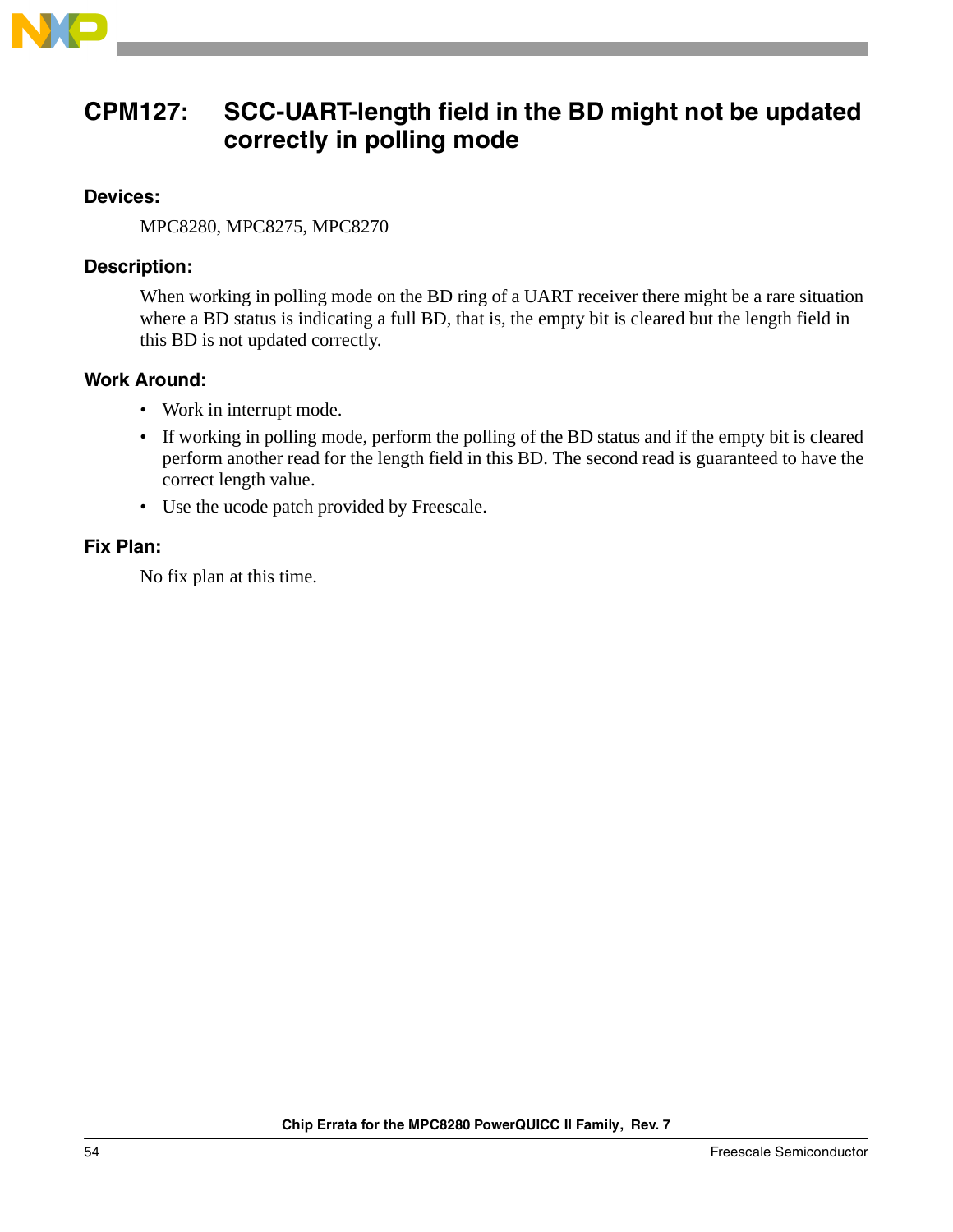

# <span id="page-54-0"></span>**CPM128: Possible DPR data corruption in ATM APC mode**

### **Devices:**

MPC8280, MPC8275, MPC8270

### **Description:**

When the following three statements are true:

- When the ATM receiver is in emergency state
- The user has configured GMODE $[REM] = 0$  (enabled)
- PHY0 is not used in the system and has no APC tables configured

The code will update PHY 0 APC regardless if it exists and could cause DPR data corruption if this space is used by other protocols/different purposes.

### **Work Around:**

Use the ucode patch provided by Freescale.

### **Fix Plan:**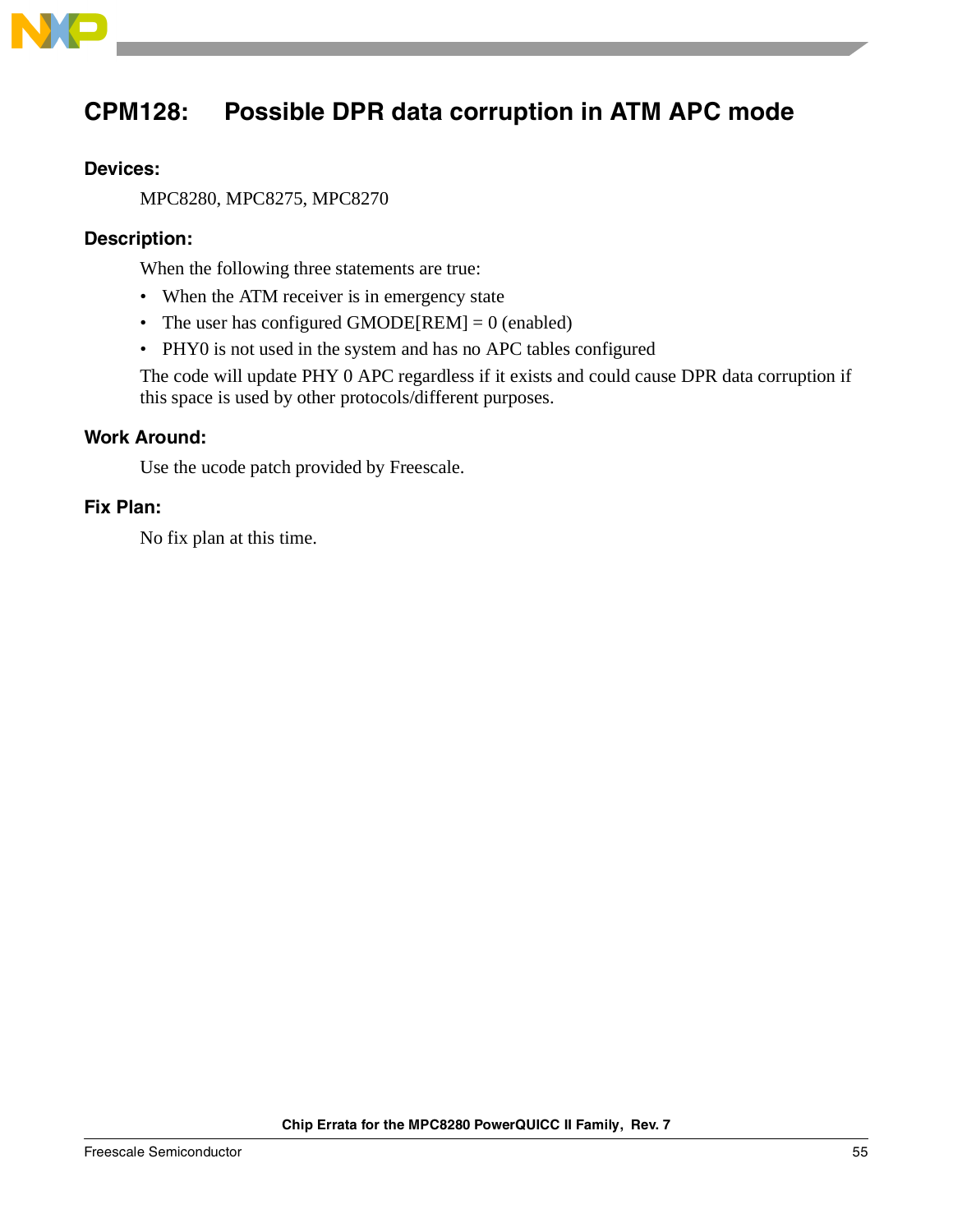

## <span id="page-55-0"></span>**CPM129: Random number generator may be stuck**

### **Devices:**

MPC8280, MPC8275, MPC8270

### **Description:**

The CPM hardware random number generator might have a fault in it that cause it to generate a fixed number (typically zero).

Impact of the fault:

The back off time after collision on the Ethernet LAN would not be random. If two or more units with this fault are connected to the same collision domain, some of them may experience a retransmission-limit error.

The "RAND" host-command would return a constant number.

### **Work Around:**

Use the ucode patch provided by Freescale.

### **Fix Plan:**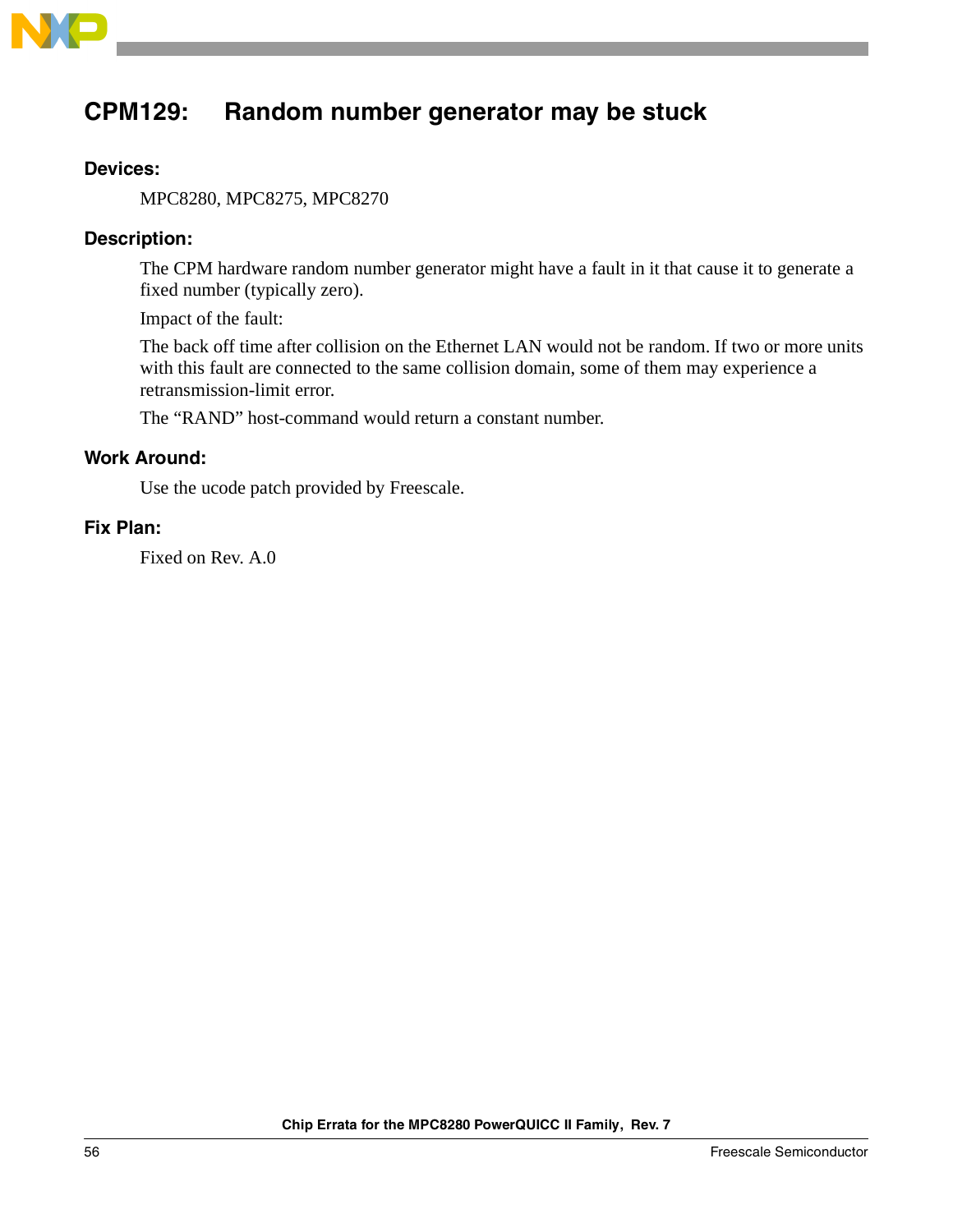

# <span id="page-56-0"></span>**CPM130: Possible corrupted SP in AAL1 STF mode**

### **Devices:**

MPC8280, MPC8275

### **Description:**

This erratum can manifest itself in either of the following two ways:

- The ATM controller does not generate SP parity (transmitter) or check it (receiver) for AAL1 structured format cells (AAL Type  $= 001$ , STF $= 1$ ). This may lead to false SP error detection on the remote node.
- An ATM transmit busy event (TxBD not ready) may lead to corrupted SP.

#### **Workaround:**

Migrate to enhanced AAL1 code using AAL Type = 101 (AAL1-CES), while disabling CES mode using the following three steps:

1. ATM AAL1 parameter RAM extension[1] and dummy cell structure: Allocate memory for AAL1 internal, external statistics, dummy cell template and for partially filled cells and initialize the following parameters as shown in [Table 1](#page-56-1).

<span id="page-56-1"></span>

| Offset $2$ | <b>Size</b> | <b>AAL1 CES Field</b>                                                                                                                                    | <b>Notes</b> |
|------------|-------------|----------------------------------------------------------------------------------------------------------------------------------------------------------|--------------|
| 0xE0       | Word        | TCELL_TMP_BASE_EXT (points to external memory, 64 bytes aligned, 64 bytes per channel).                                                                  |              |
| 0xE8       |             | Half-word   AAL1_Int_STATT_BASE (points to DPRAM, 16 bytes aligned, 16-byte size)                                                                        |              |
| 0xEA       |             | Half-word   AAL1_DUMMY_CELL_BASE (points to DPRAM, 64 bytes aligned, 64-byte size. If a cell drop is<br>detected the receiver will insert a dummy cell). |              |
| 0xF0       | Word        | AAL1_Ext_STATT_BASE (points to external memory, 16 bytes aligned, 16 bytes per channel).                                                                 |              |

#### **Table 1. AAL1 CES Field Descriptions<sup>1</sup>**

<sup>1</sup> For reference, see the "AAL1 CES Parameters" table in the "ATM AAL1 Circuit Emulation Service" chapter of the MPC8260 PowerQUICC II Family Reference Manual or the MPC8280 PowerQUICC II Family Reference Manual.

<sup>2</sup> Offset from FCC page base.

3 Allocate size larger then max AAL1 channel code  $\times$  64.

4 Allocate size 16 bytes, 16 bytes aligned.

5 Initialize dummy cell payload template with user defined data pattern.

Allocate size larger then max AAL1 channel code  $\times$  16

- 2. Configure ATM connection tables:
	- For AAL1 channels, change AAL-Type in RCT/TCT from AAL1 (001) to AAL1-CES (101).
	- Protocol specific TCT remains unchanged.
	- Protocol specifc RCT structure is changed.
- 3. Configure AAL1-specific RCT as listed below. Refer to [Figure 1](#page-57-0) and [Figure 2](#page-57-1).
	- Initialize RCT[Block Size] (offset 0x16). This field doesn't exist in AAL1 RCT.

#### **Chip Errata for the MPC8280 PowerQUICC II Family, Rev. 7**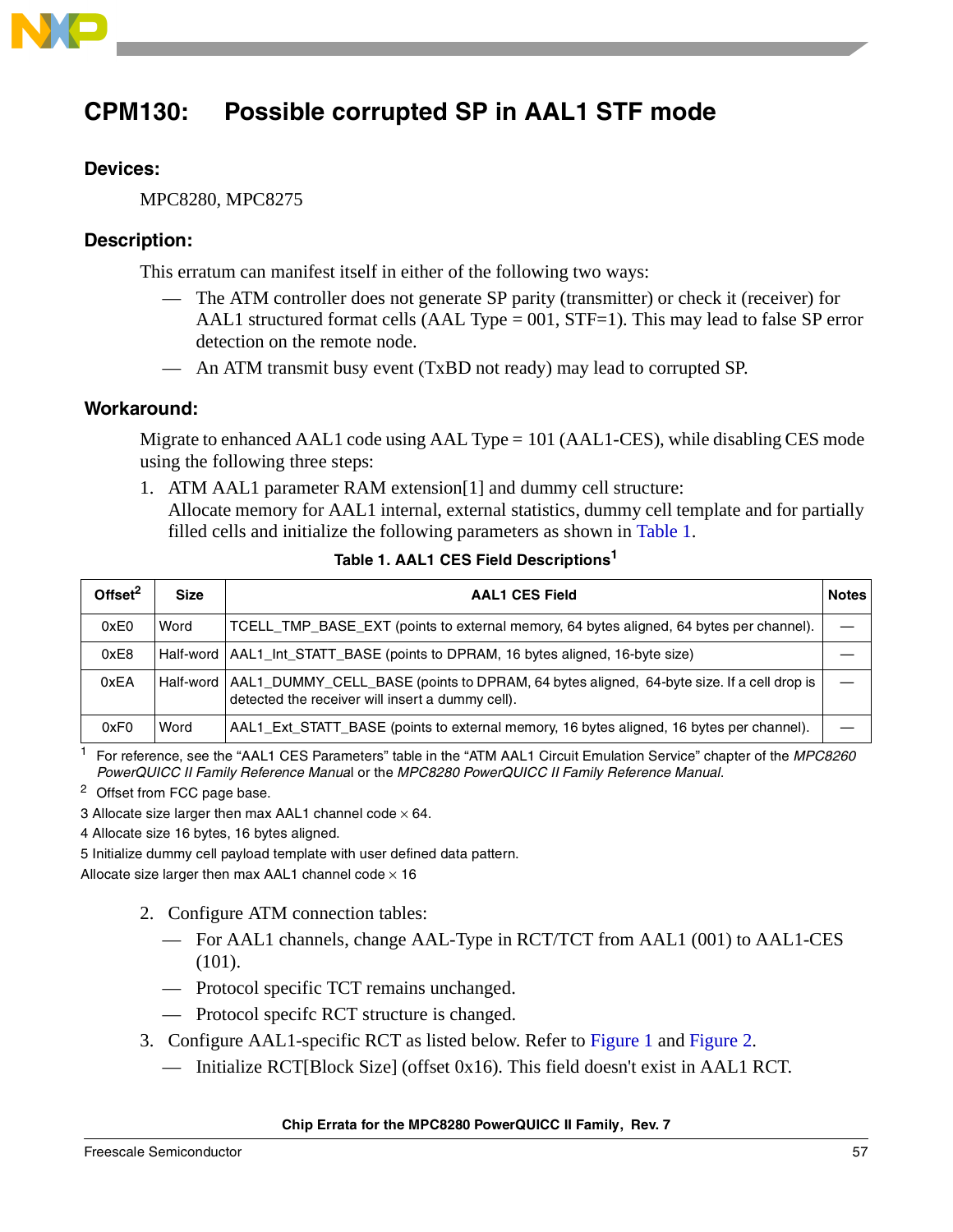

- The user should clear "Super Channel Number" and CASBS fields.
- SNE are reported in channel external statistics.
- Clear SLIPIM to disable SLIP interrupts**.**

[Figure 1](#page-57-0) shows the AAL1 protocol-specific area of an RCT entry.

|                 | 0    |  | 2        | - 3 | 4                      | 5 | 6 | 7 | 8             | 9                       | 10          | 11         | 12 <sup>°</sup> | 13              | 14 | 15 |  |
|-----------------|------|--|----------|-----|------------------------|---|---|---|---------------|-------------------------|-------------|------------|-----------------|-----------------|----|----|--|
| Offset + $0x0E$ |      |  |          |     |                        |   |   |   | <b>PFM</b>    | <b>SRT</b>              | <b>INVE</b> | <b>STF</b> |                 |                 |    |    |  |
| Offset $+$ 0x10 |      |  | SRTS_TMP |     |                        |   |   |   |               |                         |             |            |                 | <b>SRTS DEV</b> |    |    |  |
| Offset $+$ 0x12 |      |  |          |     | Valid Octet Size (VOS) |   |   |   | <b>SPV</b>    | Structured Pointer (SP) |             |            |                 |                 |    |    |  |
| Offset $+$ 0x14 |      |  |          |     |                        |   |   |   | <b>RBDCNT</b> |                         |             |            |                 |                 |    |    |  |
| Offset $+$ 0x16 |      |  |          |     |                        |   |   |   |               |                         |             |            |                 | <b>SN</b>       |    |    |  |
| Offset $+$ 0x18 | SNEM |  |          |     |                        |   |   |   | <b>RXBM</b>   |                         |             |            |                 |                 |    |    |  |

#### **Figure 1. AAL1 Protocol-Specific RCT**

<span id="page-57-0"></span>[Figure 2](#page-57-1) shows the AAL1 CES protocol-specific area of an RCT entry.

|                 |                                |                 | 2 | 3 | 4                    | 5 | 6 |  | 8             | 9             | 10                        | 11                     | 12 | 13           | 14        | 15 |
|-----------------|--------------------------------|-----------------|---|---|----------------------|---|---|--|---------------|---------------|---------------------------|------------------------|----|--------------|-----------|----|
| $Offset + 0x0E$ |                                | <b>SRTS DEV</b> |   |   |                      |   |   |  | <b>PFM</b>    | <b>SRT</b>    | <b>STF</b><br><b>INVE</b> |                        |    |              |           |    |
| Offset $+$ 0x10 |                                | OCASB/SRTS_TMP  |   |   |                      |   |   |  |               |               |                           | Valid Octet Size (VOS) |    |              |           |    |
| Offset + $0x12$ | SPV<br>Structured Pointer (SP) |                 |   |   |                      |   |   |  |               |               |                           |                        |    |              |           |    |
| Offset $+$ 0x14 |                                |                 |   |   |                      |   |   |  | <b>RBDCNT</b> |               |                           |                        |    |              |           |    |
| $Offset + 0x16$ | <b>Block Size</b>              |                 |   |   |                      |   |   |  |               |               |                           |                        |    |              | <b>SN</b> |    |
| $Offset + 0x18$ |                                |                 |   |   | Super Channel Number |   |   |  | <b>RXBM</b>   | <b>SLIPIM</b> |                           |                        |    | <b>CASBS</b> |           |    |

**Figure 2. AAL1 CES Protocol-Specific RCT**

<span id="page-57-1"></span>Note the following improved AAL1 features in the AAL1-CES code:

- SP parity generation and check.
- Support for Busy event (TxBD not ready).
- SNE statistics.

### **Fix Plan:**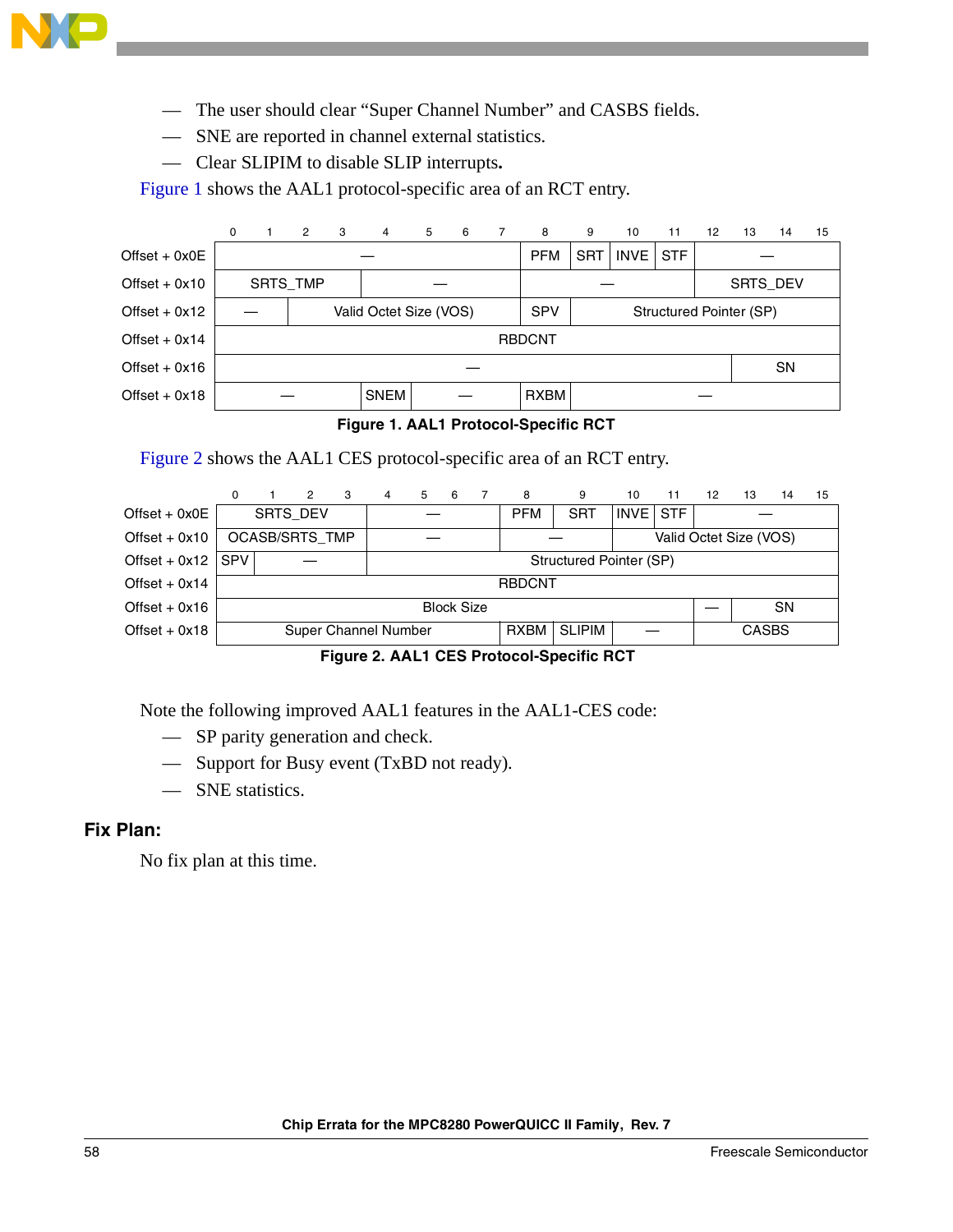

# <span id="page-58-0"></span>**CPM131: SS7 OCM is incorrectly left based on IDL-NIDL state transition**

### **Devices:**

MPC8270, MPC8275, MPC8280

### **Description:**

SS7 OCM does not count HDLC flags; it counts only data bytes and octets with the value 0xFF. Impact: SUERM interrupts are generated too late or not at all. The SUERM mechanism does not behave according to the definition in Q.703 standard.

Behaviours experienced:

a) HDLC flags (0x7E) are not counted in OCM. Example:

Data pattern: 7E\_LARGE\_7E\_FISU\_7E\_FISU\_7E\_FOREVER

OCM is entered due to the "large frame" (LG) event. According to Q.703, in OCM every byte must be counter, however in this case the HDLC flags (0x7E) are not counted.As a consequence, OCT and SUERM counters are not incremented correctly. Due to this, SUERM interrupt(s) will be generated too late or not at all.

b) Incorrect decision to leave OCM. Example:

Data pattern: FFFF\_7E\_DATA\_7E\_FFFF\_5454\_FOREVER

Events: IDL, NIDL, RxF, IDL, NIDL

Decision whether to enter / exit OCM is taken based on HDLC framer IDL / NIDL transitions. However, this is not correct - current example being a proof: the last transition (IDL / NIDL) will trigger the exit of OCM, which is not in compliance with Q.703, as we have a "loss of flag" case). As a consequence, SUERM interrupt(s) will be generated too late or not at all.

### **NOTE**

This erratum applies not only to SS7, but also to ESS7 (enhanced SS7). Of course, for ESS7 things are a bit different than for SS7 – meaning that (according to Q.703 Annex A) OCM is not used at all and EIM is used instead of SUERM. Thus, description changes a bit: "As a consequence, interval is not marked as errored, thus EIM interrupt(s) will be generated too late or not at all."

### **Workaround:**

Use the latest (depending on case) SS7 / ESS7 microcode package provided by Freescale.

### **Fix plan:**

No plans to fix

**Chip Errata for the MPC8280 PowerQUICC II Family, Rev. 7**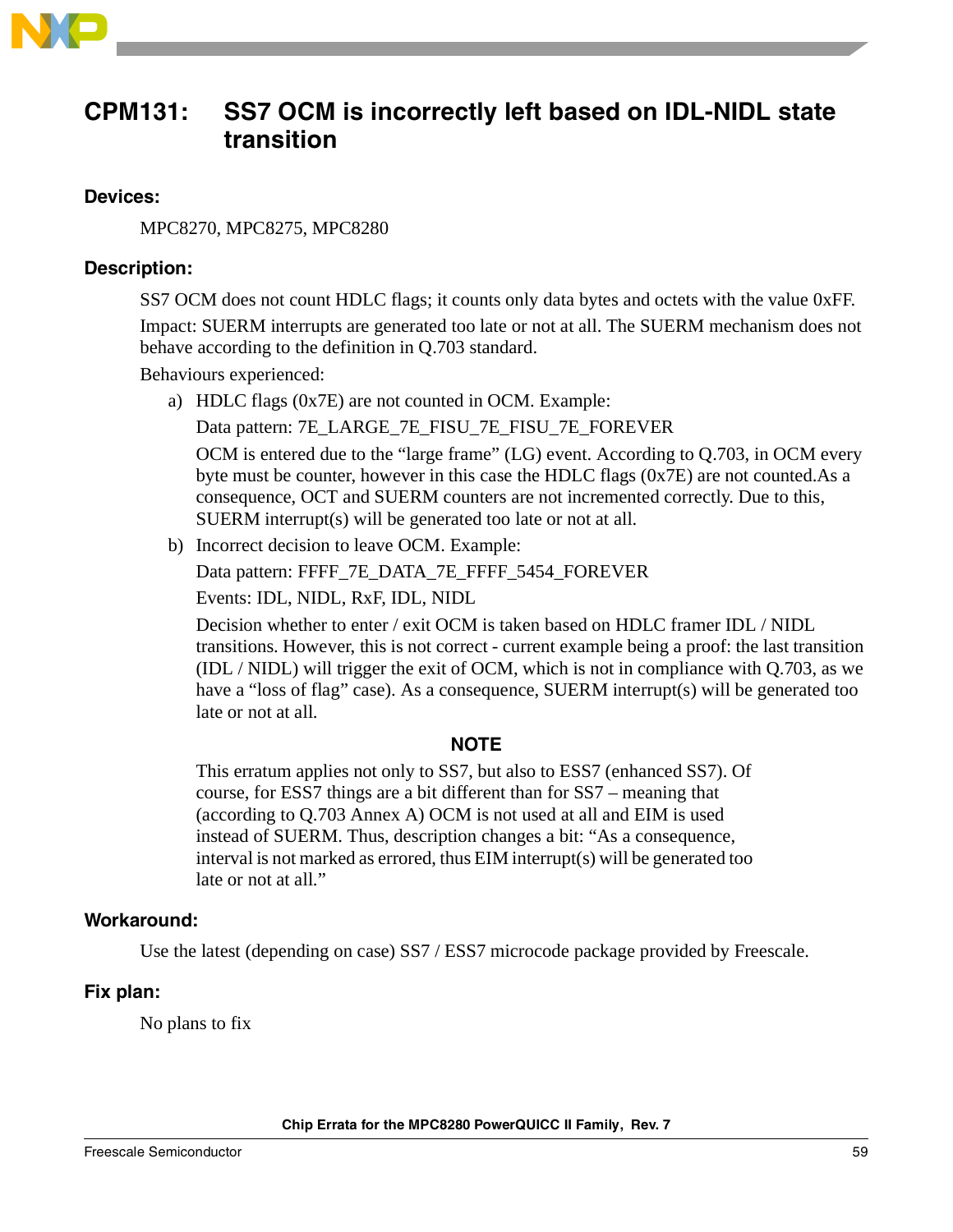

### <span id="page-59-0"></span>**CPM132: SS7 OCM not entered when HDLC ABORT encountered in the middle of the frame**

### **Devices:**

MPC8270, MPC8275, MPC8280

### **Description:**

If there is an ABORT character during frame reception and the subsequent data patter is random data, SS7 OCM is not entered.

Impact: SUERM interrupt is not generated for loss of flags in this instance.

### **NOTE**

According to HDLC protocol ( ISO13239/2000 section 5.1.1.2 Abort), Abort is defined as 7–14 consecutive 1's on the line. 15 or more consecutive 1's is interpreted as "line idle". The SS7 microcode entered octet count mode (OCM) only after an idle pattern was received; the abort sequence did not cause the receiver to enter the OCM . The Q.703 loss of flags case was not handled correctly in all scenarios.

### Example:

Data pattern: 7E\_DATA\_7F\_DATA\_7E

OCM is not entered, although an abort character  $(0x7F - 7$  consecutive "1"s) is present in the middle of the HDLC frame.

### **NOTE**

This erratum applies not only to SS7, but also to ESS7 (enhanced SS7). Of course, for ESS7 things are a bit different than for SS7 – meaning that (according to Q.703 Annex A) OCM is not used at all and EIM is used instead of SUERM. Thus, description changes a bit: "Interval is not marked as errored, thus EIM interrupt(s) will be generated too late or not at all."

### **Workaround:**

Use the latest (depending on case) SS7/ESS7 microcode package provided by Freescale.

### **Fix plan:**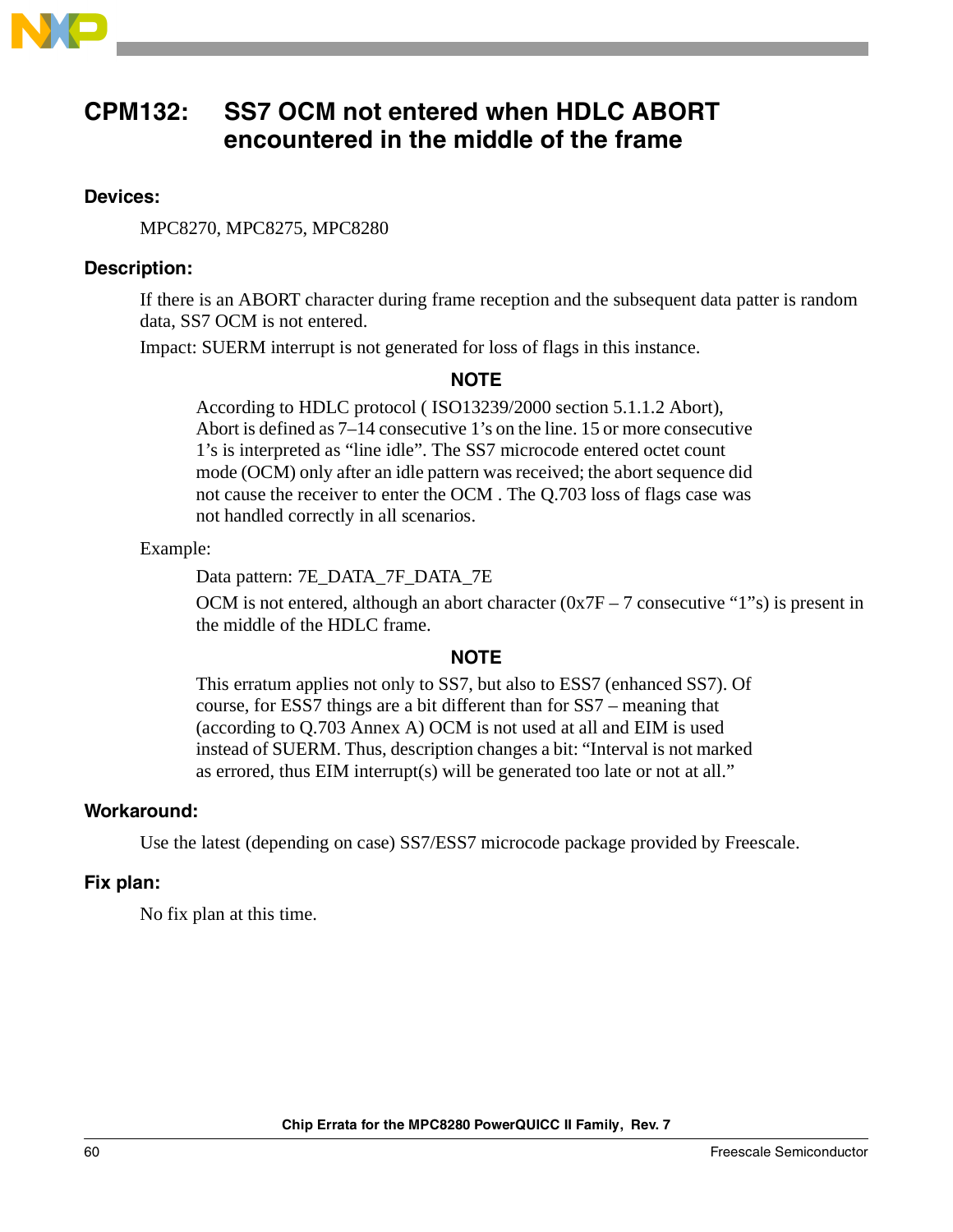

### <span id="page-60-0"></span>**A-005319 Zero-bit insertion error in MCC non-supper channel HDLC mode**

### **Devices:**

MPC8280, MPC8275, MPC8270

### **Description:**

When using the MCC controller in non-supper channel HDLC mode, the zero-bit insertion may not occur, depending on the data patterns that require zero-bit insertion right after the last data bit before the closing flag.

### **Impact:**

The transmitted data violates the HDLC zero-insertion definition, resulting in an error in the receiving end.

### **Workaround:**

• Use the microcode patch available from Freescale.

Or

• Utilize the upper layer protocol to re-transmit the data.

### **Fix plan:**

No plans to fix